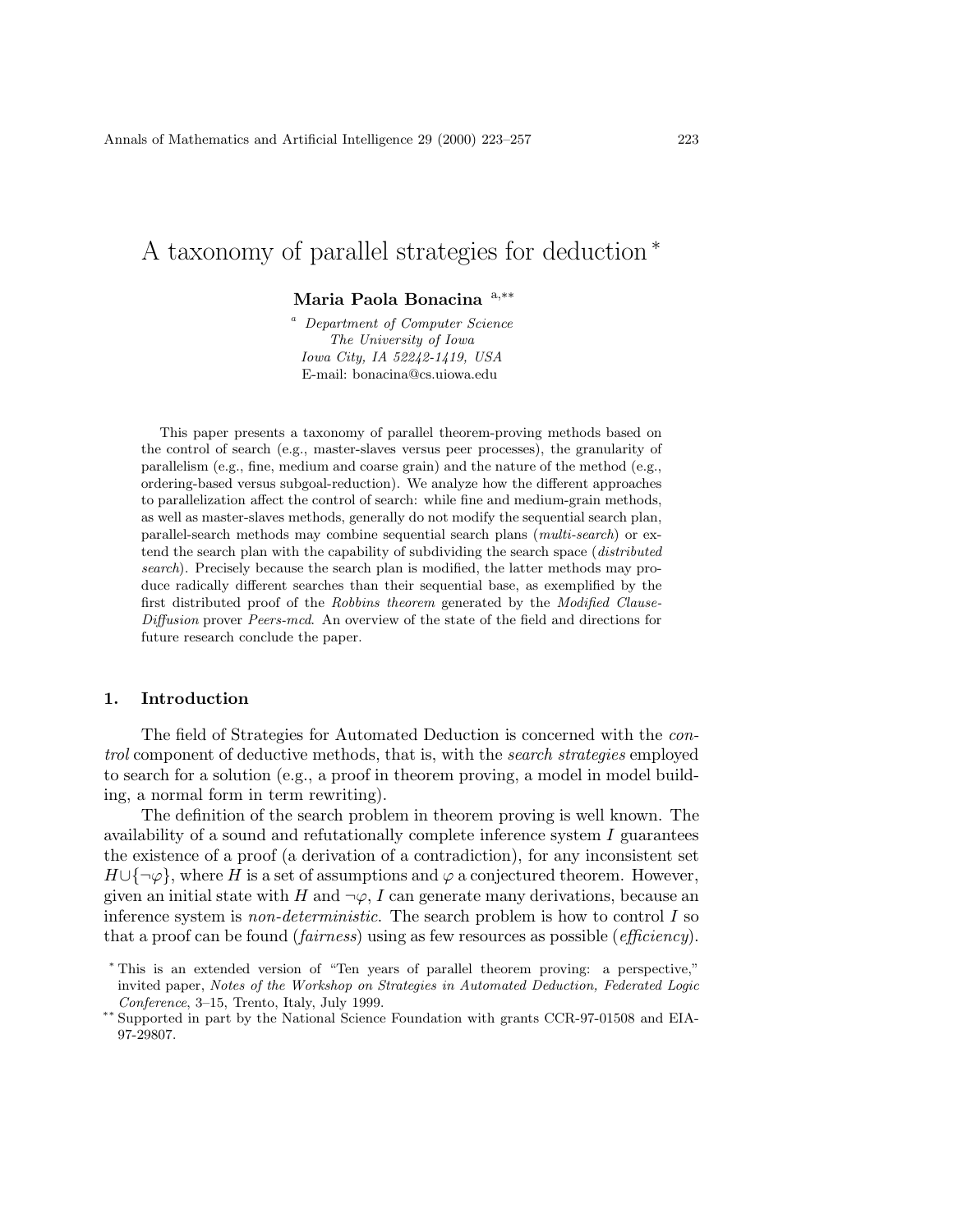In this search problem, *states* contain partial proofs, *successful states* contain complete proofs, and the transformation rules, or production rules, are the given inference rules. The latter can be formalized as functions  $f: \mathcal{P}(\mathcal{L}_{\Theta}) \to \mathcal{P}(\mathcal{L}_{\Theta}) \times$  $\mathcal{P}(\mathcal{L}_{\Theta})$ , where  $\Theta$  is a first-order signature,  $\mathcal{L}_{\Theta}$  is a  $\Theta$ -language of sentences, or clauses, or equations, depending on the problem,  $\mathcal{P}(\mathcal{L}_{\Theta})$  is its powerset, and f takes as argument a set of premises, and returns a set of elements to be added and a set of elements to be deleted in the current state.

Let States denote the set of all possible states of a theorem-proving search problem. Given a set of inference rules I, a search plan  $\Sigma$  is made of at least three components:

- a rule-selecting function  $\zeta: States^* \to I$ , which selects the next rule to be applied based on the history of the search so far;
- a premise-selecting function  $\xi: States^* \to \mathcal{P}(\mathcal{L}_{\Theta})$ , which selects the elements of the current state the inference rule should be applied to;
- a termination-detecting function  $\omega$ : States  $\rightarrow$  Bool, which returns true if the given state is successful, *false* otherwise.

If the current state is not successful,  $\zeta$  selects a rule f and  $\xi$  selects premises  $X = \{\psi_1, \ldots, \psi_n\}$ , the next step will consist of adding  $\pi_1(f(X))$  and/or deleting  $\pi_2(f(X))$ , where  $\pi_1$  and  $\pi_2$  are the projections  $\pi_1(x, y) = x$  and  $\pi_2(x, y) = y$  (e.g.,  $S_{i+1} = S_i \cup \pi_1(f(X)) - \pi_2(f(X))$ . The function  $\zeta$  also controls backtracking, in search plans that feature it. The sequence of states thus generated (e.g.,  $S_0 \vdash S_1 \vdash \cdots S_i \vdash \cdots$  forms the *derivation* by I controlled by  $\Sigma$  from the given input, and the combination of I and  $\Sigma$  forms a *deterministic* procedure called a theorem-proving strategy.

One approach to the problem of designing new forms of control of the inferences has been to investigate the parallelization of theorem proving. In this paper we give a taxonomy of parallel theorem-proving strategies and we study how the different approaches to parallelization affect the notion of search plan: given a sequential strategy  $\mathcal{C} = \langle I, \Sigma \rangle$ , and its parallelization  $\mathcal{C}' = \langle I, \Sigma' \rangle$ , we investigate what Σ' is, depending on the applied parallelization principle. Methods that parallelize the inner algorithms used by the strategy (e.g., parallel rewriting), and methods that schedule in parallel the inference steps prescribed by the sequential search plan, generally do not modify the search plan itself. On the other hand, methods that launch multiple search processes in parallel need to modify the search plan (otherwise they would execute n copies of the same search!), and are therefore the most interesting from the point of view of the control of search. We distinguish between multi-search strategies, that assign to each parallel process a different search plan, and distributed-search strategies, that assign to each parallel process a different portion of the search space. The two approaches are not mutually exclusive, and both require communication (multi-search without communication is trivial and distributed search without communication is incomplete).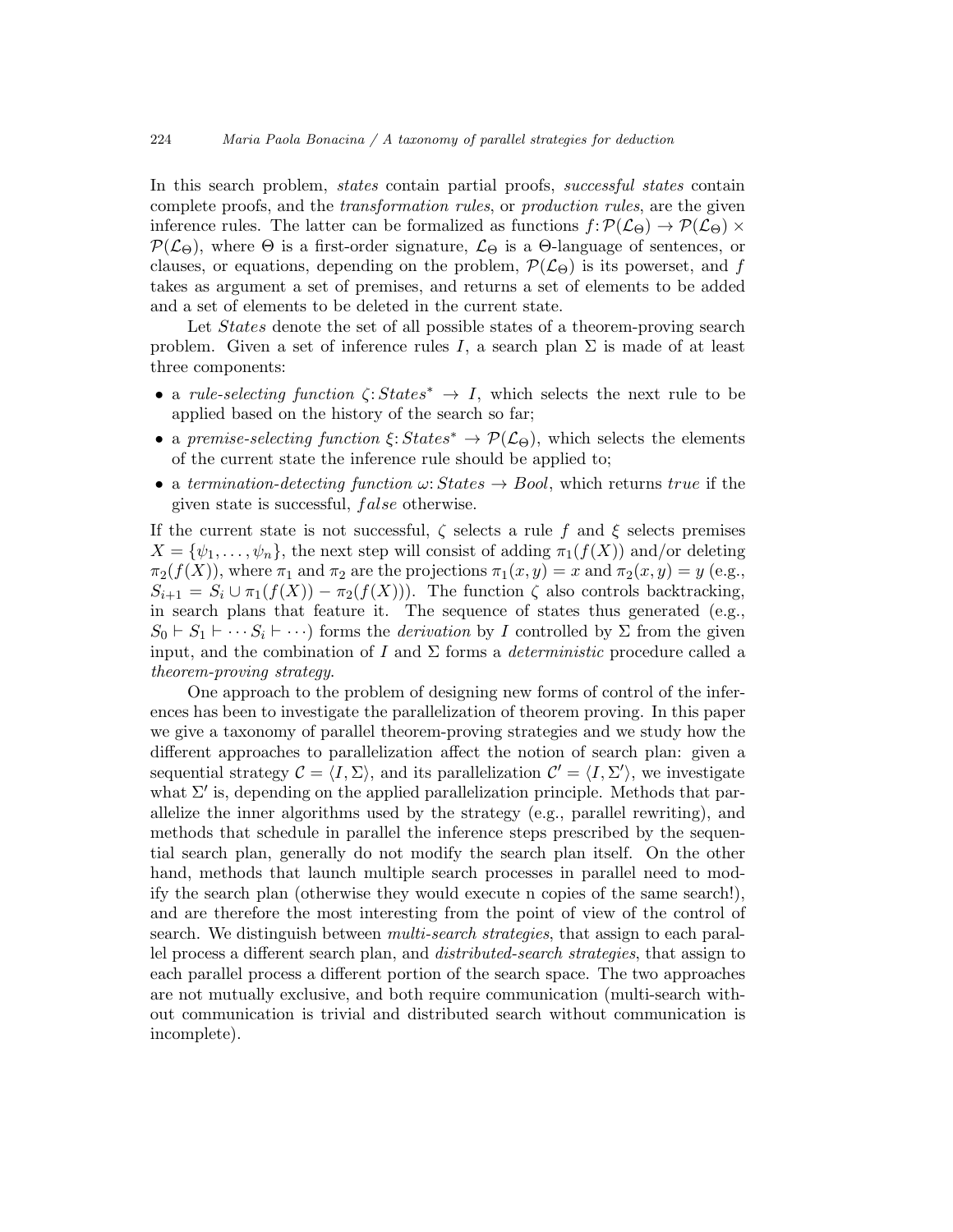If the parallelization changes the search plan, the parallel strategy generates different searches, rather than executing faster the same steps of the sequential search. Thus, if the sequential search is not optimal, a super-linear speed-up may occur. As an example of this phaenomenon, we report on an experiment with our distributed prover *Peers-mcd*, which is the parallelization of McCune's prover EQP based on the Modified Clause-Diffusion methodology [16,14]. We tried Peers-mcd on the theorem Robbins algebras are Boolean, which was proved first by EQP [81], and we observe that the distributed prover shows super-linear speed-up with respect to EQP with all other factors being equal (same hardware, same version of EQP, same inference system).

Instances of super-linear speed-up by parallel provers may provide a lead into further research in sequential search plans, since one would like to find a sequential search plan that reproduces the faster search generated in parallel. We emphasize that finding a general and fully automated solution – without giving "hints" to the sequential prover in the form of additional lemmas or patterns in the input file – is hard. It is the inverse of the problem we are studying in this survey: given a parallel plan  $\Sigma$ , find a sequential plan  $\Sigma'$  that simulates it.

Previous surveys or collections on parallel deduction include [54,94,21]. The main classification criterion of [94] is whether the parallel components cooperate or compete to find a solution. This criterion appears to have been inspired by the classical distinction between AND-parallelism and OR-parallelism in subgoalreduction strategies (and logic programming), and was designed to supersede it. One of the criteria of our taxonomy is the distinction of parallelism at the term level, at the clause level, and at the search level, introduced in [21]. If ANDparallelism (try in parallel the conjuncts of the current goal) or OR-parallelism (try in parallel different clauses with the selected literal of the current goal) is applied within one search process, it is an instance of parallelism at the clause level<sup>1</sup>. If, on the other hand, parallel search processes, each developing its own derivation, employ different AND-rules or different OR-rules, then we have an instance of parallel search.

The survey presented in this paper differs from the one in [21] in several ways. First, it studies the effect of parallelization on the search plan, which was not investigated in [21]. For this purpose, it distinguishes between those approaches that separate the control of parallelism from the control of deduction and those approaches that combine them. Furthermore, it distinguishes between multi-search and distributed search within parallel search. Both dichotomies did not appear in [21]. Second, since approaches based on parallel search modify the sequential notion of search plan, it proposes formal definitions of multi-search plan and distributed-search plan that match the surveyed strategies. Third, it covers many papers (e.g., [1,31,30,42,40,52,55,57,65,72,74,83,91,93,95,99,102,104]) that

 $1$ <sup>1</sup> AND-parallelism may also be considered as parallelism at the term level, since the data accessed in parallel are the literals of a goal clause, hence subexpressions of formulae.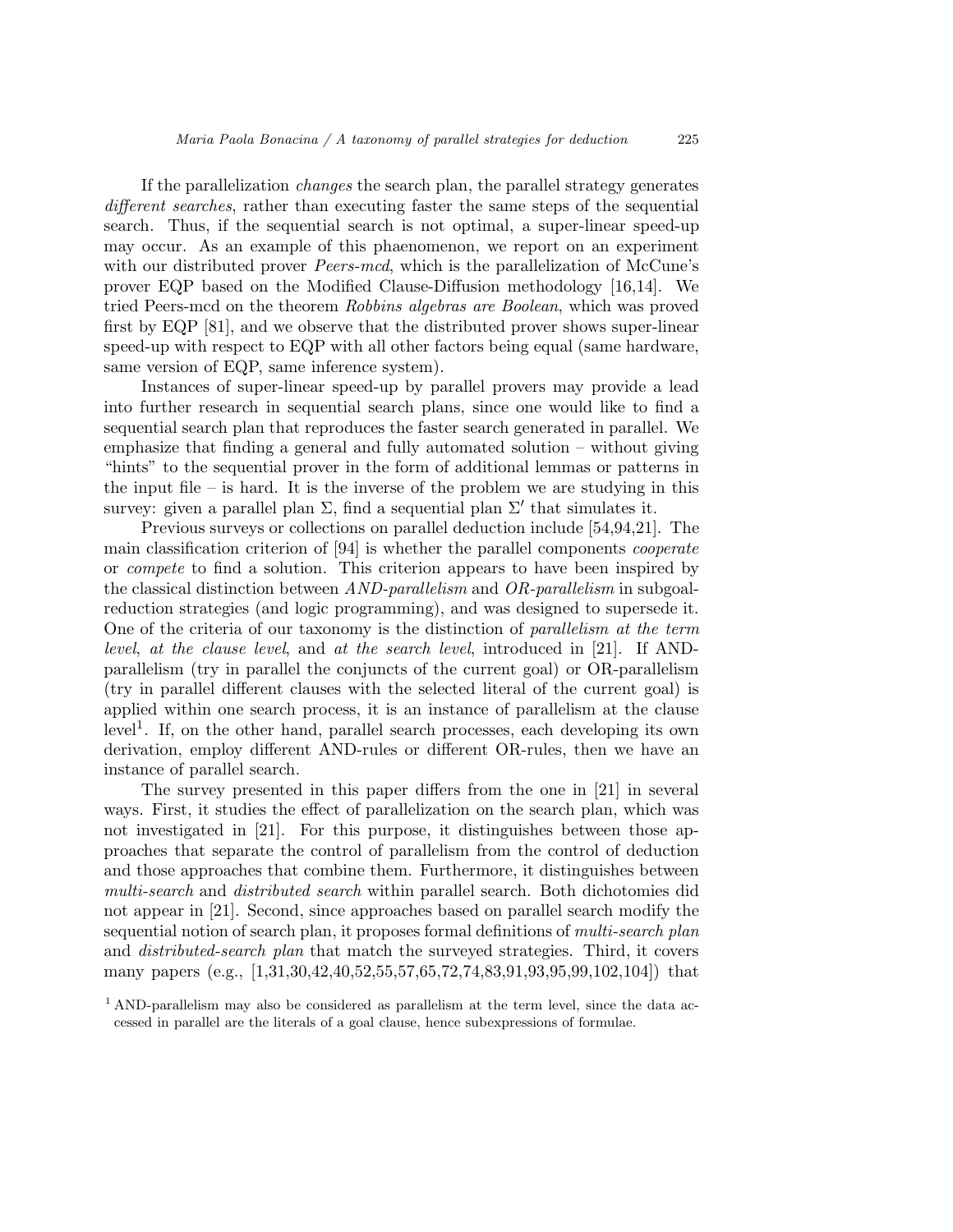have appeared since [21] was written in 1992, offering an up to date survey of the field. Last, the analysis in [21] emphasized the difficulty of parallelizing contraction-based strategies, and was more optimistic on the parallelization of subgoal-reduction strategies. After eight years of additional research by several authors, we reassess our evaluation of the difficulty of parallelizing theorem proving, including also subgoal-reduction strategies.

## 2. Sequential theorem-proving strategies

We begin by recalling basic concepts and terminology that will be referred to in the following. Surveys on the subject include [12,47,53,85,11,49,84,59,24,6, 34,20], where the interested reader may find extensive bibliographies.



Figure 1. A taxonomy of theorem-proving strategies.

Ordering-based strategies (see Figure 1) include the strategies resulting from the merging of the resolution-paramodulation paradigm with the term-rewriting and Knuth-Bendix paradigm. We call them ordering-based to emphasize that exactly because the strategy works with a set of clauses, it can use a *well-founded* ordering to order them, and possibly delete clauses that are greater than and entailed by others. These strategies work by adding clauses to the set –  $expan$ sion inferences such as resolution and paramodulation – and deleting clauses or replacing them by smaller ones – contraction inferences, such as subsumption and normalization by rewriting. The state of a derivation contains the set of clauses that have been generated and kept (i.e., not deleted by contraction). Since this set typically grows very large, the strategy may employ eager-contraction search plans to keep it maximally reduced, and indexing techniques to retrieve elements.

Strategies that feature only expansion rules, or apply contraction rules only for forward contraction (i.e., normalization of newly generated data with respect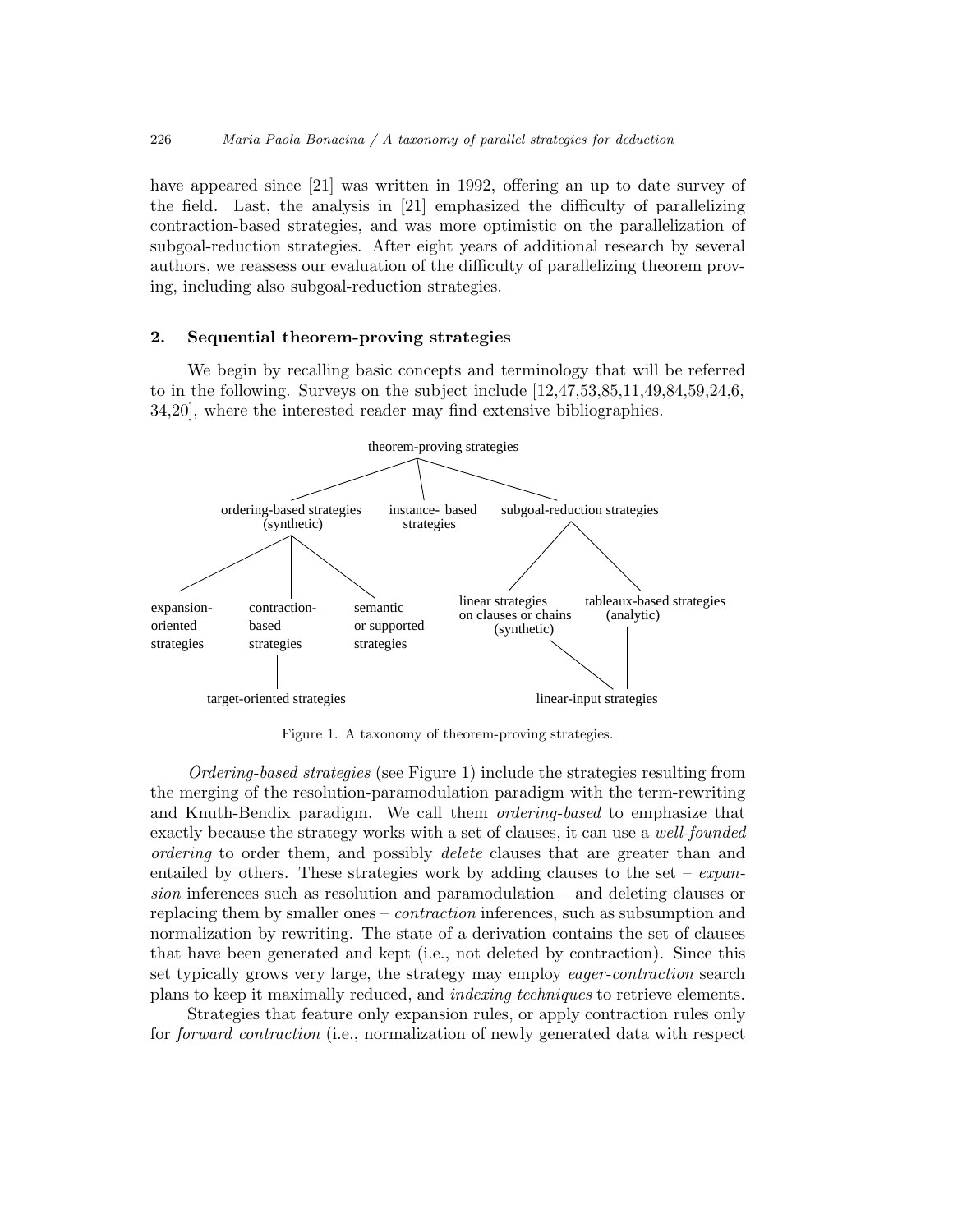to the existing set), are called expansion-oriented. Strategies with both forward and backward contraction (i.e., normalization of data already in the set with respect to the new insertions), and an eager-contraction search plan, are called contraction-based. Ordering-based strategies are not goal-sensitive in general: semantic or *supported strategies* use semantics to introduce some goal-sensitivity; target-oriented strategies are equational strategies that may employ heuristic syntactic criteria to enhance goal-sensitivity.

By generating and keeping clauses, an ordering-based strategy builds many proof attempts implicitly; only when an empty clause is generated, the strategy reconstructs the proof (i.e., an ancestor-graph of  $\Box$ ) from the set of generated clauses, starting from the empty clause and proceeding backward towards the input clauses.

Subgoal-reduction strategies include those based on linear resolution, model elimination, hence Prolog Technology Theorem Proving (PTTP), problem reduction format methods, and tableaux-based methods. The name subgoal-reduction strategies emphasizes that each step in the derivation consists in reducing a goal to subgoals (e.g., the current center clause in linear resolution, the current chain in model elimination, the selected leaf in a tableau), so that these strategies are goal-sensitive. The state of a derivation contains the current proof attempt (e.g., a linear deduction, a tableau). Since subgoals may repeat and cause redundant inferences, various forms of lemmatization, or caching, may be used to save already computed solutions and limit repetitions.

Linear resolution and model elimination are *linear* strategies: they search for a *linear* ancestor-graph of  $\Box$ . While ordering-based strategies restrict the search, by imposing local requirements on each inference step (e.g., resolve only on maximal literals), linear strategies restrict the search by imposing requirements on the shape of the proof (i.e., linear). Furthermore, model elimination is a linear-input strategy. Linear resolution and model elimination with chains are synthetic strategies, because they generate clauses from clauses and chains from chains, respectively. All ordering-based strategies are synthetic. Subgoalreduction strategies based on tableaux, on the other hand, are *analytic*, because they build a survey of interpretations by decomposing formulae into subformulae, and obtain a proof of unsatisfiability by showing that no interpretation is a model (closed tableau)<sup>2</sup> . In synthetic strategies, most general unifiers apply to the generated data (clauses or chains), while in analytic strategies most general unifiers apply to the entire tableau, because the variables of a formula may appear on more than one branch in the tableau. Some authors refer to this characteristic by saying that variables in tableaux are rigid. Some features of ordering-based and subgoal-reduction strategies are summarized in Table 1.

Instance-based strategies implement directly the Herbrand theorem by gen-

<sup>&</sup>lt;sup>2</sup> Model elimination with chains can be interpretated in this fashion also, since a chain encodes a candidate model.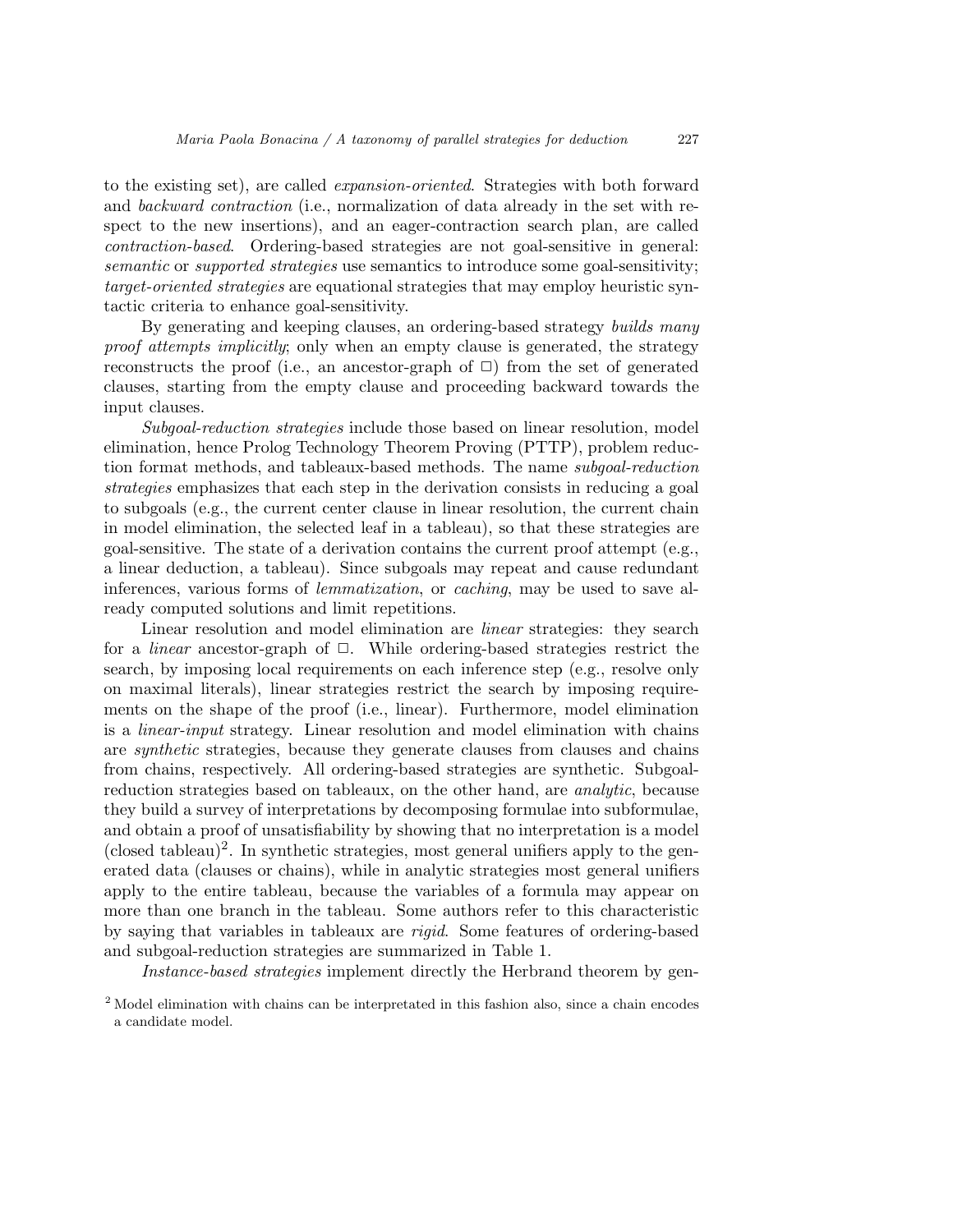|                        | Ordering-based                              | Subgoal-reduction         |  |
|------------------------|---------------------------------------------|---------------------------|--|
| Data.                  | set of objects<br>one goal-object at a time |                           |  |
| Proof attempts built   | many implicitly                             | one at a time             |  |
| Proof-confluent        | yes                                         | no                        |  |
| Goal-sensitive         | $\mathbf{no}$                               | yes                       |  |
| Contraction            | yes                                         | no                        |  |
| Generated search space | all generated clauses                       | all tried proof attempts  |  |
| Active search space    | all kept clauses                            | the current proof attempt |  |
| Generated proof        | the ancestor-graph of $\Box$                | the closed proof attempt  |  |

Table 1

Some features of ordering-based and subgoal-reduction strategies.

erating sets of ground instances of the existing clauses and testing them for unsatisfiability by propositional methods. We place them in a separate class in the middle between ordering-based and subgoal-reduction strategies (see Figure 1), because they have something in common with both. On one hand, they are synthetic (e.g., generate instances) like ordering-based strategies; on the other hand, they resemble tableau-based strategies because of the way the latter close the tableau by progressively instantiating the formulae.

We consider next the search plans. Ordering-based strategies typically use best-first search, with various heuristic functions. Because they accumulate all generated non-redundant data, ordering-based strategies are proof-confluent, meaning that if the inference system (including contraction) is complete, and the search plan is fair, the order of inferences does not affect completeness<sup>3</sup>. These strategies do not need backtracking, and whatever they do may further one of the implicit proof attempts. As an example, consider the basic control algorithm used in ordering-based provers such as Otter, with a list of clauses to-be-selected (conceptually, the frontier of the search) and a list of clauses already-selected. Assume that the search plan is depth-first, so that to-be-selected is handled as a stack<sup>4</sup>. Even with depth-first search this kind of strategy does not need backtracking, because if it selects a clause  $\varphi$  that produces no children (i.e., a clause that "fails"), all it has to do is to move  $\varphi$  to *already-selected* and select another clause.

Some authors call this control saturation-based, but we find this name po-

<sup>&</sup>lt;sup>3</sup> The notion of proof-confluence is analogous to the notion of confluence in rewriting: in a confluent term rewriting system the order of rewrites does not affect the normal form, if one exists.

 $^4$  This strategy is obviously incomplete.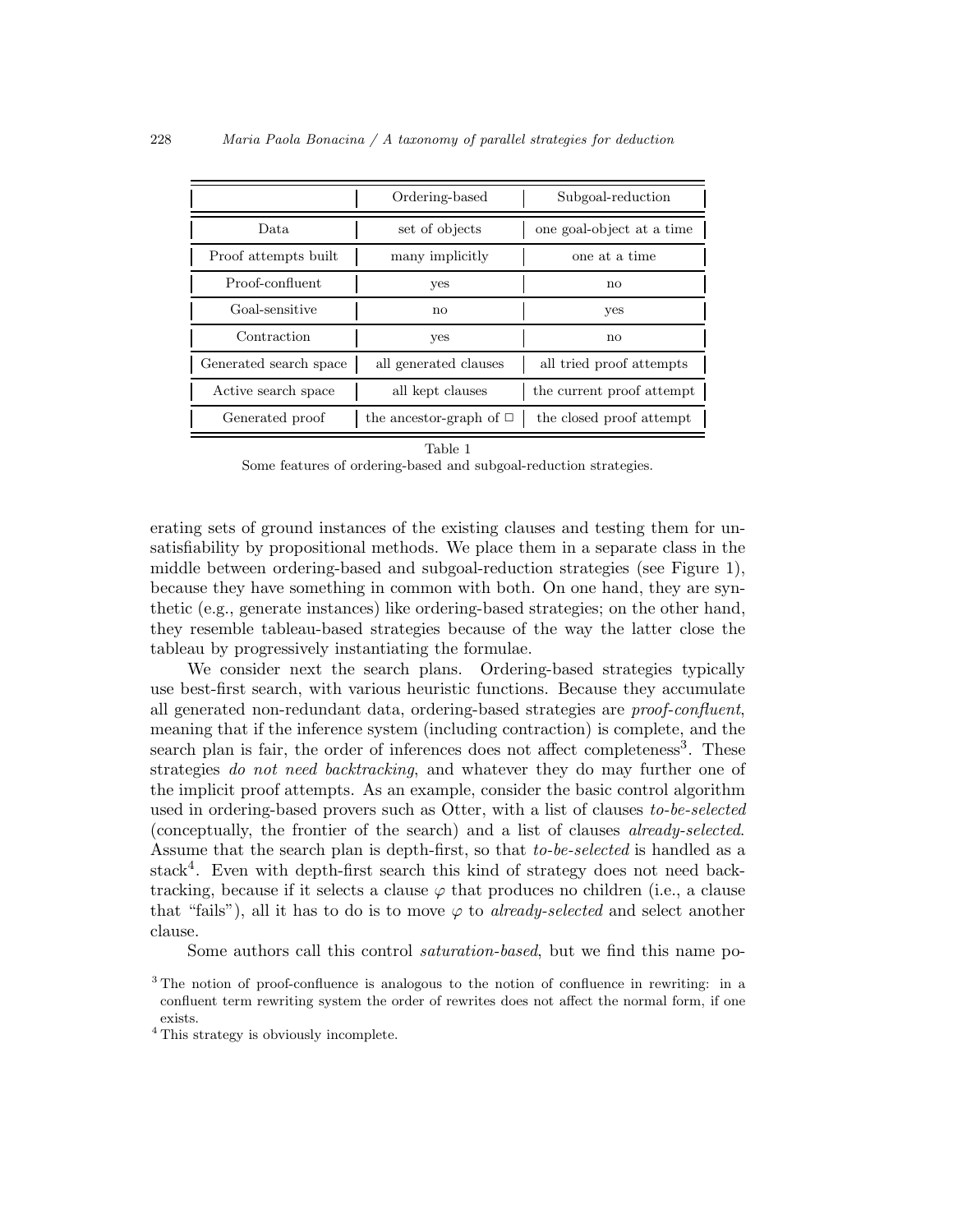tentially misleading in a few ways. First, it suggests that the goal of the strategy is to generate a saturated set of clauses<sup>5</sup>, whereas the goal of the strategy is to find a proof. Second, it suggests that all searches are exhaustive (e.g., *level satu*ration in resolution-based theorem proving means breadth-first search), whereas all non-trivial results by these strategies were obtained by using non-exhaustive heuristics (e.g., best-first search with heuristic function *weight* and deletion of all clauses above a certain weight in Otter and similar provers). Third, the strategy terminates with a non-trivial saturated set, only if it fails to find a proof, because the input set is satisfiable and has a finite saturated set. In many satisfiable cases the saturated set is infinite, so that the strategy does not halt. In either case, it seems odd to name a theorem-proving strategy by a feature that it displays when it fails to find a proof. Of course, one can say that the strategy generates a saturated set also when it finds a proof, because  $\Box$  subsumes all other clauses, and  $\{\Box\}$  is saturated. This is a correct and elegant solution from a purely theoretical point of view that considers the inference system only, but it is not satisfactory from a point of view that aims at combining theory and practice, and also takes the search plan into account: when the strategy halts having generated  $\Box$ , it is not true in general that it has saturated the search space, and no theorem prover subsumes all generated clauses by  $\Box$ . Rather, it uses them to reconstruct the proof.

Subgoal-reduction strategies typically use depth-first search with backtracking and iterative deepening (DFID). In principle, one can search for a linear refutation, or a closed tableau, by any search plan, including breadth-first and best-first search plans. Such a search plan, however, requires the strategy to generate and keep in memory a set of proof attempts (linear deductions or tableaux), which represents the frontier of the search. Depth-first search, with *iterative deep*ening to preserve fairness, is usually preferred because it requires the program to keep in memory only one proof attempt at a time, and the others will be considered upon backtracking. If no step applies to the current linear deduction or tableau, or the current limit of iterative deepening has been reached, the search plan backtracks. The use of backtracking means that the strategy is not proof-confluent.

Ordering-based strategies use best-first search because each node in the search space is a clause, but keeping in memory the whole frontier when each node in the search space is a deduction, or a tableau, may be more onerous.

In addition, the linearity requirement leads to depth-first search and appears at odd with other search plans: take best-first search, let  $D_1, \ldots, D_n$  be the linear deductions being pursued, and let  $\varphi_1, \ldots, \varphi_n$  be the current goals (i.e., current center clauses) of  $D_1, \ldots, D_n$ , respectively. Assume that  $\varphi_1$  and an ancestor of  $\varphi_2$  generate the empty clause: it would be natural to generate it and conclude the

 $5$  A set of clauses is *saturated* with respect to an inference system and a notion of redundancy if all clauses that could be derived by the system are redundant.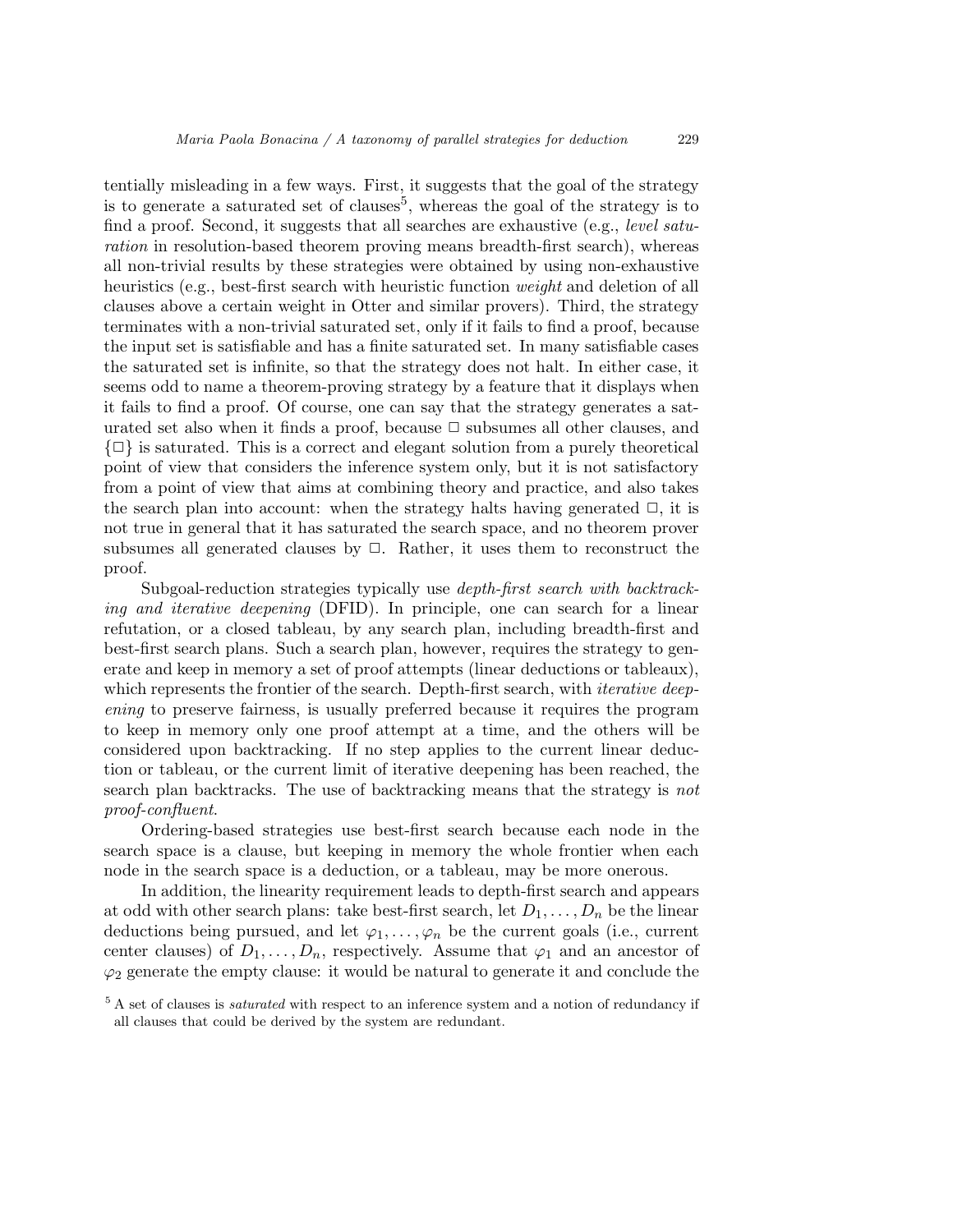search, but the strategy forbids such a move, because the generated refutation would not be linear.

In analytic tableaux [89] (or equivalently the basic cut-free Gentzen system  $\mathcal G$ [89,90]), which may be considered as an ancestor of subgoal-reduction strategies, backtracking is not an issue, because after trying a proof attempt (e.g., a set of applications of the  $\gamma$ -rule to instantiate the universally quantified variables), one switches to the next one simply by extending the tableau with fresh copies of the universally quantified formulae. Mechanical subgoal-reduction strategies instantiate universally quantified variables by unification. If they use depth-first search and therefore keep in memory only one proof attempt at a time, they need to undo the unsuccessful instantiation of variables and switch to a new proof attempt by backtracking<sup>6</sup>.

We have emphasized best-first search for ordering-based strategies and DFID for subgoal-reduction strategies, because they are the most commonly used, and in this paper we are interested in the parallelization of the strategies used in practice. In principle, however, all types of inference can be matched with search plans other than the dominating ones, and one of the purposes of studying parallelism is precisely to investigate new forms of control.

# 3. Principles of parallelization

In *parallelism at the term level*, the data accessed in parallel are subexpressions of a formula such as terms or literals (here a "formula" means the basic unit of the language the inference system is for), and the parallel operations are subtasks of an inference step. Thus, parallelism happens below the inference level, as in parallel matching, parallel unification and parallel term rewriting. The rationale for parallelism at the term level is that since a strategy executes these low-level operations very frequently, if one can make them very fast by parallelism, the overall performance of the strategy should improve.

In *parallelism at the clause level*, the data accessed in parallel are formulae, and the parallel operations are inferences, so that parallelism is at the inference level. Theorem-proving methods with parallel inferences within a single search (e.g., parallel resolution steps) belong to this category. The motivation is to speed-up the execution of the strategy by doing many inferences at each step.

In parallelism at the search level, multiple deductive processes search in parallel the space of the problem until one of them finds a proof. Each process executes a strategy, develops a derivation and builds its own set of data.

<sup>&</sup>lt;sup>6</sup> In recent years, there has been some progress in the design of proof-confluent subgoal-reduction strategies [13,8,10]: the approach of [10], however, still needs to rely on the  $\gamma$ -rule for universally quantified variables; the approach of [13,8] resembles the instance-based approach of [75]: unification is used to generate instances, but subsumption cannot be applied to remove redundant instances.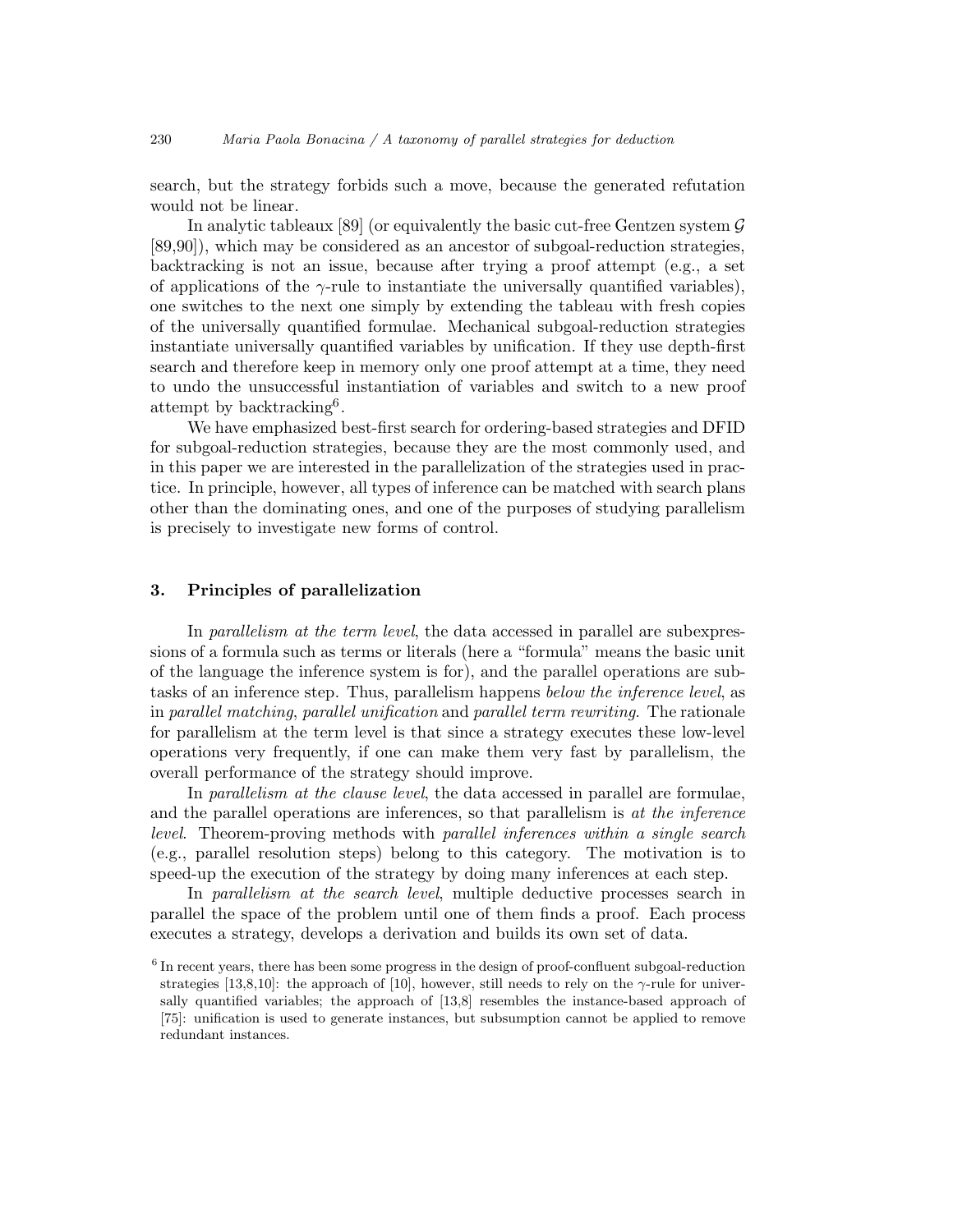Parallelism at the term, clause, and search level aim at representing finegrain, medium-grain and coarse-grain parallelism for deduction, respectively, because the distinction is based on the granularity of the parallel operations and the data they manipulate, as shown in Table 2.

| Parallelism         | Data accessed in parallel                                              | Parallel operations |  |
|---------------------|------------------------------------------------------------------------|---------------------|--|
|                     | At the term level   subexpressions of formulae   subtasks of inference |                     |  |
| At the clause level | formulae                                                               | inferences          |  |
| At the search level | sets of formulae                                                       | derivations         |  |

Table 2

Granularities of parallelism in deduction.

The border between parallelism at the term and clause level may not be always clear cut. For instance, parallel term rewriting overlaps with both parallelism at the term level (the data accessed in parallel are terms), and parallelism at the clause level (if each rewrite step is regarded as an inference). Thus, its classification is affected also by the application: in a context where the whole computation is a reduction one may consider parallel term rewriting as parallelism at the clause level; this may be the case for parallel rewriting machines (e.g.,  $[62,48,73,1,2]$ ) and parallel interpreters of functional languages (e.g., [71]). In the context of theorem proving, where the whole computation is better seen as a search, and each normalization, rather than each rewrite step, may constitute an inference, it is more natural to consider parallel term rewriting as parallelism at the term level.

A key factor in classifying methods with parallel search is how they differentiate and combine the activities of the deductive processes. A possibility is to subdivide the search space among the processes by subdividing the inferences or decomposing the problem: we call this principle distributed search, using the word "distributed" in its literal meaning of "giving each a share of something". Distributed search needs communication to preserve completeness and load-balance; its aim is to obtain a speed-up over the sequential search by ensuring that each parallel process has to search only a part of the whole space.

Another possibility is to let each process handle the problem in its entirety and differentiate them by having each process use a different search plan: we call this principle multi-search, because multiple plans are applied. Multi-search needs communication to allow every process to take advantage of the results of others, and also for completeness, if some processes employ unfair search plans. The intuition behind multi-search is that parallel processes executing different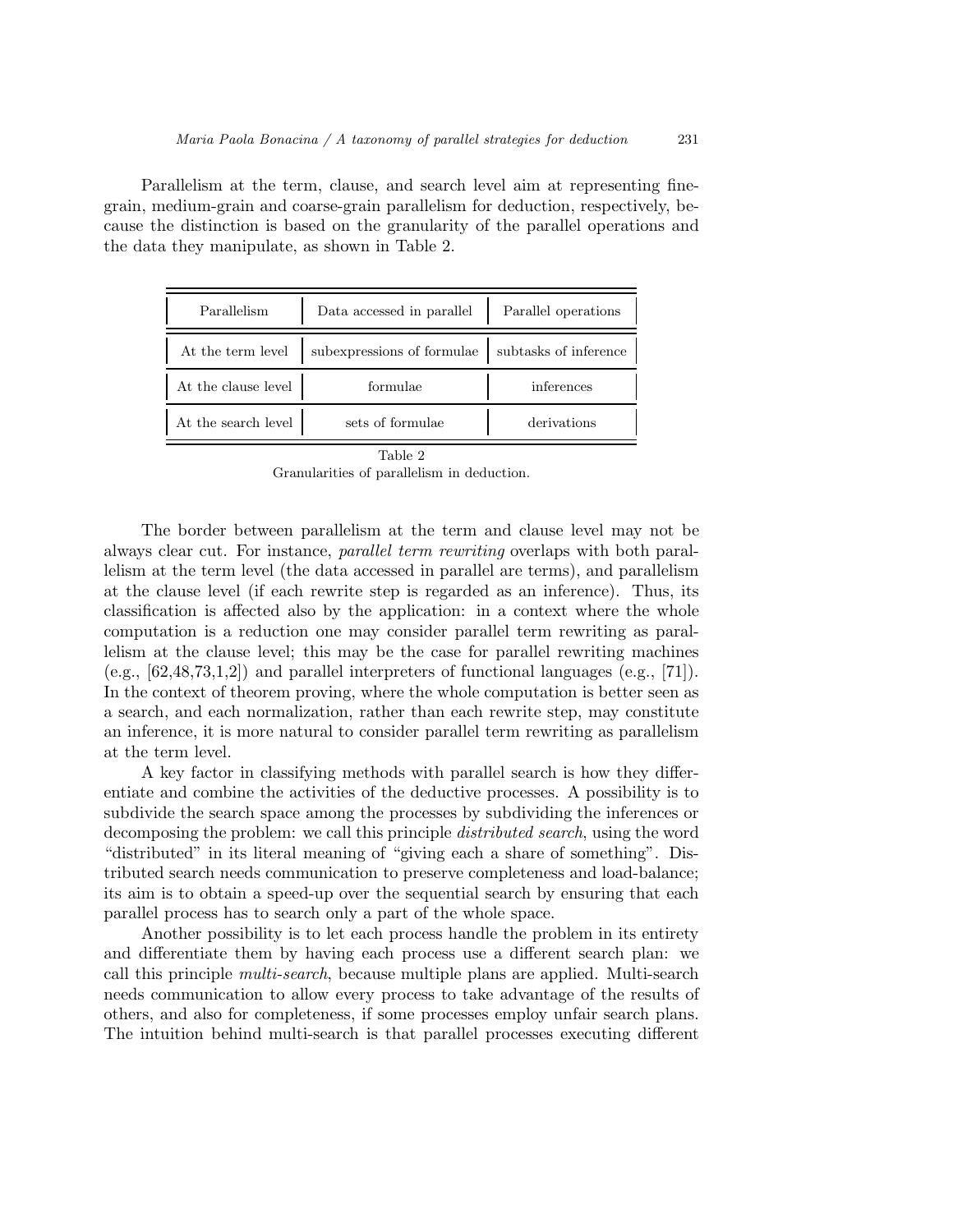search plans will search the space of the problem in a different order. Thus, multi-search aims at obtaining a speed-up over sequential search by letting each process take advantage of data earlier than its search plan would allow, because such data has been generated and communicated by other processes following different plans. Note that also distributed search may induce this effect, because a process barred from exploring a certain part of the search space may reach sooner deeper parts of its allowed portion, and send to other processes not only data that they would not generate because of the partition, but also data that they would generate much later. Distributed search and multi-search are not mutually exclusive: a strategy may feature instances of both principles.

A third option is to let each process have the same problem and search plan, but assign them different inference systems, leading to what is called a heterogeneous system. A motivation for heterogeneous systems is to use parallelism to combine subgoal-reduction and ordering-based strategies, typically by enabling subgoal-reduction processes to use clauses generated by the ordering-based processes as lemmas (e.g., see [25] for a study of lemmatization as combination of forward and backward reasoning and more references). Another possibility is to combine a theorem-proving strategy with a model-building strategy (e.g., [32] for the idea of simultaneous search for refutations and models, with a sequential control). If a heterogeneous system is combined with multi-search, each process executes a different theorem-proving strategy. On the other hand, parallel search approaches where all processes have the same inference system are called homogeneous. Figure 2 summarizes this classification of parallelization principles.



Figure 2. Types of parallelism in deduction.

While in theory everything can be implemented in either shared memory or distributed memory, most methods with parallelism at the term or clause level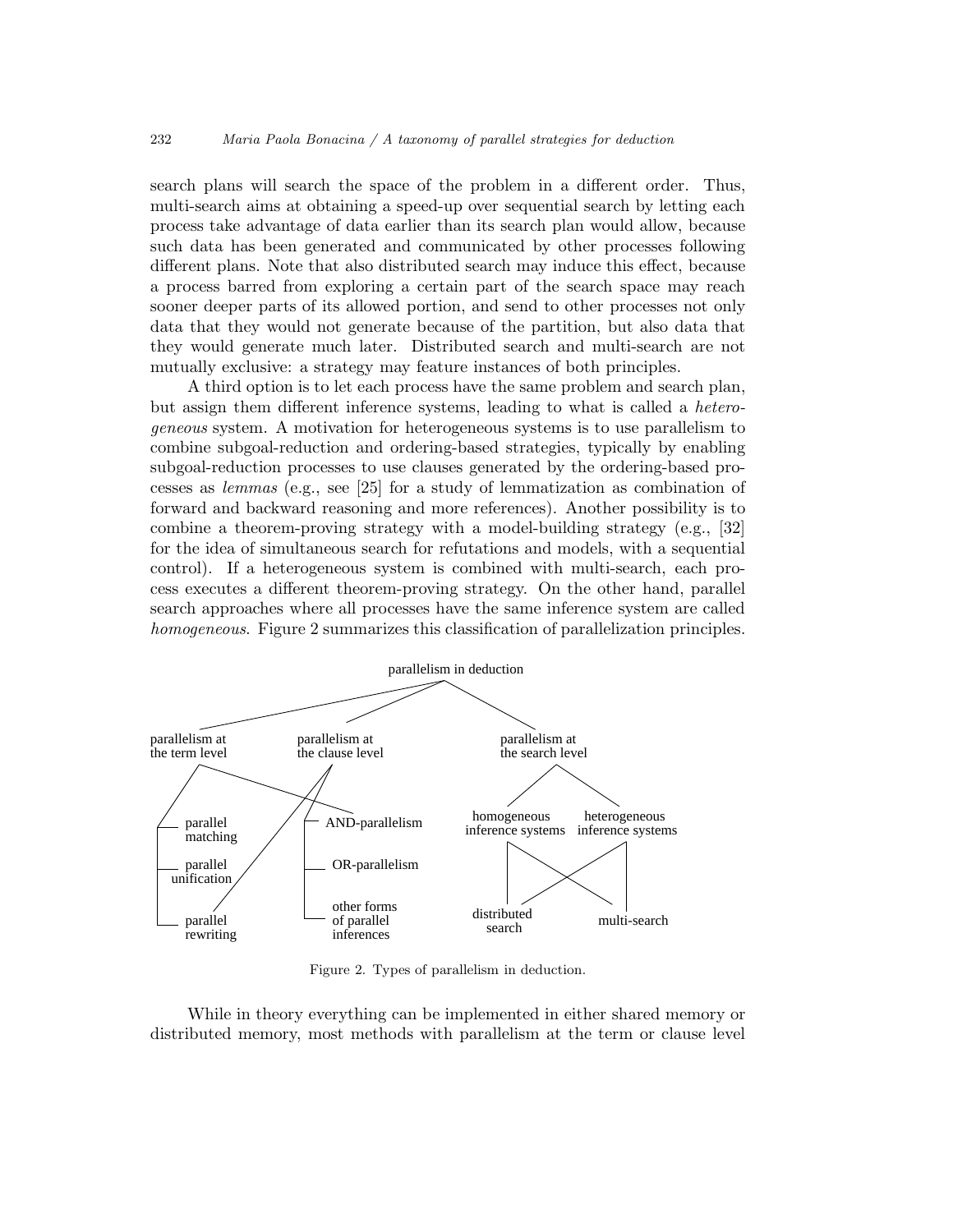use shared memory, and most parallel search methods use distributed memory. For this reason, distributed deduction and distributed strategies have been used for methods with parallelism at the search level, implemented in environments with distributed memory (e.g., networks of workstations), regardless of whether the method employs distributed search or multi-search. In this taxonomy, we use "distributed" for distributed search. Tools for parallel programming often let the high-level application programmer ignore whether the memory is physically shared or distributed. For example, the definition of a parallel-search strategy typically requires separate data bases and communication by message passing; however, the latter can be implemented over a network or in a shared memory, depending on the architecture (e.g., network of workstations or shared-memory multi-processor) specified at compilation time. Thus, what is relevant is not the physical memory, but the logical view of the memory: for instance, for orderingbased strategies, whether the method assumes a shared data base of clauses, or separate data bases and communication by message passing. In the following, we use shared and distributed referring to the definition of a method, not its implementation on either type of physical memory.

## 4. The search plan and parallelism at the term level

We begin by considering *parallel term rewriting*. Strategies for *term rewrit*ing can be seen as linear-input subgoal-reduction strategies: given a set R of rewrite rules, and a term  $t_0$  to be normalized, states are pairs  $(R, t_i)$ , where  $t_i$  is the reduced form of  $t_0$  after i steps, and the search plan has the form:  $\Sigma = \langle \xi, \omega \rangle$ , where  $\xi$  selects the redex for the next step and  $\omega((R, t_i)) = true$  if  $t_i$  is Rirreducible. If R is *confluent*, the normal form is unique regardless of the order of rewriting, and therefore there is no need for backtracking. In theorem proving, in general, one cannot assume that  $R$  is confluent, and seeks any  $R$ -irreducible form without backtracking. Since there is only one inference rule (simplification by rewriting) and no backtracking, there is no need for  $\zeta$ .

A parallel search plan for rewriting could be defined as a pair  $\Sigma' = \langle \xi', \omega \rangle$ , where  $\xi'$  selects a set of redexes to be rewritten in parallel. The question is how to determine such a set. Given a term to be rewritten  $t$ , and two rewrite rules  $l_1 \rightarrow r_1$  and  $l_2 \rightarrow r_2$  that apply to t, their redexes are *overlapping* if the two rules overlap, that is,  $l_1$  unifies with a non-variable subterm of  $l_2$  (e.g., given the term  $f(h(a, a), a)$ , the subterms  $f(h(a, a), a)$  and  $h(a, a)$  are overlapping redexes for the rewrite rules  $h(x, x) \to x$  and  $f(h(z, y), z) \to y$ , because  $h(x, x)$  unifies with  $h(z, y)$ . Otherwise, the redexes are non-overlapping. Non-overlapping redexes include *disjoint* redexes (e.g., given the term  $f(h(a, a), g(b))$ , the subterms  $h(a, a)$ and  $q(b)$  are disjoint redexes for the rewrite rules  $h(x, x) \to x$  and  $q(b) \to c$ , and redexes such that the two rules overlap at a variable position (e.g., the rewrite rules  $h(x, x) \to x$  and  $f(y, c) \to y$  overlap at a variable position in  $f(h(a, a), c)$ ,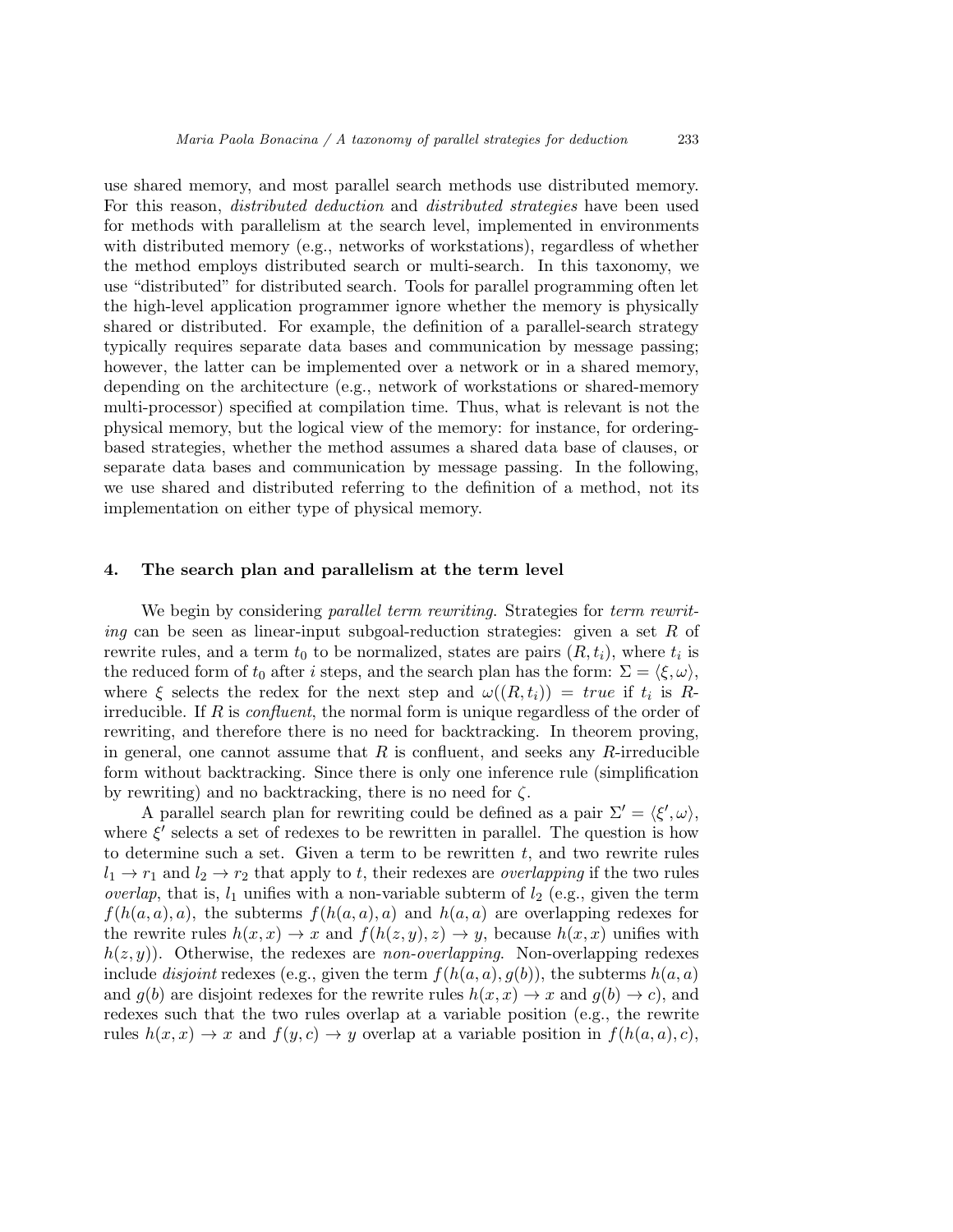so that  $f(h(a, a), c)$  and  $h(a, a)$  are non-overlapping redexes).

If terms are represented as trees, all and only the disjoint redexes can be rewritten in parallel without causing conflicts. In concurrent rewriting [73] terms are represented as dags (direct acyclic graphs); in a dag, all and only the nonoverlapping redexes can be rewritten in parallel without causing conflicts. It follows that dags allow more parallelism than trees. One could then say that treebehavior corresponds to a  $\xi'$  that selects all disjoint redexes, and dag-behavior corresponds to a  $\xi'$  that selects all non-overlapping redexes (maximal concurrent *rewriting*). However, it appears that  $\xi'$ , hence  $\Sigma'$ , are *superfluous*, in the sense that the data structure chosen for terms dictates what is done in parallel.

The data-driven nature of this sort of parallelism becomes even more apparent considering the implementations of concurrent rewriting in [73,1] and conditional concurrent rewriting in [2]: concurrent rewriting was realized by a network where processes and communication channels correspond, respectively, to nodes and arcs of the dag of the term to be rewritten. Thus, there is a process for each symbol in the signature, and each process performs actions based on messages received from its neighbors in the term structure.

This fine-grained philosophy was extended to concurrent ground completion in [72,86]: the network implements the dags representing the sides of the equations and all their subterms, and, in addition to subterm-arcs, there are equality-arcs to represent the equations (since a total ordering on ground terms is assumed, all equations can be oriented into rewrite rules, and the equalityarcs are rewrite-arcs). The entire computation is driven by message-passing. By exchanging messages, neighbor processes detect configurations that satisfy the conditions to perform inference steps (i.e., a superposition, or a rewrite, although in the ground case superposition steps also reduce to rewrite steps). Once such a configuration has been detected, the inference is executed: new equations are generated by adding arcs; symmetrically, deletions of equations by backward contraction would correspond to deletions of arcs. However, arcs cannot be actually deleted, but a time-stamp mechanism is in place to enable the processes to recognize arcs that were made obsolete by contraction, and are therefore disabled. From the point of view of our analysis, the most relevant aspect is that there is no notion of a process executing a search plan: given a network of terms all conflict-free inferences happen concurrently, so that concurrency replaces the control provided by a search plan.

The method of [52] may be considered parallelism at the clause level rather than at the term level, because each node holds a clause. However, its approach to the control issue resembles that of [73,1,2,72,86], in the sense that it is another case where data-driven concurrency replaces the search plan. For instance, unit resolution for propositional Horn clauses (the method is described for expansionoriented strategies, mostly for propositional logic) is realized by having nodes broadcast unit clauses; all nodes resolve received unit clauses with their clauses and broadcast the unit clauses thus generated, until some node generates an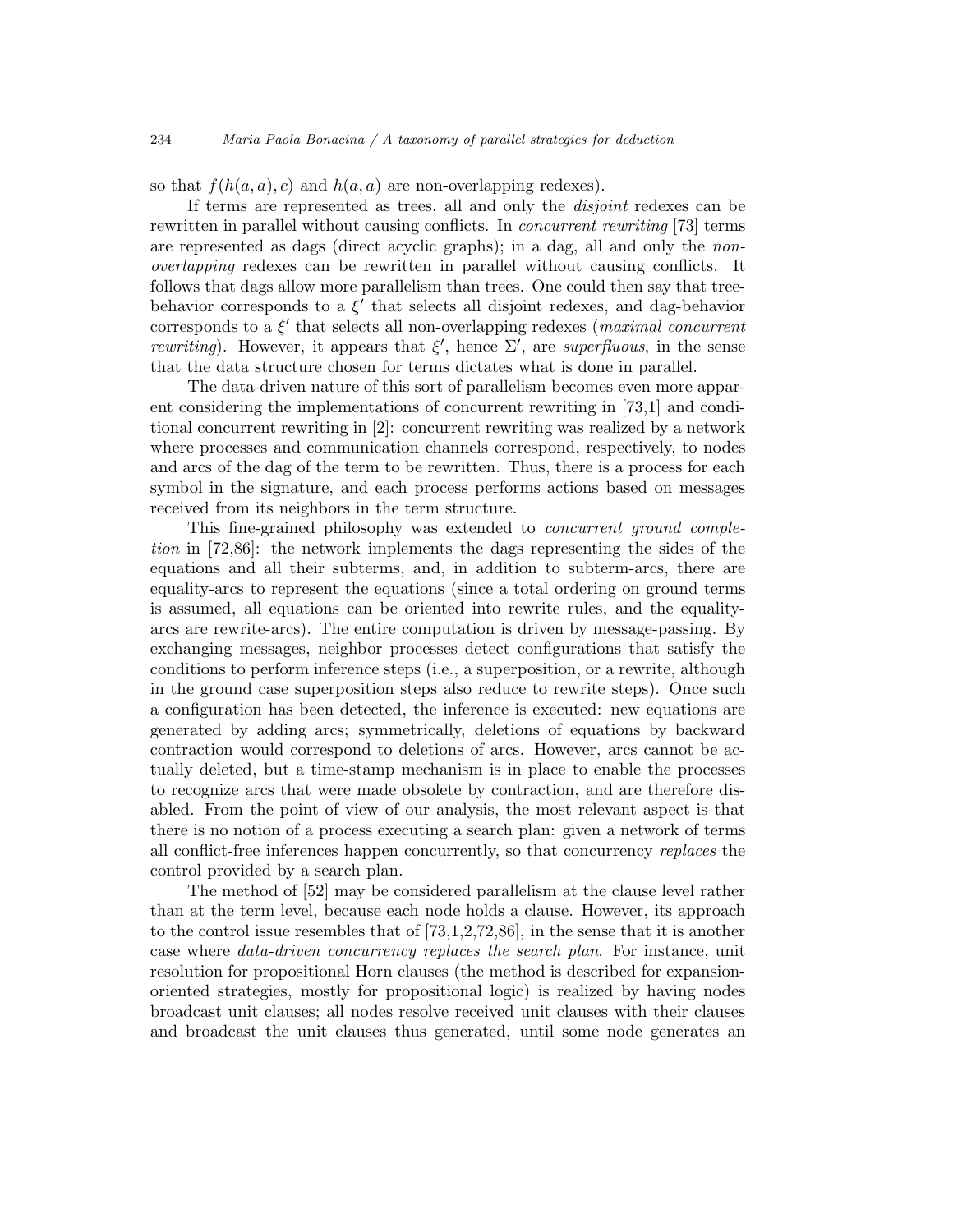empty clause.

While using the concurrency of the data structures to replace the search plan may be attractive for ground inferences, it is problematic for general theorem proving, where the role of the search plan is fundamental. The fine-grained concurrent completion of [72,86] has not been extended to the non-ground case for several reasons. As pointed out also in [86], this approach is very demanding in terms of communication, because even subtasks of inferences, such as unifiability tests (which reduce to identity tests in the ground case), require the nodes to exchange messages. In the implementation of this method in the CWD system [86] care has been taken to reduce the amount of message-passing with respect to the theoretical definition, but it remains very high. This problem would get much worse in the general case, where substitutions also need to be computed and communicated. Another obstacle mentioned in [86] is that in the representation of terms as dags variables are shared, so that a rather complicated mechanism should be designed for variable renaming.

In our analysis these difficulties depend on a granularity of parallelism that is too small for theorem proving. The amount of communication is too high, because each node holds too little information (i.e., a single symbol), and unification, orientation, and rewriting are small tasks with respect to a theorem-proving derivation, so that having to perform communication to achieve these basic operations represents too much overhead. The difficulty with variable renaming is an aspect of the problem of managing the growth of the network of terms because of expansion. In term rewriting, there is no generation of new equations by expansion inferences. In ground completion, the generation of new equations consists in recognizing that certain ground terms are in the same congruence class<sup>7</sup> , and this can still be handled by adding arcs between nodes. In theorem proving also, at least in principle, this might be done, because the signature is static, and all new terms are formed with the given function symbols, but there are at least two difficulties. First, each equation needs its own variables, leading to the variable renaming problem mentioned above. Second, a very high number of equations can be generated, yielding an extremely complex network, since each new equation means an additional arc and arcs are communication channels.

A third potential problem is related to backward contraction. In theorem proving, and completion, every equation normalized by backward-contraction needs to be applied to backward-contract the other clauses in the data base, so that each backward contraction step may induce many. This avalanche growth of contraction steps may cause a *backward-contraction bottleneck* [21], if many processes ask for write-access to a shared data base to do backward contraction. The method of [72,86] is completely distributed, and therefore the problem with backward-contraction could not appear in form of a bottleneck in shared memory.

<sup>7</sup> Computing the completion of a set of ground equations consists in computing a congruence closure [60].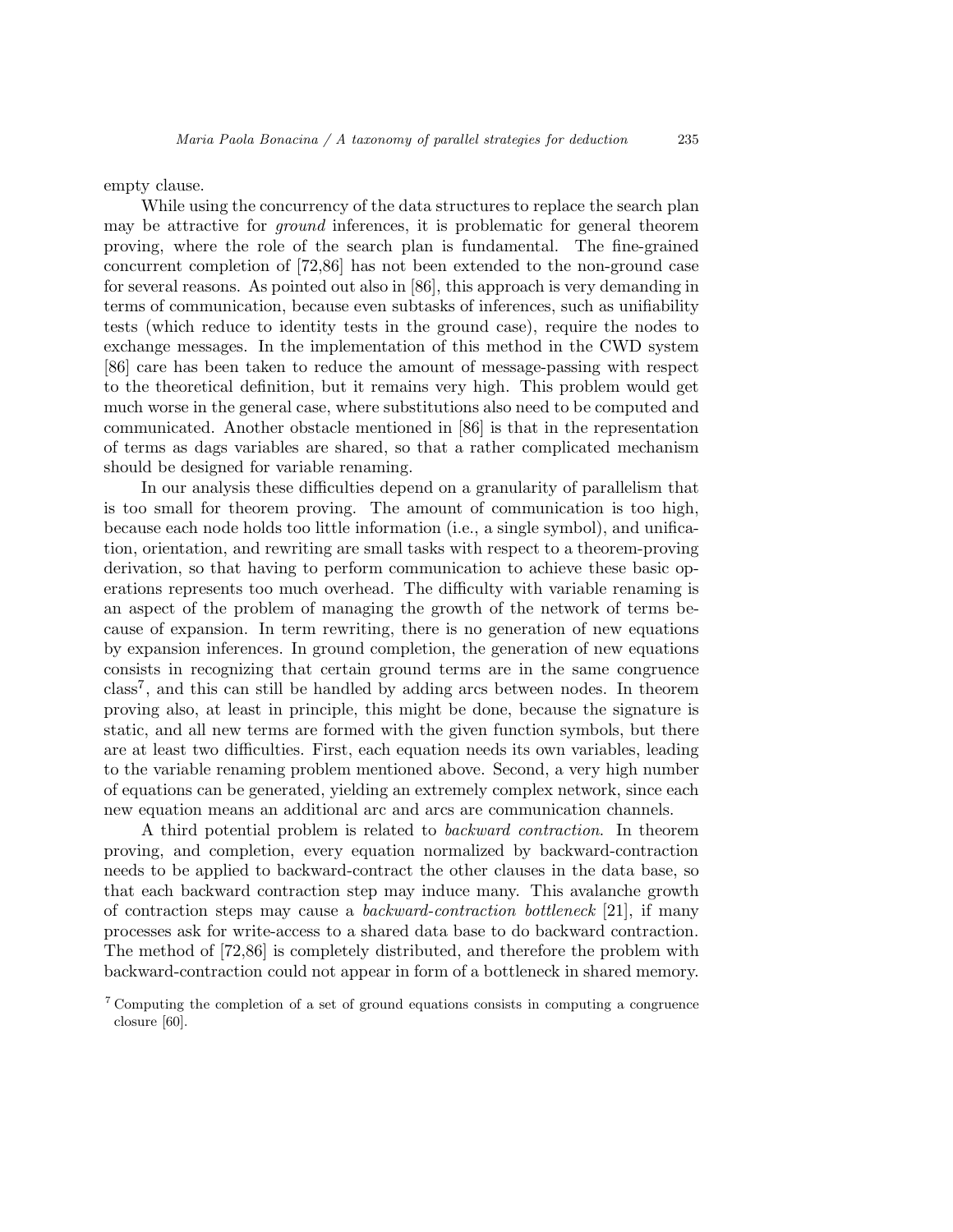However, backward-contraction in the non-ground case would represent a problem for the time-stamp mechanism devised in [72,86] to keep track of deletions: the network would not only grow very complex because of additions of equations, but many arcs would become obsolete because of backward-contraction, resulting in high overhead from the time-stamp mechanism.

A different approach was exemplified by the fine-grained parallelization of rewriting and completion in PaReDux [29,31]. PaReDuX implements completion on top of a low-level implementation of parallel rewriting using threads. The philosophy of PaReDux is to be strategy-compliant, in the sense that inferences are guaranteed to occur in the same order as in the sequential strategy. In other words, if  $\mathcal{C} = \langle I, \Sigma \rangle$  is a sequential strategy, and C' is the strategy executed by a strategy-compliant parallel implementation of C, then  $\mathcal{C}' = \mathcal{C}$ . The aim of this type of approach is to obtain a speed-up by executing faster the same steps in the same order, but the downside is excluding the use of parallelism to explore the search space in different ways<sup>8</sup>.

In summary, exactly because parallelism at the term level is below the level where the search plan makes decisions, either the search plan is replaced by a low-level data-driven form of concurrency, as in concurrent term rewriting, or the search plan is left untouched, as in strategy-compliant parallelizations.

# 5. The search plan and parallelism at the clause level

In parallelism at the clause level, the common philosophy is to consider inferences, or groups thereof, as tasks, and conceive the control problem as a task scheduling problem. This approach emerges from studying clause-level parallelizations of both ordering-based and subgoal-reduction strategies.

For the ordering-based strategies, we consider the parallel prover ROO [77,78] as a paradigmatic example. ROO was designed to parallelize the wellknown Otter theorem prover [79]. The core of Otter's control is a main loop, which works with a list of clauses to be selected, called sos for historical reasons (the set of support strategy), and a list of clauses already selected, called usable, because these clauses can be used for inferences. At each iteration, Otter selects a clause  $\varphi$  – called the *given-clause* – from sos, generates all the clauses that can be generated by the active expansion inference rules from  $\varphi$  and clauses in usable, inserts the non-trivial normal forms of these clauses into sos (forward contraction), applies them to contract clauses in sos and usable (backward contraction), and appends  $\varphi$  to usable. In the backward-contraction phase, reducible clauses are removed from sos and usable, and their non-trivial normal forms are inserted into sos and also applied as backward-contractors. The iteration halts when sos is empty. By default, the given-clause is the lightest in sos, corresponding to

<sup>8</sup> See also Section 6.1 for later developments of PaReDuX.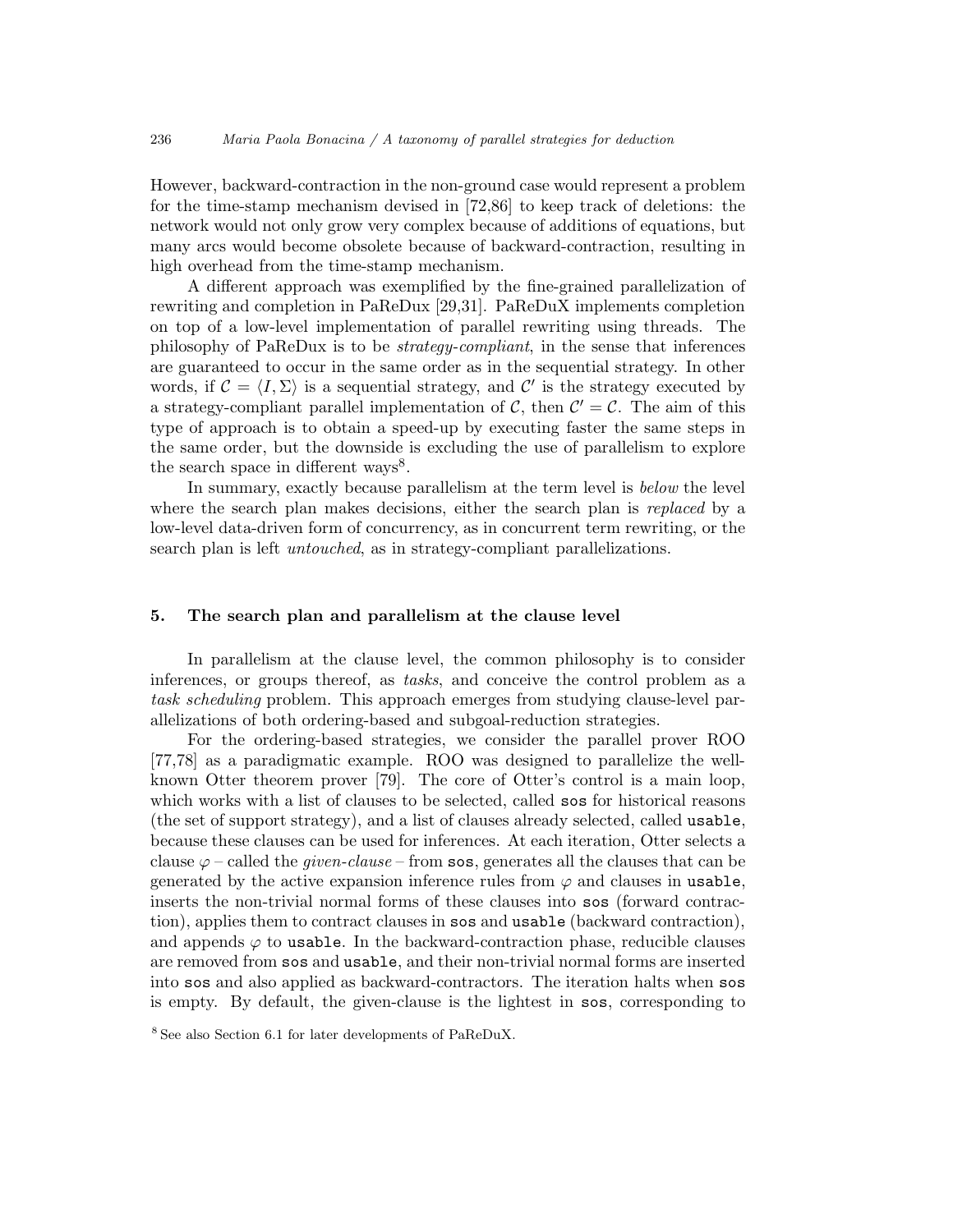a best-first search with the weight of clauses as evaluation function, where the default definition of "weight" is the number of symbols.

The basic idea of ROO was to have several given-clauses active in parallel. Let Task A be the task of performing the body of the main loop of Otter for a given-clause: in ROO multiple parallel processes execute Task A, each with a different given-clause, on shared sos and usable. Clearly, this causes *conflicts* among the parallel inferences, hence among the parallel processes accessing the shared lists. A first type of conflict arises when different processes executing Task A need to append generated clauses to sos. A second type of conflict happens between expansion and contraction: assume processes  $p_1$  and  $p_2$  generate a set  $S_1$  and a set  $S_2$ , respectively, of new clauses; the clauses in  $S_1$  are not reduced with respect to the clauses in  $S_2$  and vice versa; if the processes are allowed to insert them into sos, the conflict is solved in favor of expansion (eager parallel expansion), but the data base is not inter-reduced. A third type of conflict (between contraction inferences) occurs when different processes executing Task A need to delete backward-contracted clauses in sos and usable.

The first two problems were addressed in ROO by having a third list, called k-list, and establishing that all processes append clauses to k-list rather than sos. The third one was addressed by establishing that the processes executing Task A do not perform deletions on sos and usable, but append the identifiers of the clauses they need to delete to a fourth list, called to-be-deleted. A different task, Task B, was defined to handle k-list and to-be-deleted, with the provision that only one process can execute Task B at any given time. Thus, Task B consisted of extracting a clause from k-list, forward-contracting it, inserting its normal form into sos, using it for backward-contraction, and deleting the clauses whose identifier is in to-be-deleted. In essence, in order to avoid conflicts among parallel inferences, backward-contraction inferences were handled sequentially (i.e., only one process executes Task B). The problem with this solution was that if a high amount of backward contraction was required (e.g., in equational theories), Task B would become a backward-contraction bottleneck and all the other processes scheduled to execute Task A would starve.

From the point of view of the search plan, the control of ROO is obtained by breaking the activities of Otter into tasks: each given-clause is a task of type A (the expansion inferences with that given-clause), and each clause in the k-list is a task of type B (the contraction inferences with that clause). Then, a parallel search plan is a scheduler that assigns tasks to parallel processes. Similar considerations apply to other approaches based on parallelism at the clause level such as PARROT [70], which was a predecessor of ROO for expansion-oriented strategies, and the parallel implementation of completion in [103], where each inference rule of completion was considered a type of task or transition.

A more recent example in the instance-based family is the clause-level parallelization of hyper-linking in [102]. Hyper-linking [75] interleaves instance generation by *hyperlinking* (similar to hyperresolution, but every step generates an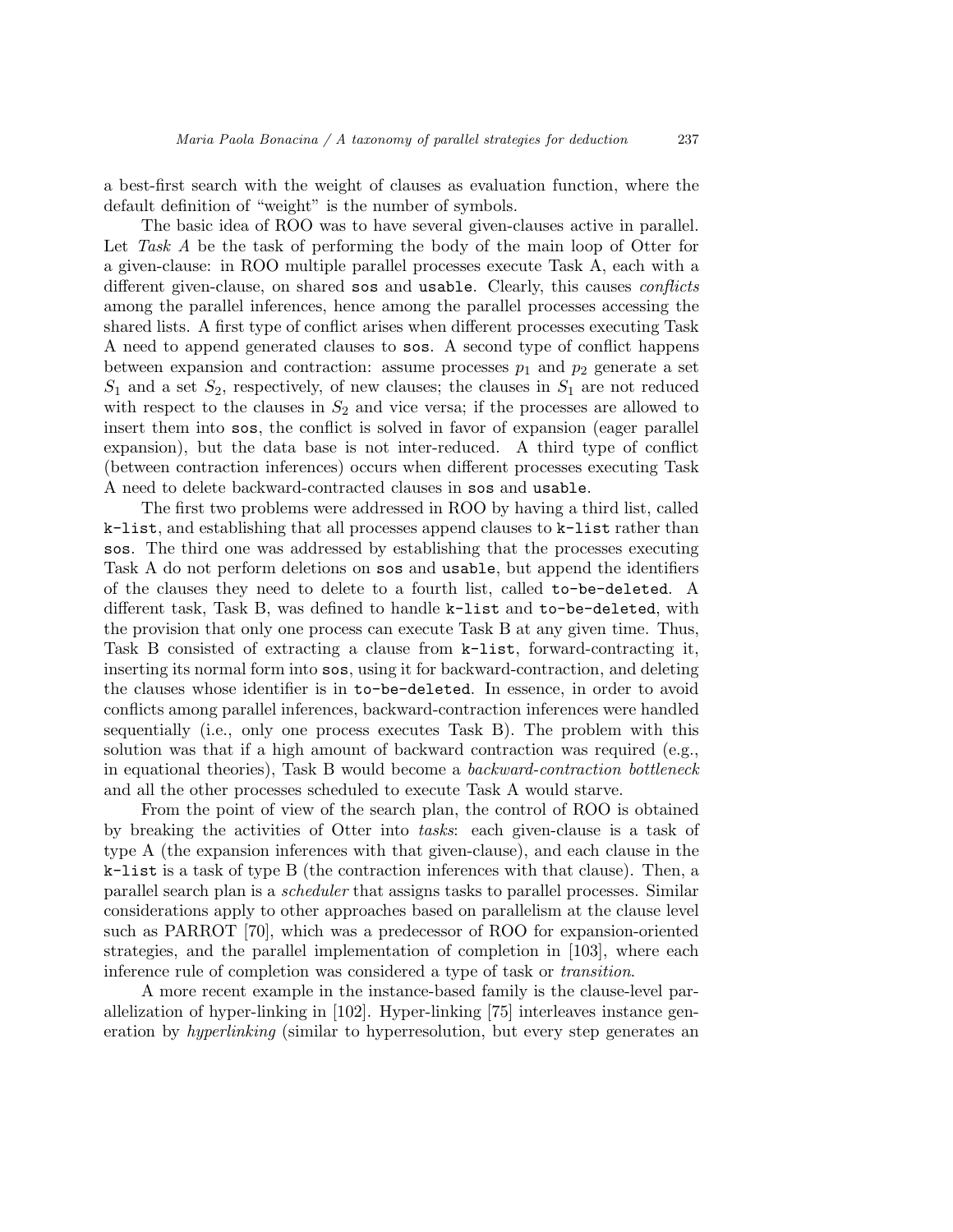instance of the nucleus, not a hyperresolvent) and unsatisfiability testing by the Davis-Putnam algorithm [38,37]. Two approaches for introducing parallelism were considered in [102]: one consisted in running the Davis-Putnam phase in parallel with the subsequent hyperlinking phase (e.g., generate  $S_{i+1}$  while testing the unsatisfiability of  $S_i$ ); the other one consisted in performing parallel hyperlinking steps within each phase of hyperlinking.

The second approach yields in turn three variants, depending on the sequential implementation of hyperlinking being parallelized. If the sequential implementation is list-based (clauses and literals stored in lists, with hyperinstances generated by list traversal), the parallelization adopts clause-level parallelism, where each parallel process selects a nucleus and generates all its hyperinstances, with the lists in shared memory. If the sequential implementation is net-based (a net of literals, similar in spirit to discrimination nets, with hyperinstances generated by having each literal traversing the net), the parallelization may adopt either *literal-level parallelism* or *flow-level parallelism*. In the former, each parallel process takes care of one literal, and in the latter, each parallel process takes care of a path in the net. In both cases, the net is held in shared memory and the two approaches can also be combined. In all three approaches critical regions and semaphores are used to control access to the shared memory.

In hyperlinking, contraction is limited to forward unit subsumption and clausal simplification. These contraction inferences can be implemented as tests during the generation of a hyperinstance, and a backward-contraction bottleneck does not occur. However, there are still the problems of concurrent insertion of hyperinstances in the shared data base and insertion of duplicate hyperinstances. These are solved by endowing each process with a local memory, where it stores temporarily its hyperinstances, and updating the shared list, or net, sequentially. What is most relevant to our discussion is that in all three medium-grain parallel hyperlinking techniques (clause-level, literal-level and flow-level), the control component is a scheduler that assigns to processes clauses, literals or paths, respectively.

The notion of controlling parallel inferences via task scheduling is common also to subgoal-reduction strategies with parallelism at the clause level, where the tasks are the subgoals. Since subgoal-reduction strategies try one proof at a time, backtrack upon failure and try another one, the first idea to introduce parallelism in such strategies was to try in parallel the proof attempts that would be tried sequentially. Because upon backtracking the strategy tries another proof by trying another clause (another rule in Prolog terminology), this idea leads to trying clauses in parallel, that is OR-parallelism. The first prover based on this principle was PARTHENON [28], soon followed by PARTHEO [88], in a tableaubased context, and METEOR [3], in the context of PTTP. In these systems, the shared structure is the stack of goal literals (e.g., in PARTHENON and the version of METEOR in shared memory), each goal literal is a task, and the essential part of the parallel search plan is the mechanism that assigns tasks to processes (e.g.,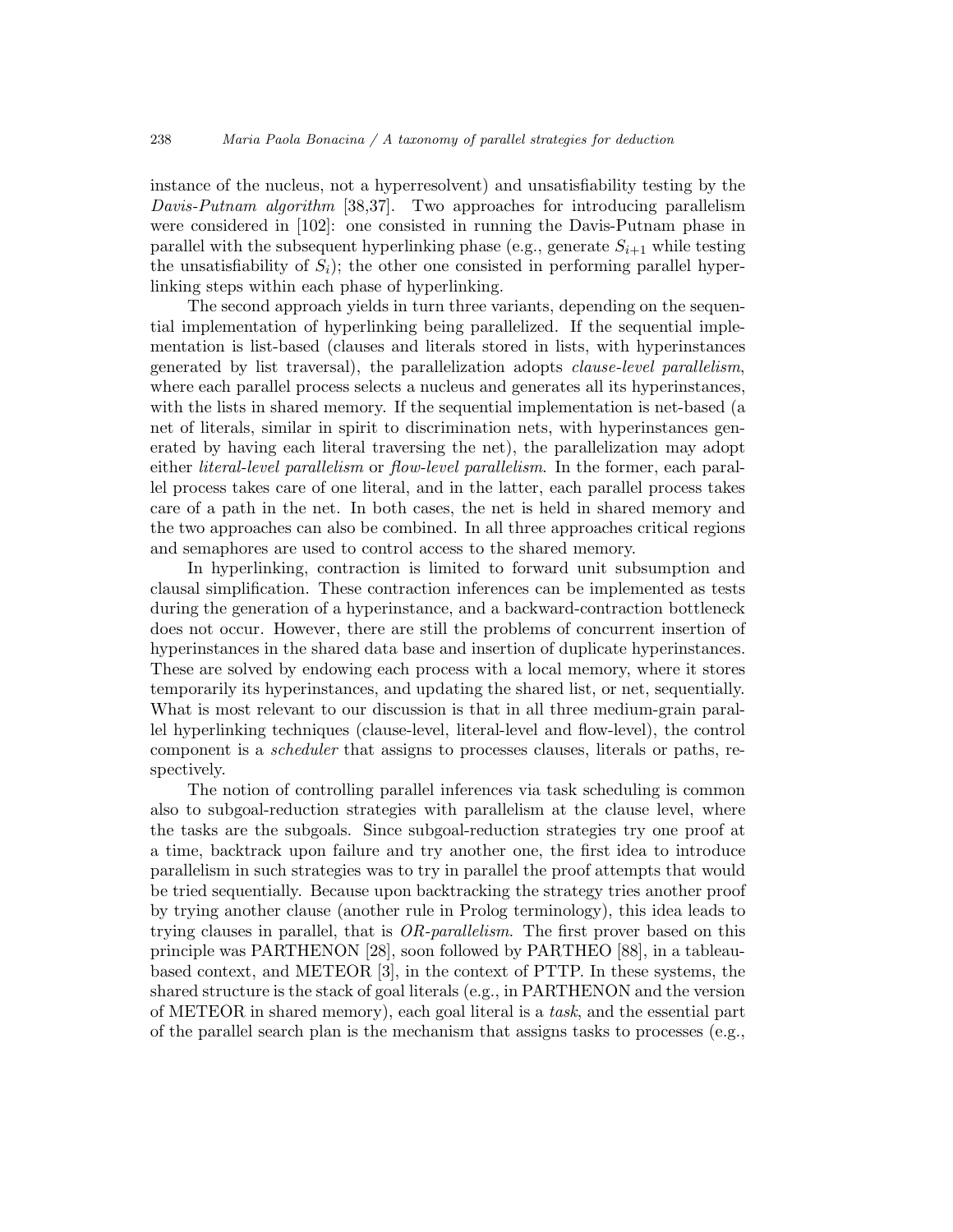task stealing).

Two more recent instances of parallelism at the clause level are the HOT prover [74] for higher-order analytic tableaux (as opposed to first-order modelelimination tableaux as in PARTHEO), and the system of [65] to parallelize the Gentzen-style (propositional) proofs generated as subproofs during an interactive proof with the Nuprl system [51]. The above considerations on the search plan as a scheduler still apply, as well as the notion of task: regardless of whether we consider a model-elimination tableau, or an analytic tableau, or a Gentzen-style proof, the leaf of every open branch is a task. The shared structure is a blackboard [50] in HOT, whereas the system of [65] uses both messages and shared memory with locks.

In summary, because parallelism at the clause level parallelizes the inferences within one derivation, and the inferences within one derivation are precisely what the search plan is supposed to order, a parallel search plan for parallelism at the clause level is essentially a scheduler that assigns inferences to parallel processes.

## 6. The search plan and parallelism at the search level

In parallelism at the search level, each process generates a derivation, and therefore needs to execute a search plan. In addition to deduction, parallel search involves controlling communication (for both multi-search and distributed search) and subdivision of the work (for distributed search). If the control of deduction and the control of parallelism are separate, the search plan is responsible only for the control of deduction like in the sequential case, and therefore the parallelization does not modify the search plan. This happens in master-and-slaves approaches, where the master is responsible for communication, subdivision of work and no deduction, while each slave generates a derivation according to a sequential search plan. If the control of deduction and the control of parallelism are combined, the search plan needs to control both, and therefore a different notion of search plan is necessary. This happens in approaches where the processes are peers.

#### 6.1. Parallel search with master and slaves

In the master-slave organization, all communication happens between the master and each slave. A typical way of applying it to distributed search is to let the master process subdivide the work, and assign work batches to the slaves. This was the case for instance in PSATO [104], a distributed-search masterslave implementation of the Davis-Putnam algorithm [38,37] for propositional satisfiability. For this algorithm, the search space is the static and finite tree of its recursive calls, so that the distribution consisted in assigning subtrees to slaves. If a slave reports "satisfiable", the master halts all slaves, whereas only when all slaves have reported "unsatisfiable", can the master declare the set unsatisfiable.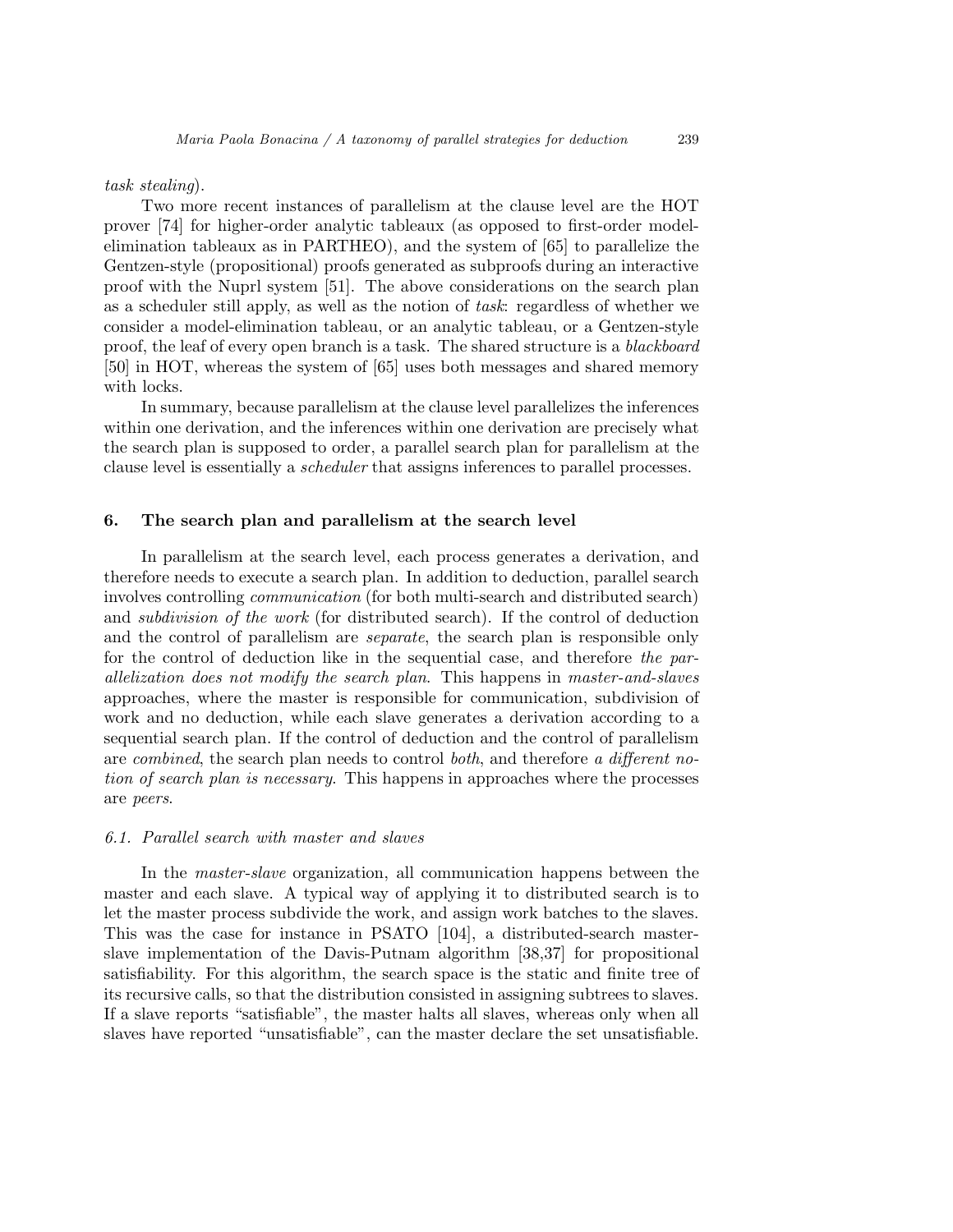All the following methods are for theorem proving, and therefore it is sufficient that a deductive process finds a proof to terminate the parallel search.

If multi-search and master-slave hierarchy are combined, the slaves try different search plans on the whole problem, and the master process is responsible for merging their results. An example of this approach was the Team-Work method, originally conceived for ordering-based equational strategies [39,4,5,46,44,42], and later extended to a framework for applications in distributed artificial intelligence [45]. The master process, called supervisor, assigns to every slave the theoremproving problem, a time period, and a different search plan. The slaves, called experts, develop their derivations. When the time period expires, each slave interrupts its derivation, evaluates it based on heuristics, and sends the result of the evaluation to the master. The master determines which slave had the best result, and broadcasts this information, so that this slave becomes the new master, and the other slaves send it their "best" equations based on heuristics. The master adds them to its data base and then broadcasts it to the slaves, together with a time period and a search plan for the new round of deductions. Team-Work seeks to achieve a speed-up by *interleaving* search plans (e.g., slave  $p_i$  applies search plan  $\Sigma_i$  to a data base produced in the previous round by a search plan  $\Sigma_j$ ), and also combining their results (because selected equations from all slaves are added to the new common data base). In Team-Work the master-slave hierarchy is not rigid, since the role of master floats, but the method belongs to this class because it has a central control. The PaReDux system also evolved from the fine-grained approach of  $[31,29]$  to a master-slave concept à la Team-Work  $[30]$ .

For subgoal-reduction strategies, the "nagging" technique of [91] combined AND-parallelism, master-slave organization and multi-search in the context of PTTP. The well-known drawback of AND-parallelism at the clause level is the dependencies induced by variables shared among the conjuncts. The "nagging" technique assumes that the master is a standard PTTP prover, which, however, may fork slave processes to try different permutations of the current goal, and if a permutation fails the slave sends a message to the master to force it to backtrack. Thus, AND-parallelism is employed only for early failure detection. We interpret "nagging" as multi-search, because trying different permutations can be understood as assigning different AND-rules (i.e., different  $\xi$ ) to the processes.

In heterogeneous systems with a master-slaves organization, the slaves try different sets of inference rules, and the master combines their results. For instance, the HPDS system of [92] had three deductive processes, one executing Guided Linear Deduction (GLD), which is similar to model elimination, one executing hyperresolution (HR), and one executing unit-resulting resolution (UR). All three processes featured forward and backward subsumption, and a depthfirst search plan with iterative deepening. Every process sends the clauses it generates, including subsumed clauses tagged as such, to a deduction controller (the master), which forwards to the GLD and HR processes the unit clauses generated by the UR process, and feeds the latter with the clauses generated by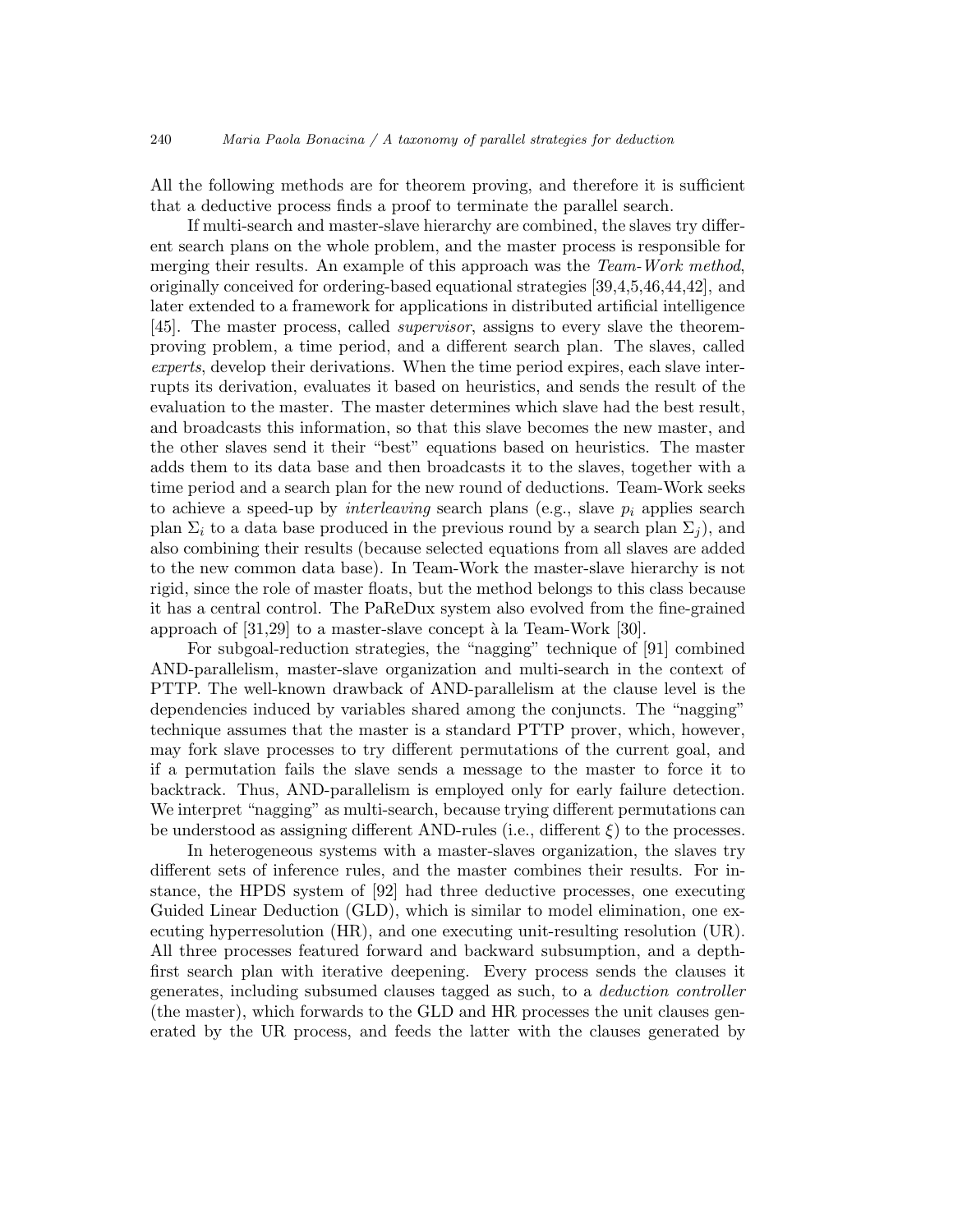the other two. Clauses generated by GLD may be forwarded to the HR process, but not vice versa: clauses derived by the HR or UR processes play the role of lemmas for the GLD process, and by sending only unit clauses to the latter, the deduction controller restricts lemmatization to unit lemmas. Furthermore, the deduction controller gives every process information on clauses subsumed by the other processes.

Another approach with a master-slave organization and heterogeneous inference systems was the Distributed Larch Prover (DLP) [95], a coarse-grain parallelization of the Larch Prover (LP) [61]. Since LP is interactive, a main motivation for the design of DLP was to enhance the user productivity by enabling the experimenter to launch and monitor multiple proof attempts in parallel. For this purpose, the master operates as a coordinator, which on one hand provides the user with a global interface to control the parallel proofs, and on the other hand is responsible for assigning to the slaves, called *workers*, the proof tasks specified by the user.

In summary, the master-slave philosophy is to *separate the control of par*allelism and the control of deduction: in most methods, each slave executes a sequential search plan to generate its derivation, and all other control issues (e.g., subdivision, communication, selection of "good" data, user interface) are dealt with in a centralized way by the master, which does not perform deductions. Thus, a *parallel search plan* for such strategies can be seen as a collection of sequential search plans, one per slave. If  $\mathcal{C} = \langle I, \Sigma \rangle$  is a sequential strategy, and  $\mathcal{C}' = \langle I, \Sigma' \rangle$  is a parallel-search master-slaves parallelization of C, we have  $\Sigma' = \langle \Sigma_1, \ldots, \Sigma_n \rangle$ , if there are n slaves. In the case of distributed search with no multi-search, it is  $\Sigma_1 = \cdots = \Sigma_n$ , and the activities of the slaves are differentiated only by subdivision decided by the master.

#### 6.2. Parallel search with peer processes

The master-slaves hierarchy is attractive, precisely because of the simplicity gained by separating the control of parallelism from the control of deduction. It worked well in PSATO [104], because there was no need for communication among slaves and the partition of the search tree was well-understood. In orderingbased theorem proving, the subdivision is much more difficult, because the search space is generally an infinite, highly redundant and *dynamic* graph (because of pruning by contraction [26]). Slaves need to be aware of the contractions made by other slaves, which means the master may become a communication bottleneck. If the master alone is responsible for contraction, it may become a backwardcontraction bottleneck. Also in multi-search the master-slaves hierarchy induces some overhead (e.g., the periodical interruption of the slaves, and reconstruction of a common data base at the master in Team-Work).

For these reasons, more recent approaches to parallel search adopt peer processes. In multi-search, the search plan executed by each peer needs to control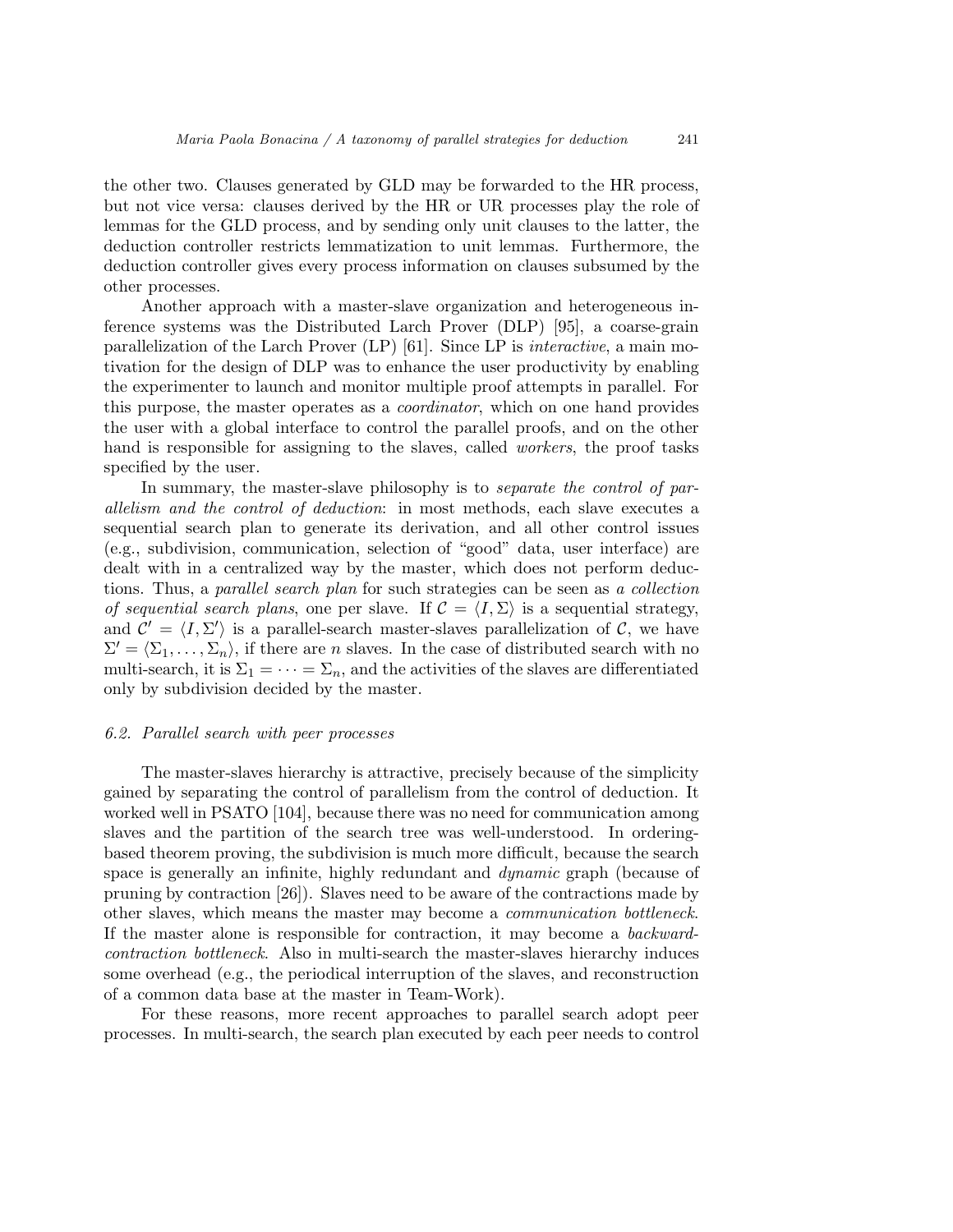communication and deduction, and a multi-search plan is a collection of n such plans. In distributed search, the search plan executed by each peer needs to control also the subdivision of work.

#### 6.2.1. Multi-search plan

A theorem proving strategy with parallel search features, in addition to the inference system  $I$ , a set  $M$  of *communication operators*, including at least send and receive. We define the communication operators in such a way that they are as similar as possibile to inference rules. First, assuming that all processes execute sound inferences, there is no difference, from a logical point of view, between clauses received from another process and clauses generated locally. Second, from an operational point of view, if process  $p_k$  sends a clause  $\varphi$  to process  $p_j$  and  $p_j$ receives it, the effect is that  $\varphi$  is added to the database of  $p_i$ , which is not so different from adding  $\varphi$  because it was deduced. Third, since we view communication as a responsibility of the search plan, we want to include communication steps in the derivation, and for this purpose we would like their effect to be as similar as possible to that of inferences.

Based on this motivation, we define send and receive as functions that return a set of clauses to be added and a set of clauses to be deleted (like the inference rules), where addition and deletion refer to the data base of the process executing the communication step. For the domain, the argument of send is the set of data being sent, so that the type is  $send: \mathcal{P}(\mathcal{L}_{\Theta}) \to \mathcal{P}(\mathcal{L}_{\Theta}) \times \mathcal{P}(\mathcal{L}_{\Theta}).$ Since send does not modify the data base of the sender, we have that for all  $X, send(X) = (\emptyset, \emptyset)$ . If  $p_k$  executes a send at step i, defining  $S_{i+1}^k = S_i^k \cup$  $\pi_1(send(X)) - \pi_2(send(X))$  gives  $S_{i+1}^k = S_i^k$  as desired.

Since the set of data being received is not known until after it has been received, we define receive:  $\mathbb{N} \to \mathcal{P}(\mathcal{L}_{\Theta}) \times \mathcal{P}(\mathcal{L}_{\Theta})$ , where the argument is a natural number that may represent the identifier of a channel (similar to the identifiers of streams used to implement input/output in functional programming languages such as ML), or the address of a receiving buffer (similar to one of the arguments of the functions for send and receive in MPI [63]). If  $p_k$  executes a receive at step i, n is an identifier of a channel or buffer for  $p_k$ , and X is the set of data pending to be received through n,  $receive(n) = (X, \emptyset)$ , and defining  $S_{i+1}^k =$  $S_i^k \cup \pi_1(receive(X)) - \pi_2(receive(X))$  gives  $S_{i+1}^k = S_i^k \cup X$  as desired.

Since the search plan is in charge of communication, the rule-selecting function  $\zeta$  may select not only inference rules, but also communication operators, yielding  $\zeta: States^* \to I \cup M$ , or  $\zeta: States^* \times \mathbb{N} \times \mathbb{N} \to I \cup M$ , where the second and third arguments are the identifier of the process which is doing the selection and the number of processes, respectively.

Thus, a *search plan with communication* for a set I of inference rules and a set M of communication operators has the form  $\Sigma = \langle \zeta, \xi, \omega \rangle$ , where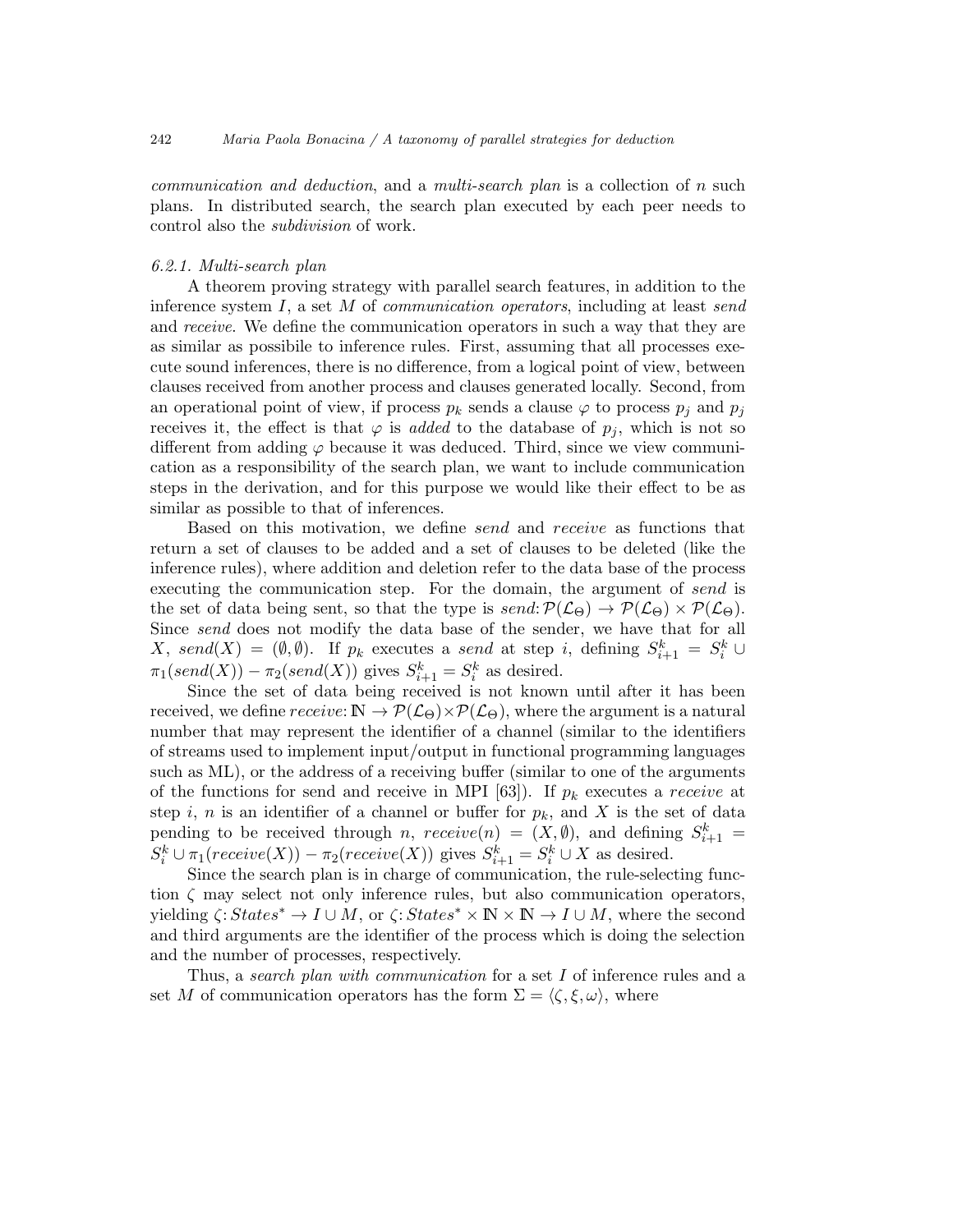- $\zeta: States^* \times \mathbb{N} \times \mathbb{N} \to I \cup M$  selects an inference rule or a communication operator for the next step;
- $\xi: States^* \times \mathbb{N} \times \mathbb{N} \to \mathcal{P}(\mathcal{L}_{\Theta})$  selects a set of premises from the current state  $(e.g., \xi((S_0,\ldots,S_i),n,k)\subseteq S_i);$  and
- $\omega$ : States  $\rightarrow$  Bool returns true if and only if the given state is successful.

A multi-search plan, or multi-plan for short, is a collection of search plans with communication, one per peer process:  $\Sigma = \langle \Sigma_0, \ldots, \Sigma_{n-1} \rangle$ .

#### 6.2.2. Multi-search strategies with peer processes

Concrete instances of the above notions are offered by the successors of Team-Work (e.g., [40,55,41]), where the periodical reconstruction of a common data base was replaced by a communication scheme where every process may send clauses to another process during the derivation. A multi-plan for these strategies may combine premise-selecting functions  $\xi_i$ 's that employ different goal-oriented heuristics (e.g., [43]), or different heuristics to decide which clauses deserve to be sent (e.g., TECHS [41] or CPTHEO [57,100]). Although mentioned in some papers, heuristics to decide which clauses to receive do not appear practical, because they require the receiver to use the received data to determine whether it is worth keeping it (e.g., a heuristic that rates an equation as "good" if it contracts many equations).

The method of [55], called requirement-based cooperative theorem proving, provides for two peer processes, one executing the SPASS prover [96], which implements ordering-based strategies for first-order logic with equality, and one executing DISCOUNT, the sequential base of the Team-Work prover for equational logic  $[5]$ . The two processes communicate by *expansion requests* (e.g., process  $p_0$  sends to  $p_1$  clause  $\varphi$  and  $p_1$  replies by sending all resolvents between  $\varphi$ and the clauses in its usable list<sup>9</sup>), and *contraction requests* (e.g.,  $p_0$  sends to  $p_1$ clause  $\varphi$  and  $p_1$  replies by sending all its clauses that contract  $\varphi$ ), which fit in our formal description of processes sending clauses. This system also features some distributed search in the form of problem decomposition by splitting clauses.

The TECHS system [40,41] aims at combining heterogeneous provers while minimizing changes to the provers themselves, to the extent that provers communicate by writing and reading files. TECHS combines SPASS and DISCOUNT with the model-elimination tableau-based prover SETHEO [76,82]. SETHEO and SPASS exchange subgoals (from SETHEO to SPASS) and lemmas (from SPASS to SETHEO), while SPASS and DISCOUNT exchange equations. Heuristics to select clauses to send include favoring unit lemmas and equations (from SPASS to SETHEO, because ordering-based provers handle equality better than tableaubased provers), and favoring short, general equations that one hopes may induce much contraction and little expansion (between SPASS and DISCOUNT). Ac-

 $9$  These provers adopted the terminology of Otter, with sos renamed to-be-selected.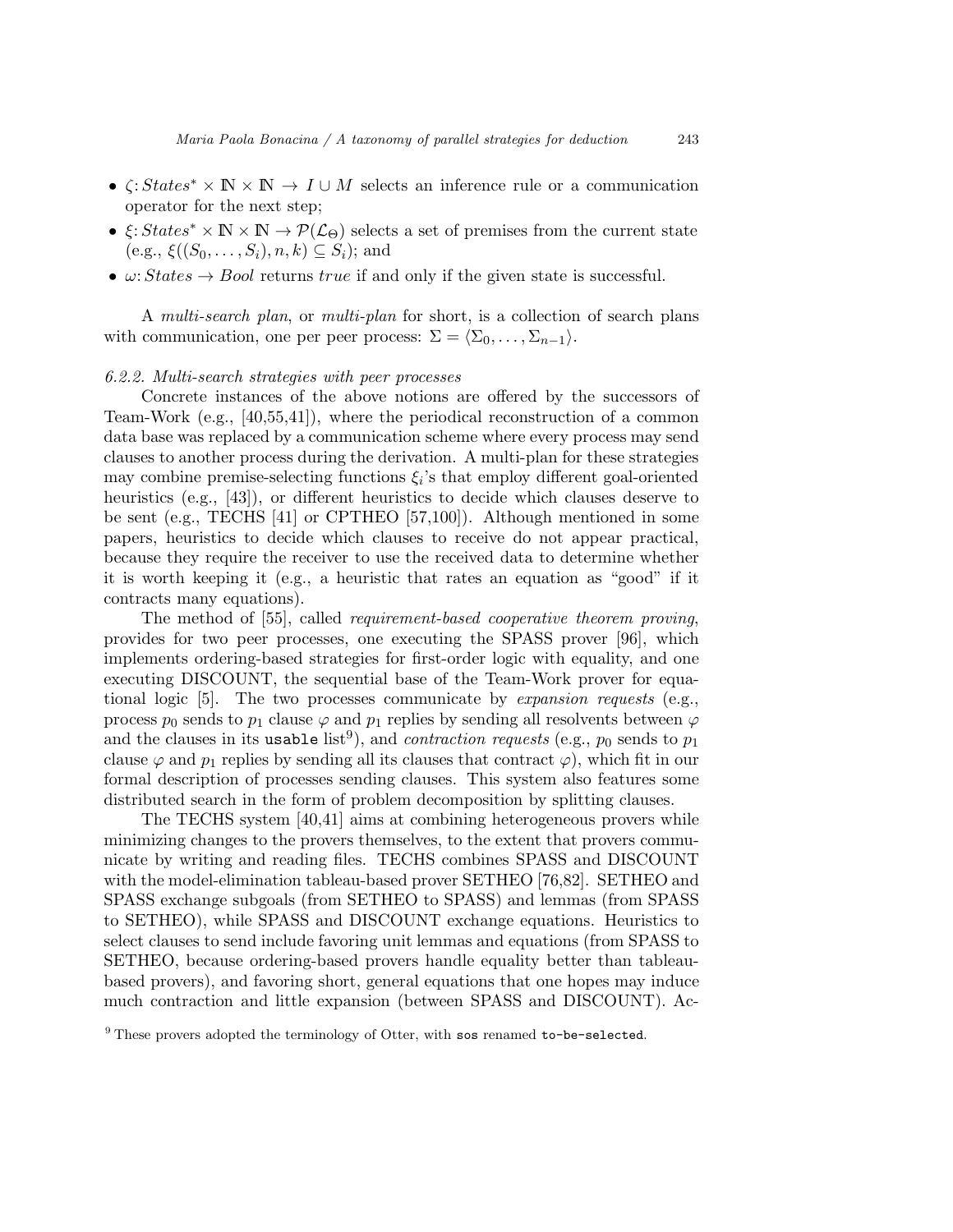cording to [40], SETHEO profites the most from the cooperation thanks to the lemmatization effect. TECHS is used within the ILF environment that integrates automated and interactive provers, model checkers, and tools for proof presentation [36].

A movement from fine or medium-grain to coarse-grain parallelism, and from master-slaves to peer processes, occurred also in subgoal-reduction strategies. The research begun with PARTHEO [88], which was based on ORparallelism at the clause level<sup>10</sup>, continued with SPTHEO [93], P-SETHEO [99] and CPTHEO [57,100], towards heterogeneous, multi-search systems. CPTHEO launches SETHEO and the resolution-based prover Delta, introduced as a preprocessor for SETHEO in [87], in parallel. Since clauses generated by Delta are used by SETHEO as lemmas, CPTHEO is also a descendant of HPDS [92], with the master-slaves structure of HPDS replaced by peer processes in CPTHEO. Assume that  $p_0$  is a SETHEO process and  $p_1$  a Delta process;  $p_0$  sends to  $p_1$  subgoals that it could not solve in the given resource (e.g., depth) limit of iterative deepening;  $p_1$  replies by sending lemmas that unify with those subgoals; and  $p_0$ restarts with its next round of iterative deepening. In a different scheme,  $p_0$  sends to  $p_1$  all open leaves in its current tableau, and  $p_1$  replies by sending lemmas that appear "similar" to those leaves according to the criteria of [56]. In either case  $p_1$  ranks and selects lemmas based on size (small term complexity is preferred), size of proof (lemmas whose proof was large are preferred, because they are like products with more added value, since more work was done by Delta to produce them), and the similarity-based criteria of [56].

As another example, the "nagging" technique<sup>11</sup> of [91] turned to emphasize peer processes and multi-search over time, making the slaves first-class deductive processes, which may complete the proof, rather than being used only for early detection of failures.

#### 6.2.3. Distributed-search plan

A distributed-search plan needs an additional component to handle the subdivision. Since the search space of a theorem-proving problem is infinite and unknown, at each stage  $S_i$  of a derivation the search plan subdivides the inferences that can be done in  $S_i$ . Thus, the subdivision is built *dynamically* during the derivation. We reason that from the point of view of each process  $p_k$ , an inference is either allowed (it is assigned to  $p_k$  in the subdivision), or forbidden (it is assigned to others). Therefore, a distributed-search plan features a subdivision function  $\alpha: \mathbb{N} \times I \times \mathcal{P}(\mathcal{L}_{\Theta}) \rightarrow \text{Bool}$ , where  $\alpha(k, f, X) = \text{true}/\text{false}$  means that  $p_k$  is allowed/forbidden to apply rule f to premises  $X$ . However, the subdivision function may keep the partial history of the derivation and the number of processes into account, yielding  $\alpha: States^* \times \mathbb{N} \times \mathbb{N} \times I \times \mathcal{P}(\mathcal{L}_{\Theta}) \rightarrow Bool.$  We require that  $\alpha$ 

 $\real^{10}$  See Section 5.

 $11$  See Section 6.1.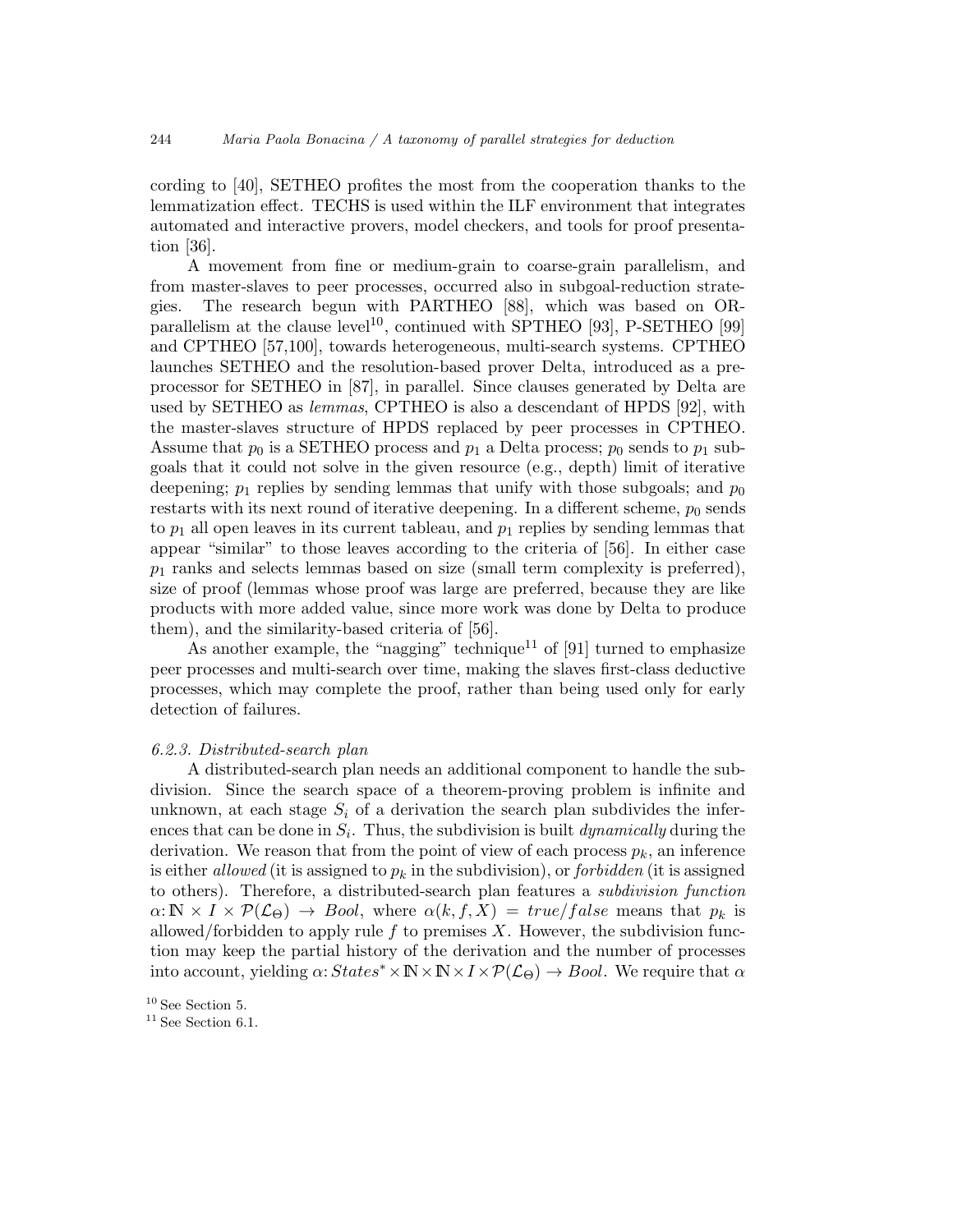is total on generated clauses (i.e.,  $\alpha((S_0, \ldots, S_i), n, k, f, X) \neq \perp$  if  $X \subseteq \bigcup_{j=0}^i S_j$ ), and *monotonic*, in the sense of not changing the status of a step after it has been decided (i.e.,  $\alpha((S_0,\ldots,S_i), n, k, f, X) \sqsubseteq \alpha((S_0,\ldots,S_{i+1}), n, k, f, X)$  where  $\sqsubset$  is the partial ordering  $\bot \sqsubset false$  and  $\bot \sqsubset true$ .

Thus, a *distributed-search plan* for a set I of inference rules and a set M of communication operators has the form  $\Sigma = \langle \zeta, \xi, \alpha, \omega \rangle$ , where  $\langle \zeta, \xi, \omega \rangle$  is a search plan with communication, and  $\alpha$  is a subdivision function. This notion of distributed-search plan covers, for instance, the requirement-based theorem proving of [55], where inferences may be allowed/forbidden based on tags attached to the premises to signify that the clause belongs to a certain subproblem generated by splitting, and the Clause-Diffusion strategies of the next section.

## 6.2.4. Distributed-search strategies with peer processes

DARES [33] can be considered an early approach with distributed-search and peer processes. The main idea was to subdivide the problem among the processes, and let each process ask the others for more clauses, if it runs out of applicable resolution inferences, or is not making sufficient progress towards the proof according to heuristic measures. However, the method was described very informally, and especially the subdivision part was unclear. The issue of fairness of communication and subdivision, hence completeness of the distributed strategy, was not treated. Furthermore, DARES was designed for resolution with at most forward subsumption, at a time when it was already understood that resolution with both forward and backward subsumption is generally preferable, so that DARES avoided the difficulty of backward contraction, and parallelized a sub-optimal sequential strategy, against the principle of parallelizing the best existing sequential procedure.

The most long-lasting heritage of DARES has been the idea of demanddriven communication, or that a process should receive clauses only if it needs them. The critical point of this notion is what it means that a process "needs clauses", and whether the notion of "need" and the ensuing communication are strong enough to ensure completeness in the presence of a subdivision of the data. Not surprisingly, this notion of demand-driven communication has had more fortune with multi-search strategies, such as those in Section 6.2.2, where completeness can be preserved easily by choosing fair sequential search plans.

The Clause-Diffusion methodology of [15,22,23] pioneered distributed search for contraction-based strategies. In addition to concrete strategies, it offered a framework where distributed strategies, distributed derivations and their properties, such as distributed fairness, were defined and studied formally. Clause-Diffusion was conceived as a methodology to transform a given sequential strategy  $\mathcal{C} = \langle I, \Sigma \rangle$  into a distributed strategy  $\overline{\mathcal{C}'} = \langle I, \Sigma' \rangle$ , in such a way that if C is complete,  $\mathcal{C}'$  is also complete. A Clause-Diffusion strategy subdivides the search space by assigning generated clauses to processes and partitioning the inferences among the processes based on the ownership of clauses. For example, a process is al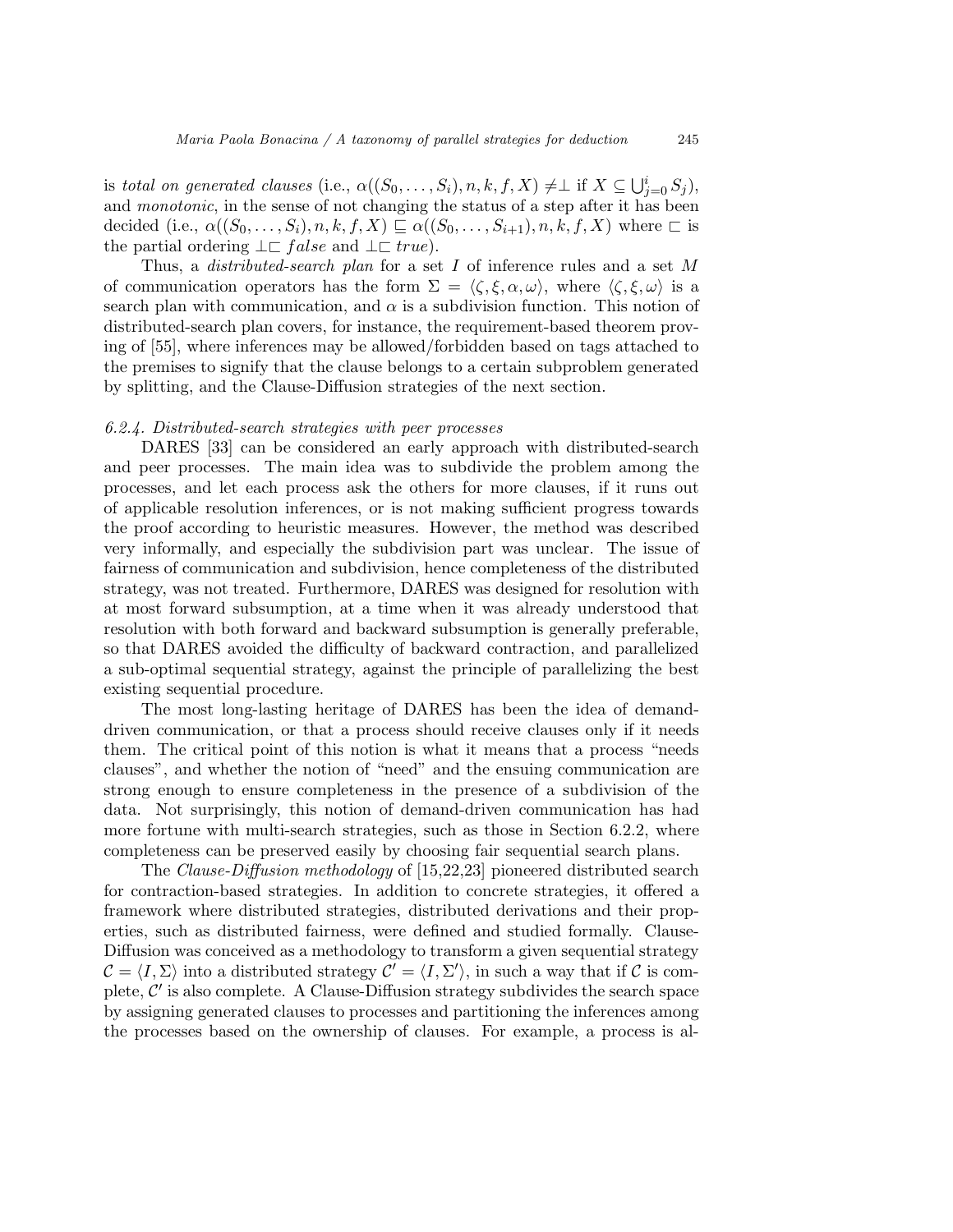lowed to do a paramodulation step only if it owns the clause paramodulated into. Unlike in a master-slave organization, where the master distributes the data to the slaves, the allocation of clauses to processes is achieved by having each process executing the same allocation algorithm for each clause it generates. The resulting partition of clauses is logical, not physical as in DARES, in the sense that every clause belongs to only one process, but may appear in the data base of many. To emphasize this point, the term *allocation algorithm* was replaced later by subdivision criterion [14].

In order to preserve completeness, the processes communicate clauses by messages, called inference messages, because receiving a clause triggers the allowed inferences. Sufficient conditions for fairness, hence completeness, include broadcasting all persistent non-redundant clauses<sup>12</sup>. As soon as a process finds a proof, it broadcasts a halting message so that all processes terminate.

While it applies to ordering-based strategies in general, the Clause-Diffusion methodology was designed having contraction-based strategies for logics with equality in mind. This brought the problem of the parallelization of contraction to the forefront. It was in this context that the backward-contraction bottleneck was identified, contributing to the choice (and the definition) of parallelism at the search level. This led in turn to defining the problem of distributed global contraction, or how to keep a distributed data base inter-reduced. Several distributed global contraction schemes were proposed in [15,22]. The scheme eventually implemented in both Aquarius [23] and Peers [27] was the simplest: every process retains the received inference messages so that its local data base mirrors the global one, and keeps its data base inter-reduced<sup>13</sup>. While the main idea was distributed search, Clause-Diffusion also allowed processes to apply different search plans (e.g., [23]).

Clause-Diffusion evolved into Modified Clause-Diffusion [16], which improved subdivision of inferences, communication and proof reconstruction. Clause-Diffusion subdivided only expansion inferences, whereas Modified Clause-Diffusion subdivides also backward-simplification inferences, by establishing that any process can delete a reducible clause  $\varphi$ , but only the owner of  $\varphi$  can generate its reduced form  $\varphi'$ . If  $\varphi'$  is persistent, it will be broadcast and the other processes will receive it. In this way the subdivision of inferences is finer, without preventing or delaying the deletion of redundant clauses. For communication, Clause-Diffusion featured, in addition to inference messages, messages to bring clauses to their owners. In Modified Clause-Diffusion also this purpose is achieved by inference messages, reducing both types and number of messages. This is possible because clauses are broadcast as inference messages not when selected for

<sup>&</sup>lt;sup>12</sup> This is for *distributed uniform fairness* [22,16]; if the fairness condition were weakened, the communication requirement would be weakened also; see [24] for a study of non-uniform fairness.

<sup>&</sup>lt;sup>13</sup> This corresponds to the "localized image sets" with "direct contraction" scheme of [15,22].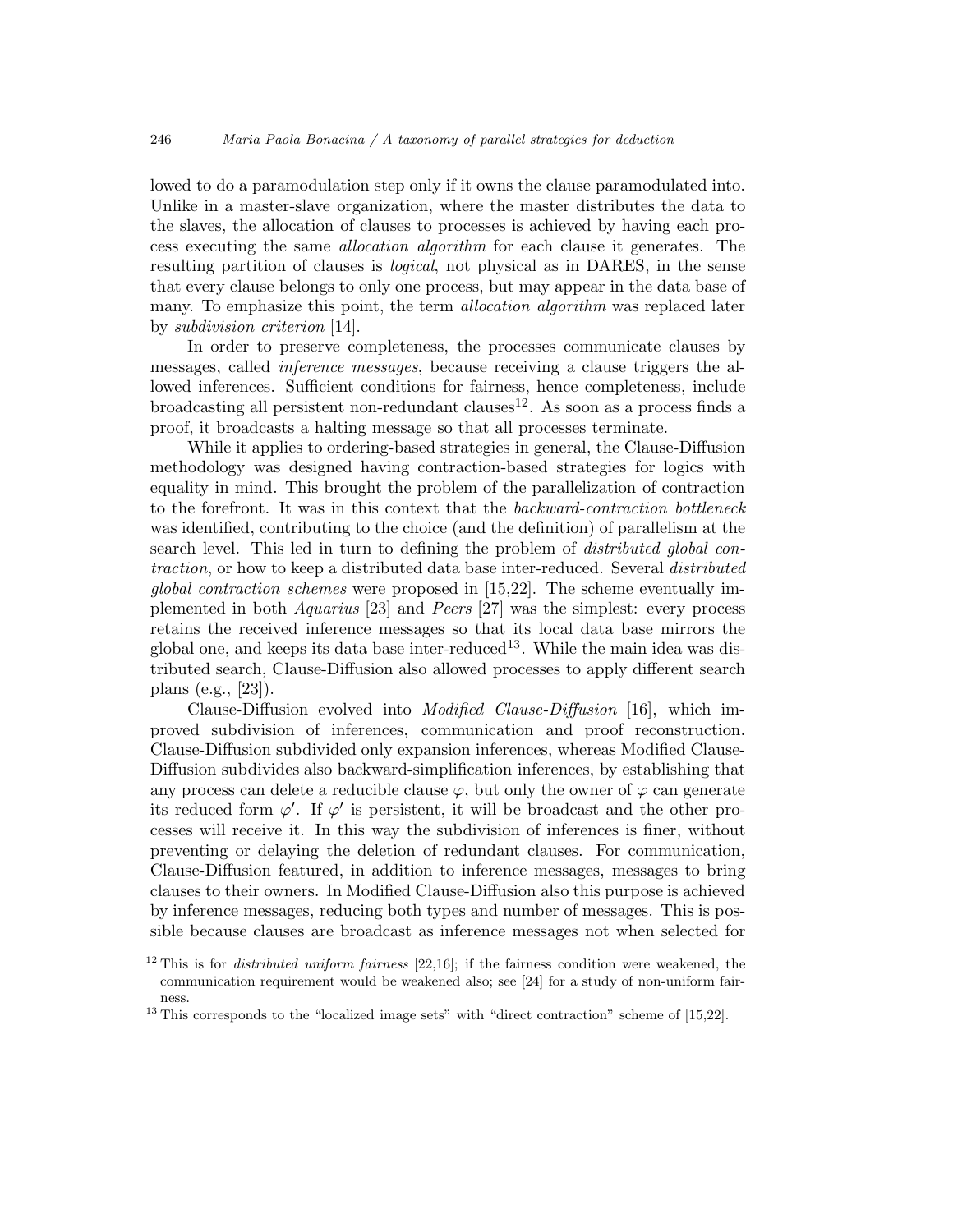inferences, as in Clause-Diffusion, but right after generation and forward contraction. This, together with better naming schemes (i.e., the rules to assign identifiers to clauses across the distributed data base) contributed to achieving the property of distributed proof reconstruction: the successful process can reconstruct the proof consulting only its data base.

Modified Clause-Diffusion was implemented in Peers-mcd [17], with the Argonne prover  $EQP [80]$  as sequential base. Peers-mcd implements the *ancestorgraph oriented* (AGO) criteria to assign clauses to processes [14,18]. An issue with the subdivision of the search space is to prevent the search spaces explored by the different processes from overlapping too much. Some overlap is unavoidable in asynchronous distributed search: even if every inference is assigned to only one process, there may be duplicate inferences, because the processes can generate in different ways distinct variants of the same clauses, producing distinct variants of the same logical inference, before the variants are eliminated by distributed global contraction. Thus, the AGO criteria are heuristics that aim at limiting the overlap, and are among the features that allowed Peers-mcd to generate the first distributed proof of the Robbins theorem, as shown in the next section.

#### 7. First distributed proof of the Robbins theorem

The problem of proving that Robbins algebras are Boolean dates back to 1933, when E.V. Huntington demonstrated [68,69] that the equation

$$
n(n(x) + y) + n(n(x) + n(y)) = x \quad (H)
$$

is sufficient to present Boolean algebra, together with associativity and commutativity of +. Herbert Robbins conjectured that the equation

$$
n(n(x + y) + n(x + n(y))) = x \quad (R)
$$

is also sufficient. Since a proof of the conjecture was not found, an algebra defined by equation  $(R)$  with associativity and commutativity of  $+$  was called a Robbins algebra. Equations  $(H)$  and  $(R)$  were called Huntington axiom and Robbins axiom, respectively. The problem of determining whether a Robbins algebra is Boolean remained open, and eventually became known in the theorem proving community as the Robbins problem [101].

In the early 90's, Steve Winker proved by hand that each of the following two conditions:

$$
\exists x \exists y \ x + y = x \quad (FWC)
$$

$$
\exists x \exists y \ n(x + y) = n(x) \quad (SWC)
$$

termed First Winker Condition and Second Winker Condition, respectively, in [80], is sufficient to make a Robbins algebra Boolean [97,98], but such lemmas remained beyond the possibilities of automated theorem provers.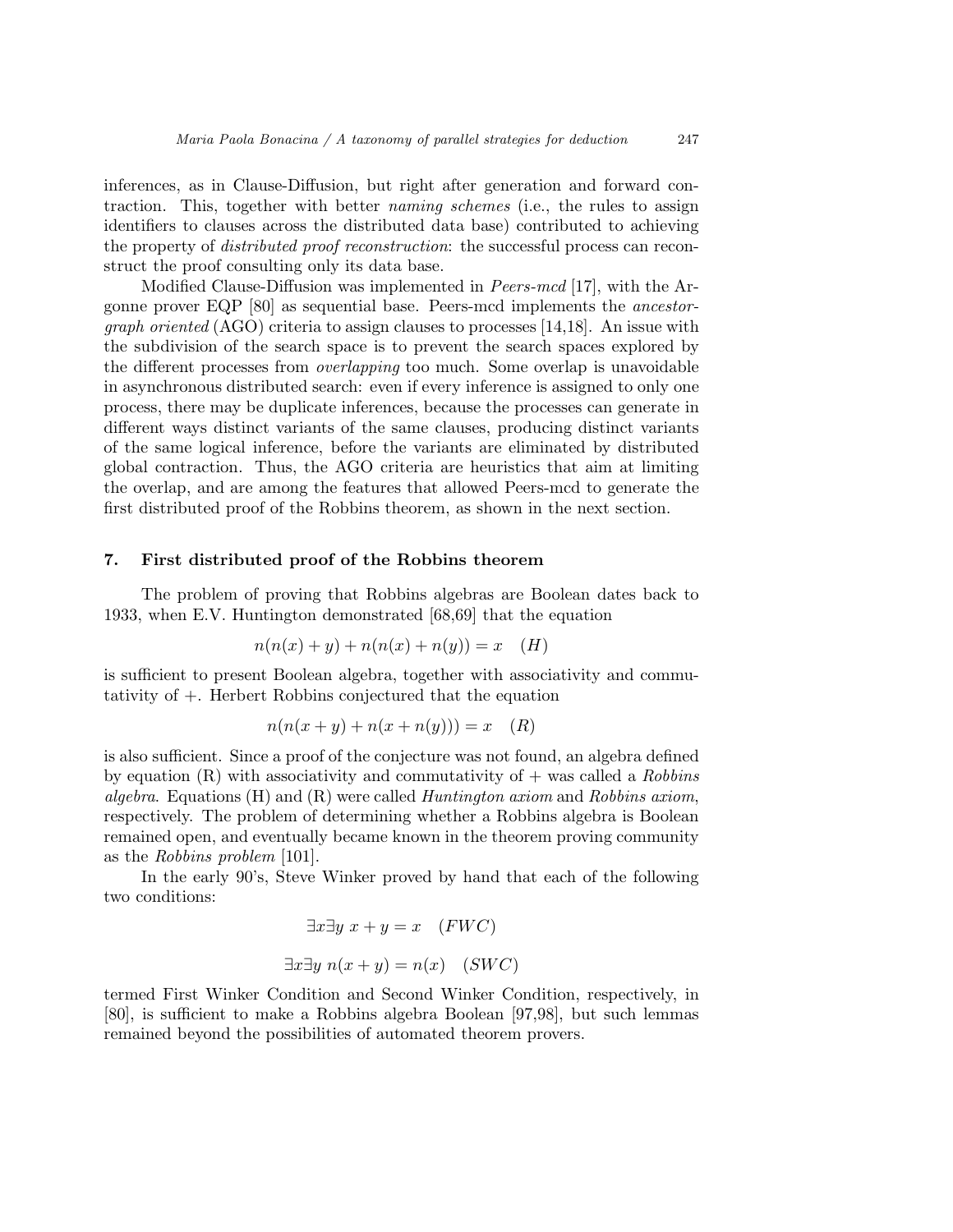In 1996 the automated prover EQP of William McCune proved that Robbins algebras are Boolean, as reported in [81]. The proof was obtained by showing that:

- The First Winker Condition implies the Huntington axiom  $(FWC \Rightarrow H)$ .
- The Second Winker Condition implies the First Winker Condition ( $SWC \Rightarrow$  $FWC$ ).
- The Robbins axiom implies the Second Winker Condition  $(R \Rightarrow SWC)$ .

This mechanical proof has been explained in mathematical terms in [35].

In the following we compare EQP (version 0.9d) and Peers-mcd (a version of April 1999 based on EQP0.9d) on the three parts of the proof, on workstations HP series C360 with 1 G of memory. In Table 3, speed-up is the ratio  $t/t'$  if t is the CPU time of EQP and  $t'$  the CPU time of the peer that finds the proof. Efficiency is the ratio  $t/(t' \times n)$ , where *n* is the number of machines (i.e., workstations), hence peer processes, one per machine, used by Peers-mcd.

| Lemma                 | EQP                                            | Peers-mcd                             | $Speed-up$ | Efficiency |
|-----------------------|------------------------------------------------|---------------------------------------|------------|------------|
| $FWC \Rightarrow H$   | 294<br>$(4 \text{ min } 54 \text{ s})$         | 73<br>$(1 \text{ min } 13 \text{ s})$ | 4          |            |
| $SWC \Rightarrow FWC$ | 85,890<br>(23 h 51 min 30 s) (6 h 35 min 13 s) | 23,713                                | 3.62       | 1.81       |
| $R \Rightarrow SWC$   | 64,210<br>(17 h 50 min 10 s)                   | 34,792<br>(9 h 39 min 52 s)           | 1.85       | 0.92       |

Table 3

CPU times (in seconds) of EQP and Peers-mcd with 2 processes.

Since Peers-mcd used 2 processes, the speed-up was super-linear in the first two lemmas and almost linear in the third. Peers-mcd can prove  $SWC \Rightarrow FWC$ in 16,928 s with 4 processes (speed-up  $= 5$ , efficiency  $= 1.25$ ) and in only 3,720 s with 6 processes (speed-up  $= 23$ , efficiency  $= 3.83$ ). Using more processes did not improve the performance for the other two lemmas.

We emphasize that the proofs found by EQP were not used as a guidance for Peers-mcd: the two provers were given the same input equations on each lemma. In terms of the applied strategies, the inference system included ACparamodulation, AC-simplification, subsumption, and deletion by weight, with parameter max-weight equal to 30, 34, and 50, in the three proofs, respectively, for both provers. EQP used basic paramodulation [7], for  $FWC \Rightarrow H$  and  $R \Rightarrow SWC$ , and plain paramodulation for  $SWC \Rightarrow FWC$ . This is the best choice for EQP. McCune also used basic paramodulation for  $FWC \Rightarrow H$  [80], plain paramodulation for  $SWC \Rightarrow FWC$  [80], and basic paramodulation for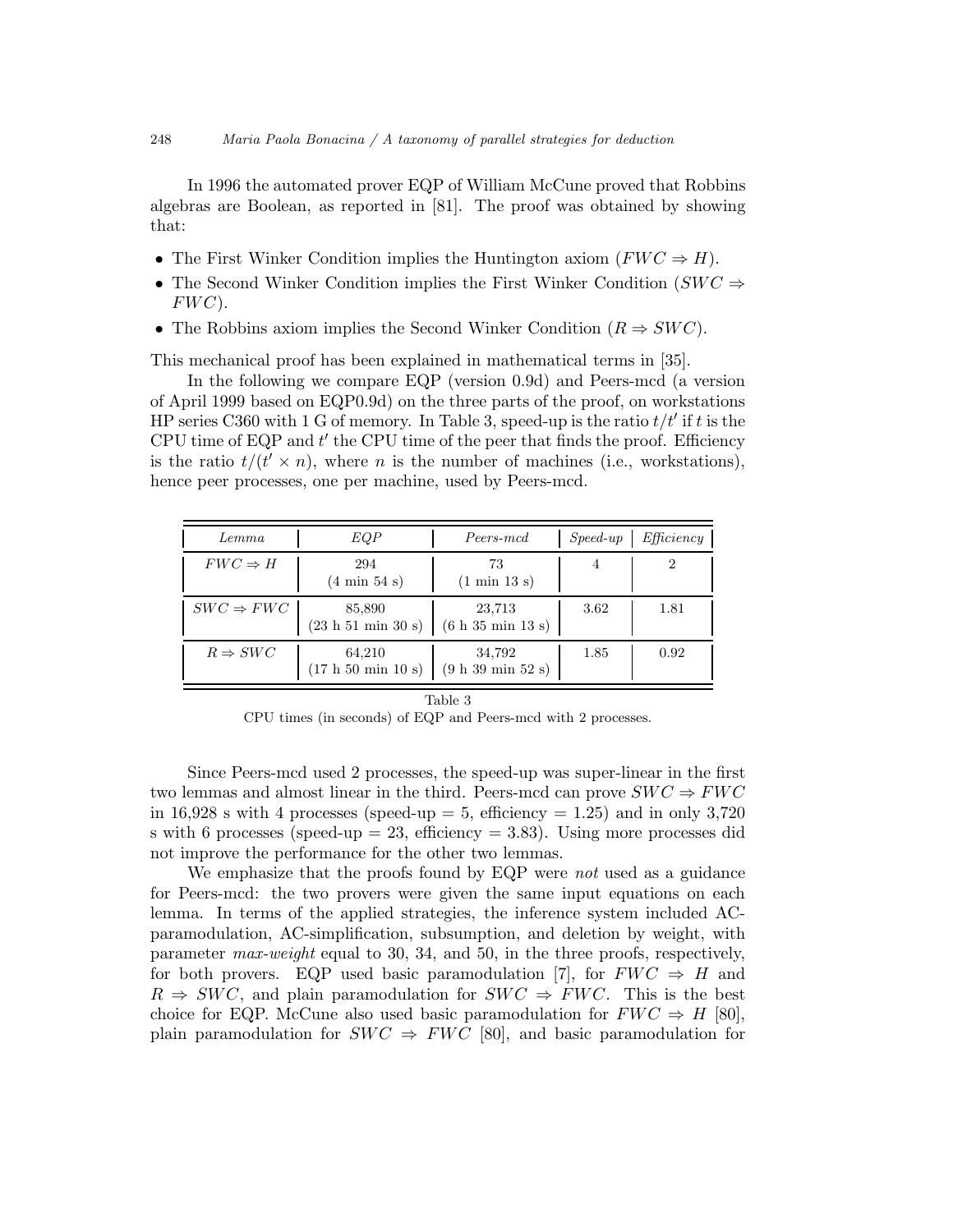$R \Rightarrow SWC$  [81]. Peers-mcd used plain paramodulation for  $FWC \Rightarrow H$  and  $SWC \Rightarrow FWC$ , and basic paramodulation for  $R \Rightarrow SWC$ . Thus, the only difference in the choice of inference system for the results in Table 3 is that EQP used basic paramodulation, and Peers-mcd did not, on  $FWC \Rightarrow H$ , the easiest of the three lemmas.

We also ran Peers-med on  $FWC \Rightarrow H$  with basic paramodulation: with 2 processes, it obtained a proof in 200 s (speed-up  $= 294/200 = 1.47$ , efficiency  $=$ 0.73). Symmetrically, we ran EQP on  $FWC \Rightarrow H$  with plain paramodulation, which took 614 s, so that the speed-up of Peers-mcd was actually  $614/73=8.41$ , with an efficiency of 4.2.

The search plan was the *pair algorithm* [81] for all the experiments by both provers. Pairs of equations were selected by best-first search with the length of the pair as heuristic evaluation function, but in the proof of  $R \Rightarrow SWC$  both provers assigned value 4 to the parameter pick-given-ratio, which means that the search plan selected the oldest candidate pair every 4 choices. The proof of  $R \Rightarrow SWC$  was obtained by both provers by assigning value 0 to the parameter  $AC\text{-}superset\text{-}limit$ , which implies the highest degree of pruning of AC-unifiers.

Peers-mcd used the AGO criteria majority, in the proofs of  $FWC \Rightarrow H$ and  $SWC \Rightarrow FWC$ , and all-parents in the proof of  $R \Rightarrow SWC$ . The majority criterion assigns an equation  $\varphi$  to the process that owns a majority of its ancestors, with ties broken arbitrarily. The rationale of this criterion is that such process is already most active in the area of the search space where  $\varphi$  appears, and assigning  $\varphi$  to others could augment the overlap. The all-parents criterion assigns  $\varphi$  to the process numbered  $id(\psi_1) + id(\psi_2) \mod n$ , if  $\varphi$  was generated by paramodulation from  $\psi_1$  and  $\psi_2$ , to the process numbered  $id(\psi)$  mod n, if  $\varphi$ was generated by backward contraction of  $\psi$ , where n is the number of processes and  $id(\psi)$  is the identifier of  $\psi$ . The intuition behind this criterion is that clauses which have the same parents are spatially close in the search graph, and therefore should be assigned to the same process to limit the overlap. More details on these criteria can be found in [14].

# 8. Discussion

While parallel automated theorem proving is still a young field, several approaches to parallelization have been tried for various classes of strategies: Figure 3 summarizes the state of the art by combining Figures 1 and 2, with dotted lines linking types of parallelism and classes of strategies they have been applied to.

Reading the dotted lines in Figure 3 from top to bottom and from left to right, we see that parallelism at the term level was applied to parallel term rewriting  $(e.g., [62,48,73,71,1,2])$ , and to contraction-based strategies  $(e.g.,$ [29,31,72,86]). AND-parallelism and OR-parallelism were applied to subgoal-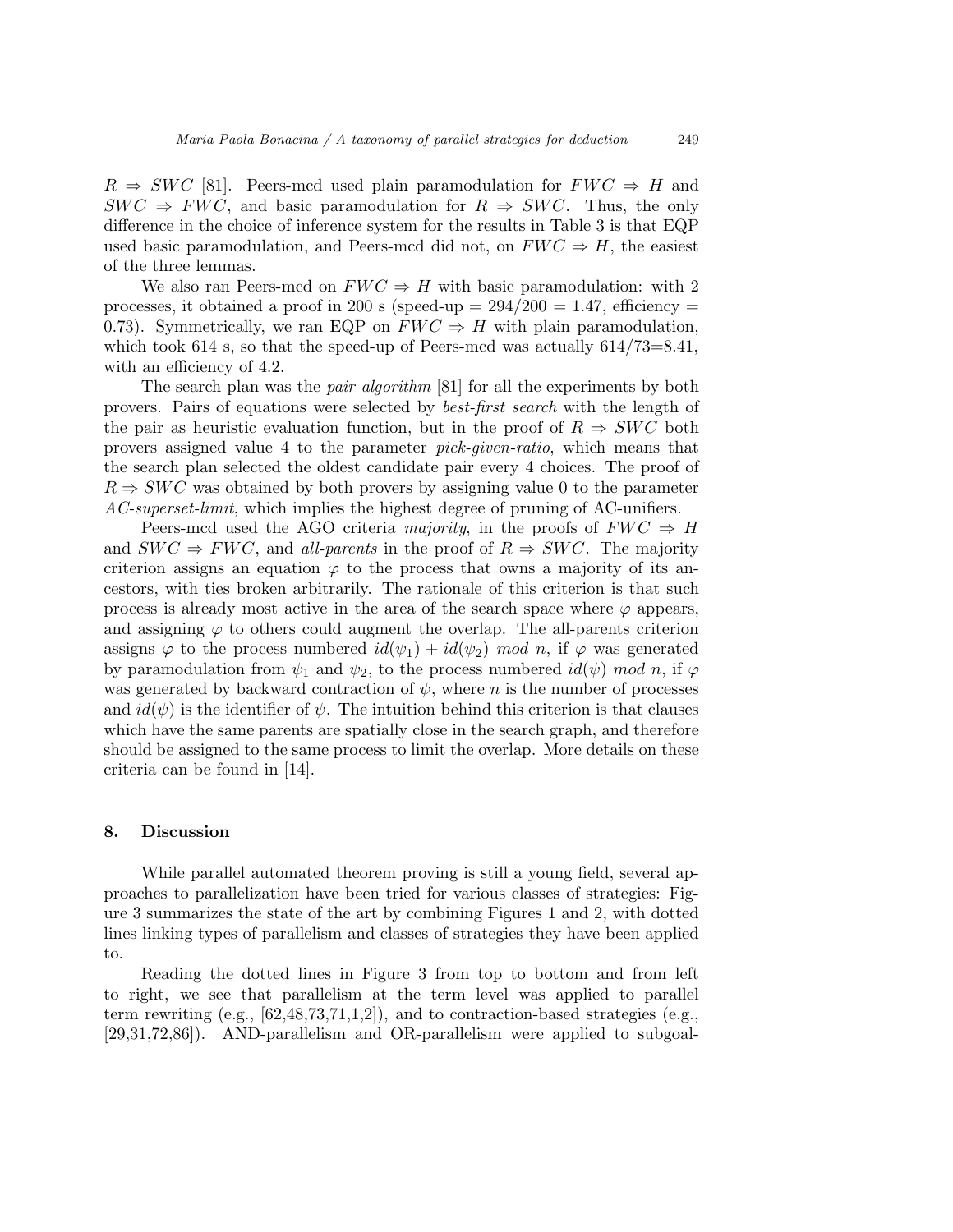

Figure 3. Matching parallelization principles and classes of strategies.

reduction strategies, in the context of PTTP (e.g., [28,3] for OR-parallelism, [91] for AND-parallelism) and tableau-based strategies (e.g., [88]). Other forms of parallelism at the clause level were applied to instance-based strategies (e.g., [102]), expansion-oriented strategies (e.g., [70]), contraction-based strategies (e.g., [77,78,103]), and other subgoal-reduction-style strategies, such as the higher-order analytic tableaux of [74] and the Gentzen proofs of [65]. Distributed search with homogeneous inference systems was applied to expansion-oriented strategies (e.g.,  $[33,104]$ ), and contraction-based strategies (e.g.,  $[22,23,27,16]$ ). Multisearch with homogeneous inference systems was applied to subgoal-reduction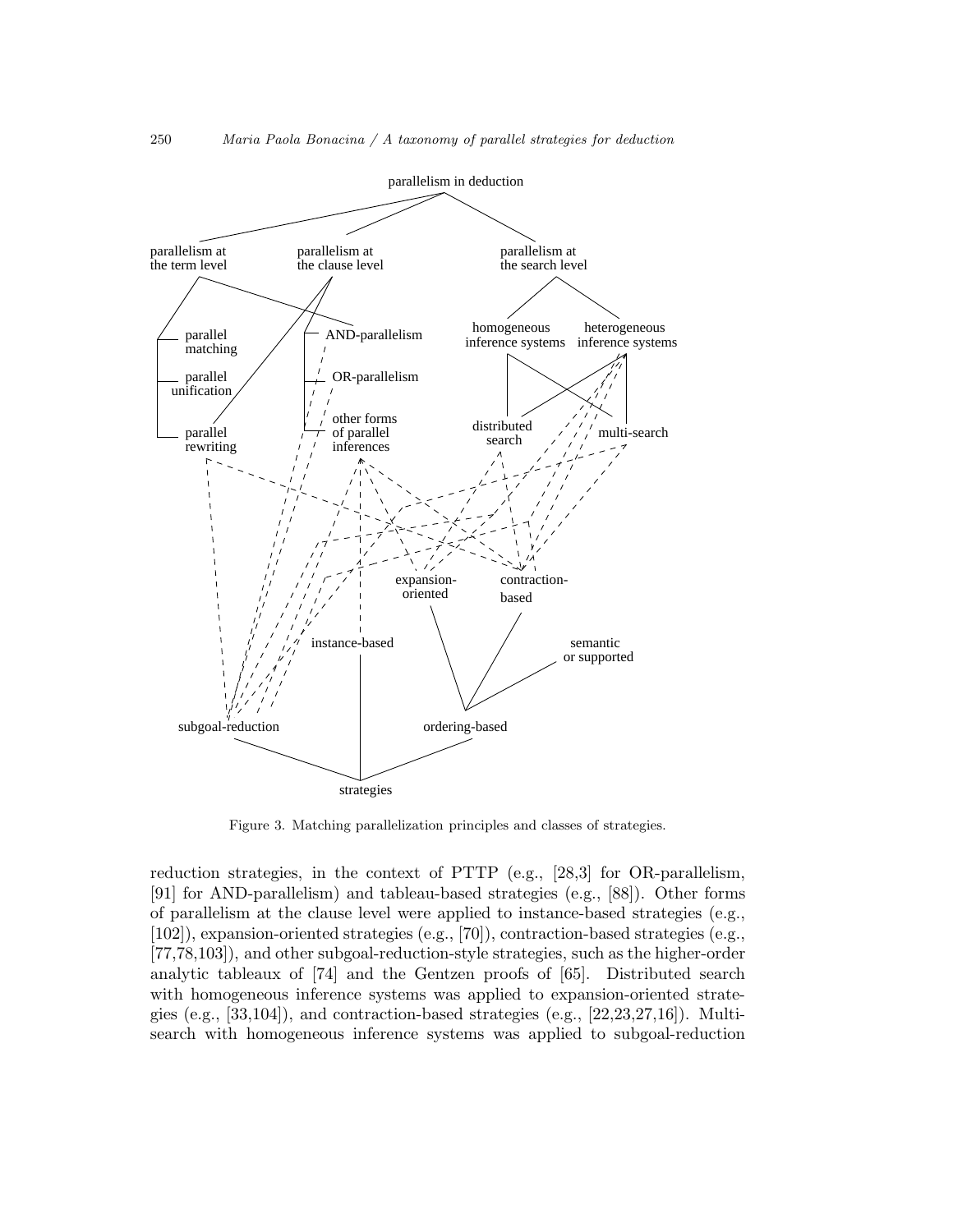strategies (e.g., [91]) and contraction-based strategies (e.g., [4,5,46,44,42]). Heterogeneous systems, possibly with multi-search, were obtained by combining subgoal-reduction strategies with expansion-oriented strategies (e.g., [92,57,100]), subgoal-reduction strategies with contraction-based strategies (e.g., [40,41]), and different contraction-based strategies (e.g., [95,55]).

This study is dedicated to parallel fully-automated theorem proving, and does not cover other subfields of automated deduction, such as interactive proof assistants and model generation systems. It is important, however, that parallelism has been applied also in those domains, e.g., [95,83,65] for the former and [58,64,104] for the latter. We also refer to [67,66] for the neighbour field of parallel symbolic computation.

#### 8.1. Summary

In this paper, we have analyzed the impact of parallelization on the control of search. We observed that since parallelism at the term level is below the level where the search plan makes decisions, approaches with parallelism at the term level tend to replace the search plan by low-level data-driven forms of concurrency (e.g.,  $[72,86,52]$ ), or produce strategy-compliant parallelizations (e.g., [31,29]). The potential problem is a loss of control for the former, and an excess of control for the latter. Data-driven concurrency may be appropriate for ground computations that are guaranteed to converge (e.g., computing a congruence closure for ground completion), but may represent a counter-productive loss of control in general theorem proving, where the essence, from a practical point of view, is not saturation (i.e., do all the steps, with the order being a secondary issue), but effective search (i.e., find a good order to do the steps in order to avoid doing them all). Strategy-compliant parallelizations, on the other hand, may be too conservative: they avoid the risk of mixing search with parallelism, but they renounce using parallelism to try to generate better searches.

For parallelism at the clause level, we noted that since it is precisely at the level of the inferences, it turns the search plan into a scheduler of parallel inferences, which assign inferences – viewed as  $tasks -$  to a pool of parallel processes. One reason why this type of approach was appealing is that it allowed one to apply to theorem proving scheduling techniques (e.g., task stealing) defined for generic scheduling problems. However, such general techniques may not take specific theorem-proving knowledge into account (e.g., the differences between expansion tasks and contraction tasks). More importantly, the problem is granularity, that is, whether processing a given-clause (e.g.,  $[77]$ ) or a subgoal (e.g., [28,88,3]) is a sufficiently large task. Such tasks are likely to be too small with respect to the amount of work required by the theorem-proving problem, so that too much time is spent in task scheduling and not in inference making. Furthermore, this problem becomes worse as the difficulty of the theorem-proving problem grows, against the expectation that parallel theorem proving makes a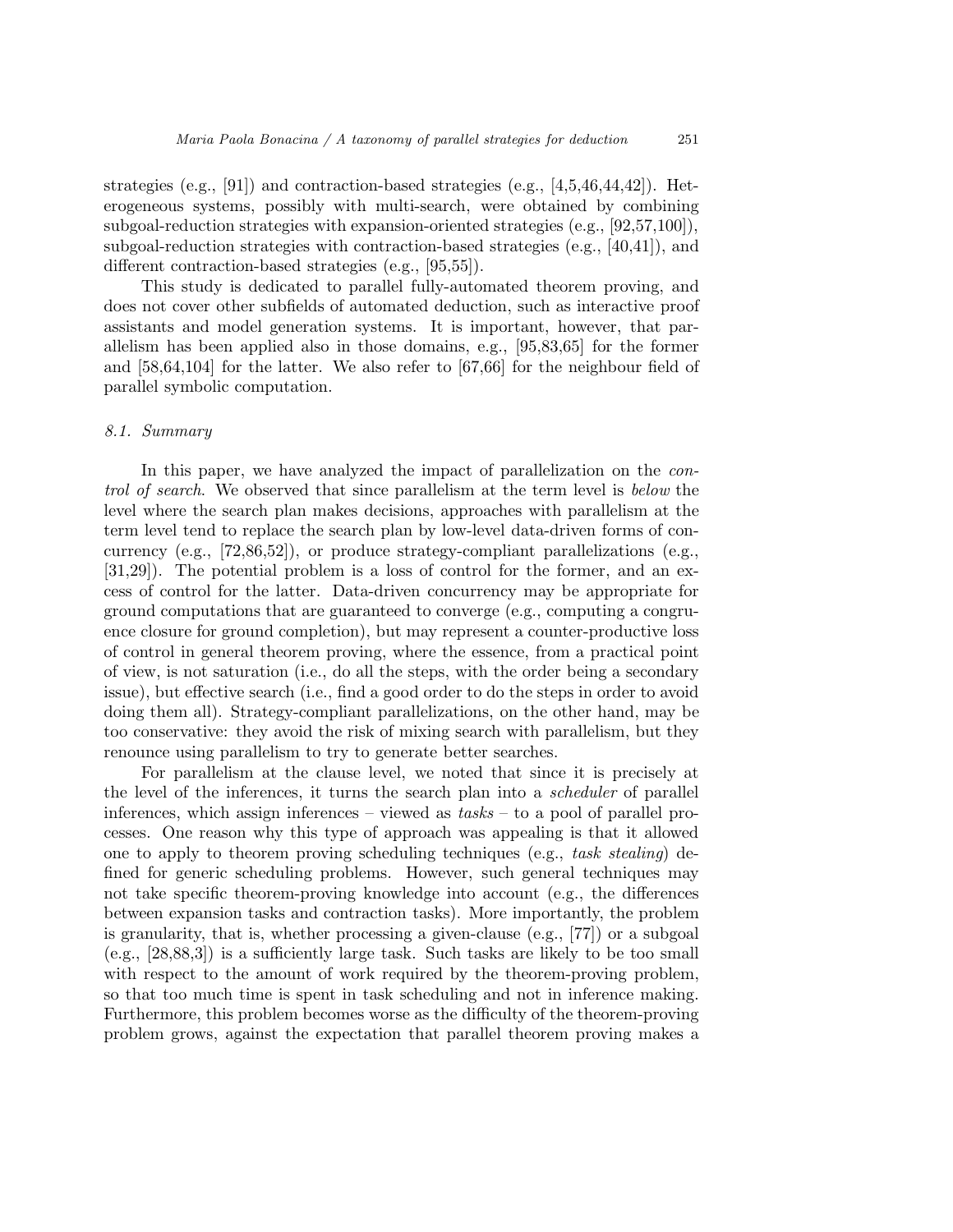difference precisely on the hardest searches (e.g., the more clauses or subgoals the problem requires us to handle, the smaller is the task of handling one of them).

This difficulty seems less severe in parallel hyperlinking [102], because a derivation by this method is broken into hyperlinking rounds interleaved with propositional unsatisfiability tests, and the task of taking care of a clause or literal may not be too small with respect to a single hyperlinking round. However, another problem is that the process in charge of scheduling and updating the shared data base may become a bottleneck.

For parallelism at the search level, we note from Figure 3 that while both distributed-search and multi-search ordering-based strategies exist, distributed search does not seem to have been applied to subgoal-reduction strategies. A possible explanation lies in the differences between the kinds of control most commonly adopted for the two classes of strategies, as discussed in Section 2. Ordering-based strategies work with a set of objects, and build many proof attempts implicitly; therefore, it is quite natural to think of subdividing the set of objects, or, better, the inferences they permit, in order to subdivide the search space, hence the proof attempts. On the other hand, subgoal-reduction strategies work on one goal object at a time, building a proof attempt at a time, so that there is no room for a coarse-grain subdivision that subdivides the proof attempts. If one applies the idea of subdivision within the single proof attempt, it may fall back on OR-parallelism or other forms of parallelism at the clause level, whose granularity is too small for theorem proving.

The application of distributed search to subgoal-reduction strategies would require us to design distributed-search plans for such strategies. A distributedsearch subgoal-reduction strategy should feature parallel processes, each of whom develops a derivation, hence a sequence of proof attempts (e.g., tableaux), and whose activities are differentiated by a distributed-search plan with a subdivision function that subdivides the inferences, hence the tableaux, among the processes. Communication in such a method could consist of exchanging lemmas: envision two processes  $p_i$  and  $p_k$  such that a sub-tableau X with root labelled by literal A is forbidden for  $p_i$  and allowed for  $p_k$ , because the inference that extends A is assigned to  $p_i$  by the subdivision function. If X fails to close, it is safe for  $p_i$  to ignore it; if  $p_k$  succeeds in closing X,  $p_k$  sends to  $p_i$  the corresponding lemma<sup>14</sup>  $\neg A$ . If it comes to communication of lemmas, however, the question remains of whether having multiple subgoal-reduction processes exchanging lemmas may pay off, or whether it may be better to resort to heterogeneous systems, having ordering-based components generating lemmas for the subgoal-reduction components (e.g., [57,40,41]).

Furthermore, it seems that in order to be fair a distributed-search subgoalreduction strategy would need to generate and accumulate tableaux, that is, it

<sup>&</sup>lt;sup>14</sup> All lemmas are unit lemmas in Horn logic, in first-order logic closing  $\mathcal X$  may correspond to proving a lemma  $\neg A \lor C$ , where C is a disjunction of literals.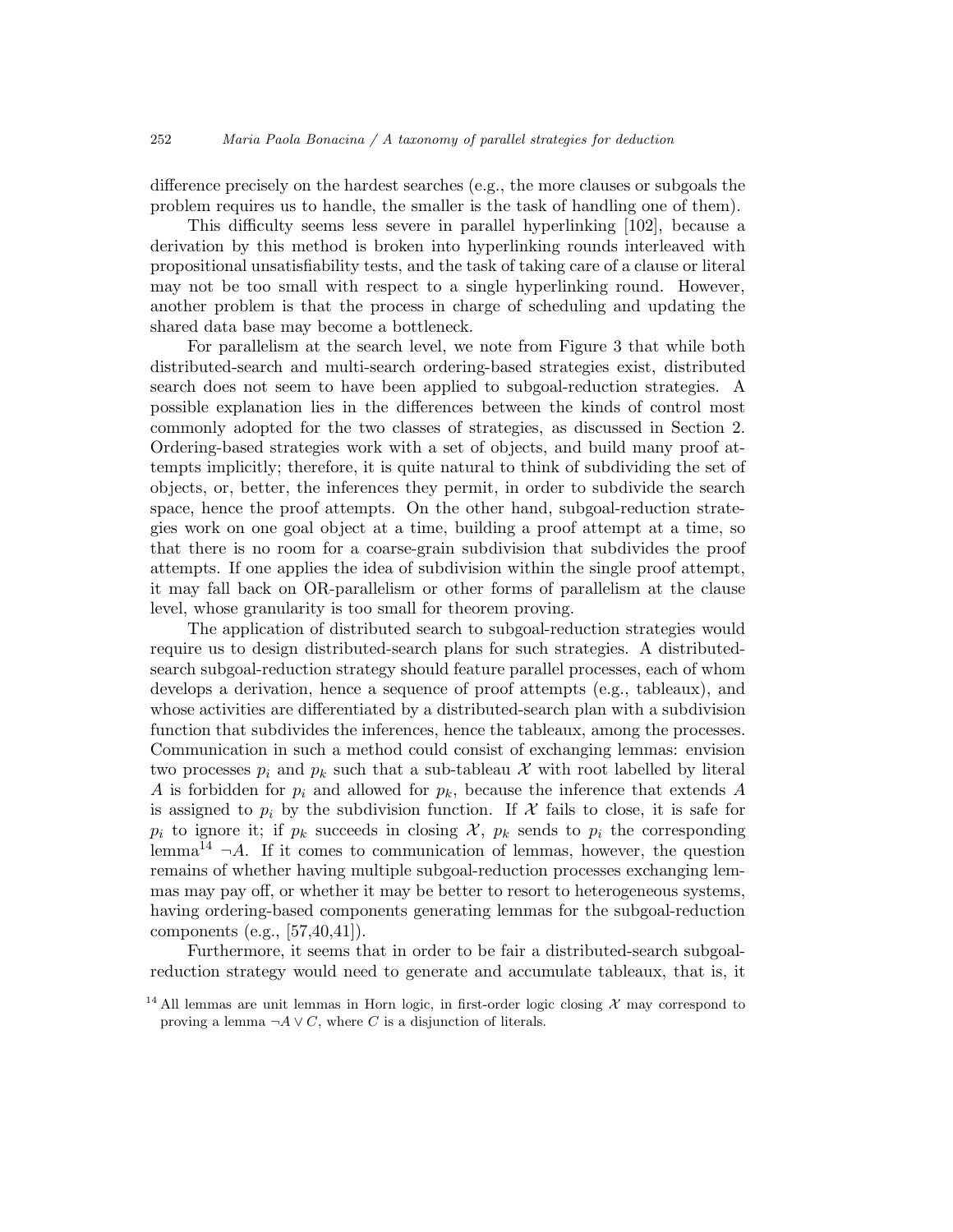should adopt a best-first, rather than depth-first, plan. A similar experience was made in [9] for contraction, where the idea of applying subsumption among tableaux assume that more than one tableau is generated and kept.

We recall that the analysis of [21] suggested that while subgoal-reduction strategies may be amenable to all three types of parallelism (term-level, clauselevel and search-level), parallelism at the term level is too fine-grained for expansion-oriented strategies, and both parallelism at the term level and parallelism at the clause level are too fine-grained for contraction-based strategies. The study of how parallelization affects the search plan in this paper suggests that the granularity of parallelism at the term and clause level may be too small also for subgoal-reduction strategies. Moreover, the consideration of the nature of the respective searches in this paper leads us to conjecture that while both distributed search and multi-search are applicable to ordering-based strategies, only the latter may be suitable for subgoal-reduction strategies with a depth-first search plan that tries one proof attempt at a time.

The activity in the field since 1992, when the material in [21] was first written, shows a movement from fine or medium-grain parallelism towards coarsegrain parallelism, and from master-slaves hierarchies to peer processes (e.g., PaReDux, from fine-grain parallelism  $[29,31]$  to an approach à la Team-Work [30], the parallelization of SETHEO [76,82] from OR-parallelism at the clause level [88] to parallel search and cooperation of theorem provers [93,99,57,100]). Also research programs that were aiming at parallel search since their inception have evolved in this direction further (e.g., Team-Work, from a master-slave organization [4] to peer processes [55], heterogenous systems, from master-slaves [92] to peer processes [57,40,41], and the evolution from Clause-Diffusion [22] to Modified Clause-Diffusion [16]).

#### 8.2. Directions for future work

While it appears more suitable for theorem proving than finer forms of parallelism, parallel search is not free of obstacles. Problems include the cost of communication, the overlap of the parallel searches, and the scalability.

In distributed search, communication is required for completeness, leading to search plans that eventually broadcast all persistent non-redundant clauses. This may be a high amount of communication, although not as high as in approaches that combine distributed memory with finer granularities and need messagepassing also to achieve individual inferences. In multi-search and combinations of theorem provers, it is difficult to design heuristics that are effective in determining which data are "good", and therefore should be communicated. If the heuristics are relaxed, communication may become too intense; if they are strict, too little may be communicated, so that it does not make a difference and the processes ignore each other; if the heuristics are complex, they may introduce too much overhead. In combinations of theorem provers the problem is compounded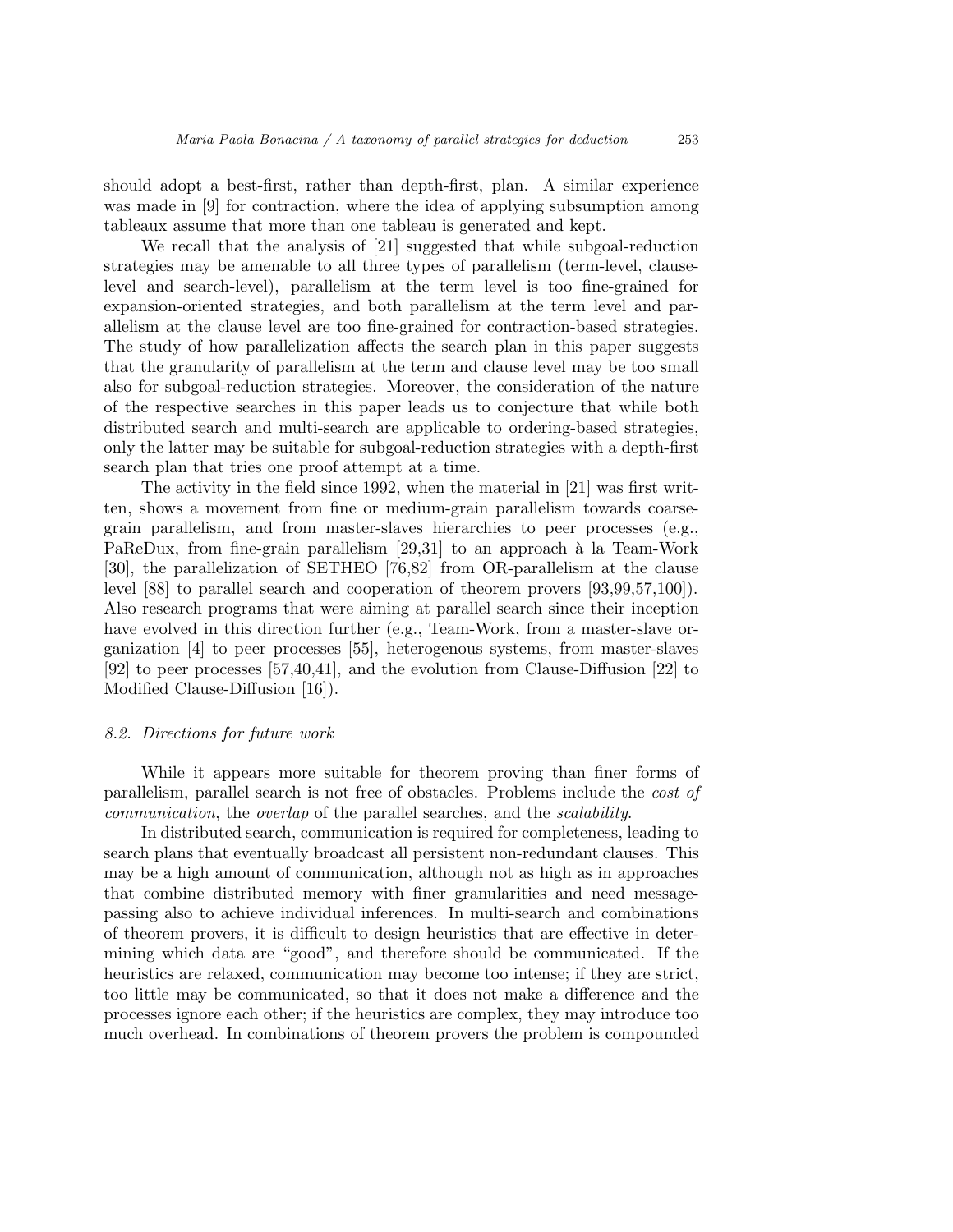by the usage of different inference systems and even different logics.

If the parallel processes end up exploring overlapping areas of the search space, their efforts are partly wasted. In distributed search, it is impossible to partition the search space into disjoint parts, and in practice it is hard even to minimize the overlap. In multi-search, the overlap may be an even more serious problem, because the processes visit the same search space, only in a different order. The search plans may not be sufficiently different, or seemingly different search plans may generate very similar searches on some inputs. Part of the problem is that most known fair search plans are exhaustive, and it may be rare to get significantly different searches from plans that are all exhaustive in nature.

Scalability is difficult in parallel search, because the addition of a new process may dramatically change the searches of the others. In distributed search, one would expect that if we add more processes the performance improves, because each process should get a smaller portion of space to search. However, this is not guaranteed to happen, because increasing the number of processes changes the subdivision not only quantitatively, but also qualitatively. The search space allowed to process  $p_k$  in a search with 2n processes may be radically different than the search space allowed to  $p_k$  in a search with n processes, and the performance is not guaranteed to improve, because the subdivision with  $2n$  processes may be worse from the point of view of finding a proof (e.g., it may break the search space in a way that delays  $p_k$  in generating the proof found with n processes). In multi-search, one expects that a process  $p_i$ , executing plan  $\Sigma_i$ , takes advantage of receiving from a process  $p_j$ , executing plan  $\Sigma_j$ , data that  $\Sigma_i$  would only generate later. However, it may also happen that receiving data from  $p_i$  forces  $p_i$  to consider data that does not help to find a proof sooner than  $p_i$  alone would, so that the performance does not improve. In heterogeneous systems, enriching the pool with an additional inference system may not help, if the added rules are not useful for the problem at hand.

For parallel search to be beneficial, however, it may not be necessary to limit communication and overlap globally: for instance, in the experiments on the Robbins problem reported in Section 7, each parallel process generates far fewer clauses than the sequential process. This may indicate that the subdivision induced by the AGO criteria is effective, and enables the parallel process that finds the proof to ignore many clauses that may not be redundant with respect to all proofs, but are redundant with respect to the generated proof. In such experiments, the lack of scalability may be the price to pay for the super-linear speed-up.

Many directions for future work are open. In addition to continuing addressing the problems above, Figure 3 shows that not much work has been done in combining parallel search with target-oriented and semantic strategies. For instance, one may envision combining parallelism with semantic information, such as parallel processes reasoning under different interpretations.

A formal analysis weighting the disadvantages of communication and overlap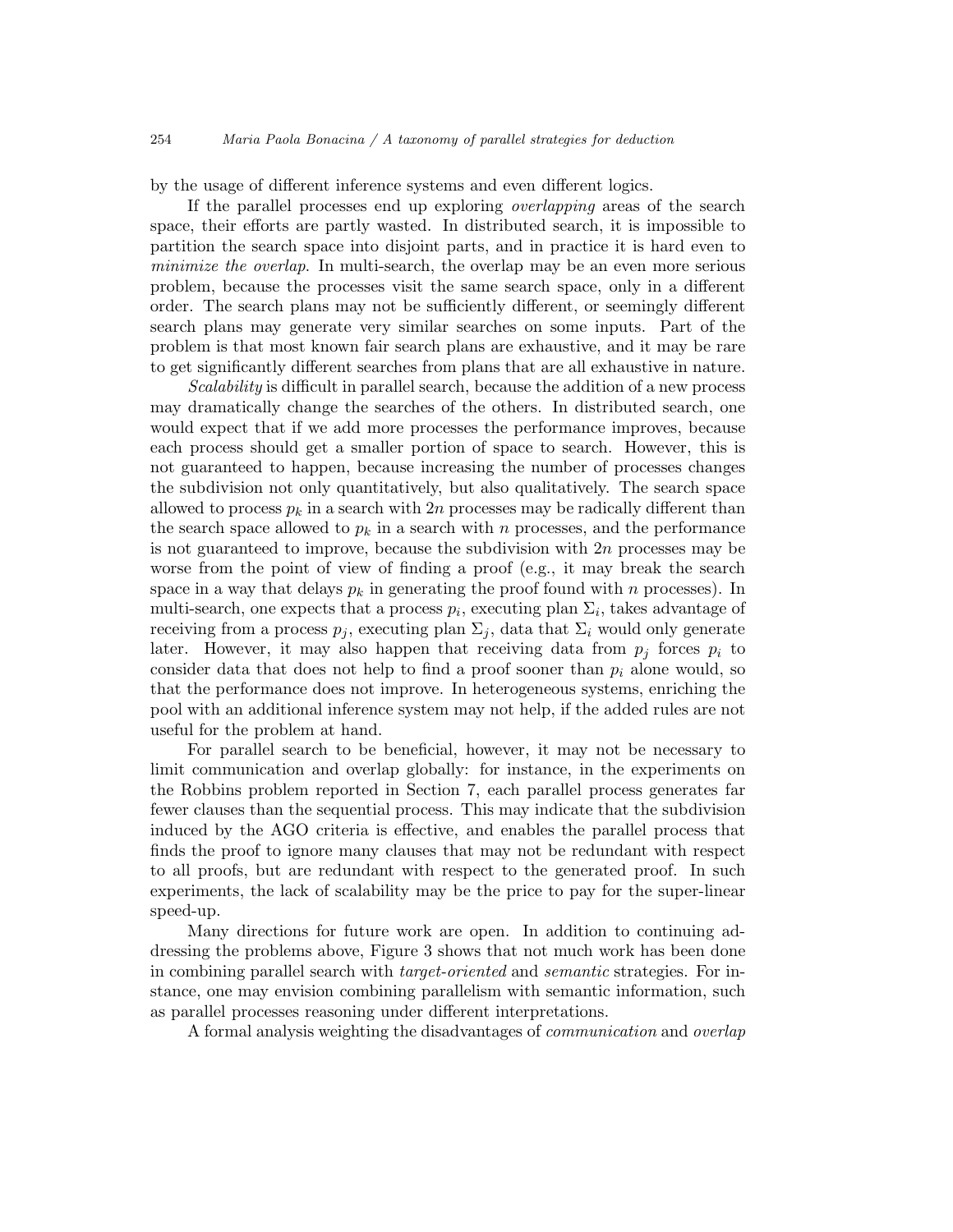with the advantages of the subdivision of search in *distributed-search contraction*based strategies was begun in [19], applying the bounded search spaces methodology of [26]. That analysis tried to determine whether distributed search may make the bounded search space smaller by doing at least as much contraction as the sequential process and adding the effect of the subdivision. However, distributed search may take advantage of performing steps in different order, especially contraction steps, hence producing different search spaces and different proofs. Thus, a direction for further research is to analyze this reordering of the search in both distributed search and multi-search.

### Acknowledgements

I wish to thank Bernhard Gramlich, Hélène Kirchner and Frank Pfenning, for their invitation to give a talk at the Third Workshop on Strategies in Automated Deduction, which gave me the opportunity to write this paper; the KI Group of the Fakultät Informatik of the Technische Universität Dresden, and the KI Group of the Fachbereich Informatik of the Universität Koblenz-Landau, where I worked on this paper; Peter Baumgartner and Ulrich Furbach for bringing to my attention proof confluence as a criterion of strategy classification; and the anonymous referees for their suggestions and remarks that allowed me to improve the paper significantly.

#### References

- [1] Ili`es Alouini. Concurrent garbage collector for concurrent rewriting. In Jieh Hsiang, editor, Proceedings of the 6th RTA, volume 914 of LNCS, pages 132–146. Springer Verlag, 1995.
- $[2]$  Iliès Alouini. Étude et mise en oeuvre de la réecriture conditionnelle concurrente sur des machines parallèles à mémoire distribuée. PhD thesis, Université Henri Poincaré Nancy 1, May 1997.
- [3] Owen L. Astrachan and Donald W. Loveland. METEORs: high performance theorem provers using model elimination. In Robert S. Boyer, editor, Automated Reasoning: Essays in Honor of Woody Bledsoe. Kluwer Academic, 1991.
- [4] Jürgen Avenhaus and Jörg Denzinger. Distributing equational theorem proving. In Claude Kirchner, editor, *Proceedings of the 5th RTA*, volume 690 of *LNCS*, pages 62–76. Springer Verlag, 1993.
- [5] Jürgen Avenhaus, Jörg Denzinger, and Matthias Fuchs. DISCOUNT: a system for distributed equational deduction. In Jieh Hsiang, editor, Proceedings of the 6th RTA, volume 914 of LNCS, pages 397–402. Springer Verlag, 1995.
- [6] Leo Bachmair and Harald Ganzinger. A theory of resolution. Technical Report MPI-I-97-2-005, Max Planck Institut für Informatik, 1997. To appear in J. Alan Robinson and Andrei Voronkov, eds., Handbook of Automated Reasoning.
- [7] Leo Bachmair, Harald Ganzinger, Christopher Lynch, and Wayne Snyder. Basic paramodulation. Information and Computation, 121(2):172–192, 1995.
- [8] Peter Baumgartner. Hyper tableaux the next generation. In Harrie de Swart, editor, Proceedings of TABLEAUX-98, volume 1397 of LNAI, pages 60-76. Springer, 1998.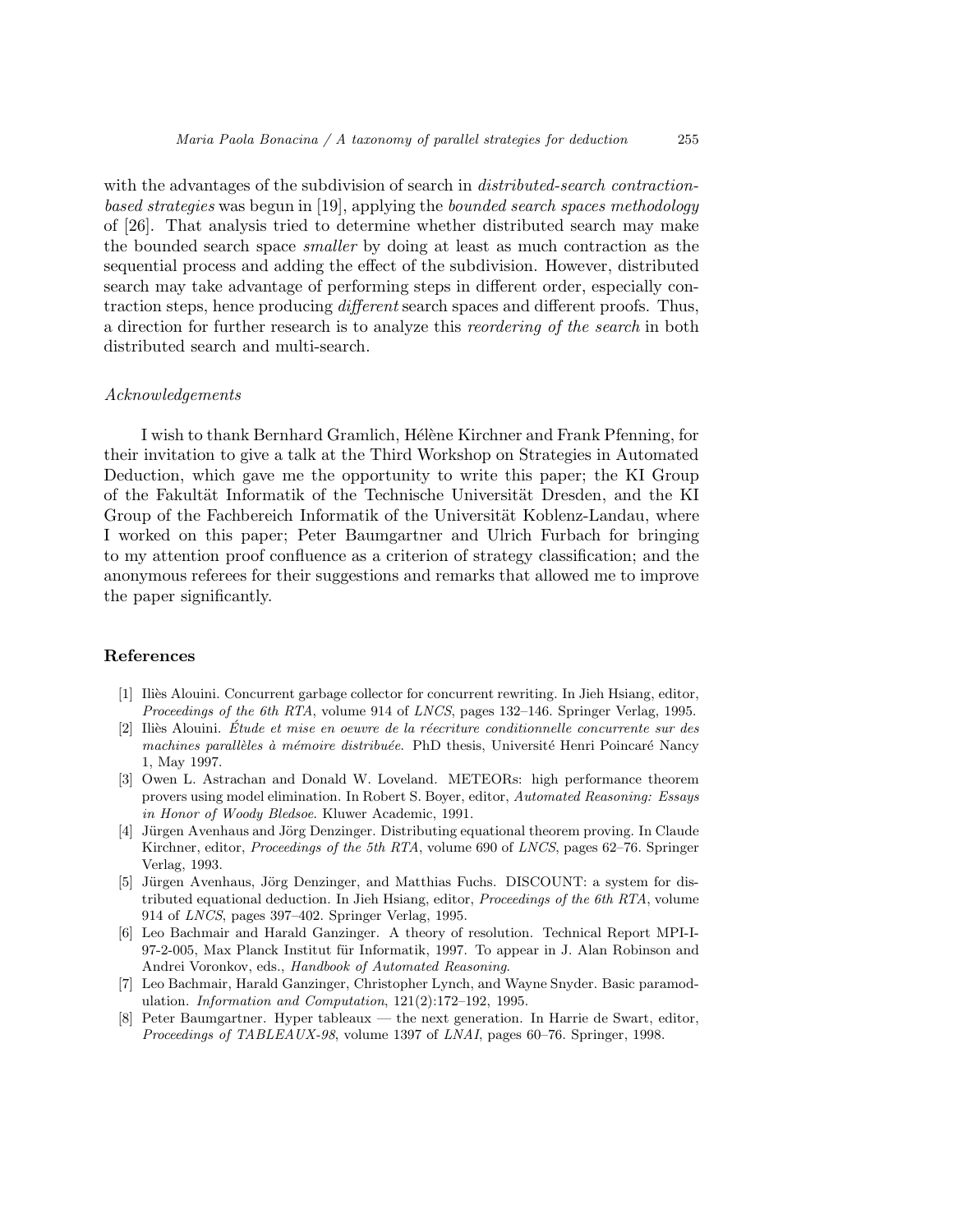- [9] Peter Baumgartner and Stefan Brüning. A disjunctive positive refinement of model elimination and its application to subsumption deletion. Journal of Automated Reasoning, 19:205–262, 1997.
- [10] Peter Baumgartner, Norbert Eisinger, and Ulrich Furbach. A confluent connection calculus. In Harald Ganzinger, editor, Proceedings of the 16th CADE, volume 1632 of LNAI, pages 329–343. Springer, 1999.
- [11] Wolfgang Bibel and Elmer Eder. Methods and calculi for deduction. Pages 68–183 in Vol. 1 of [59].
- [12] Wolgang Bibel. Automated Theorem Proving. Friedr. Vieweg & Sohn, 2nd edition, 1987.
- [13] Jean-Paul Billon. The disconnection method. In Pierangelo Miglioli, Ugo Moscato, Daniele Mundici, and Mario Ornaghi, editors, Proceedings of TABLEAUX-96, volume 1071 of LNAI, pages 110–126. Springer, 1996.
- [14] Maria Paola Bonacina. Experiments with subdivision of search in distributed theorem proving. Pages 88–100 in [66].
- [15] Maria Paola Bonacina. Distributed automated deduction. PhD thesis, Department of Computer Science, State University of New York at Stony Brook, December 1992.
- [16] Maria Paola Bonacina. On the reconstruction of proofs in distributed theorem proving: a modified Clause-Diffusion method. Journal of Symbolic Computation, 21:507–522, 1996.
- [17] Maria Paola Bonacina. The Clause-Diffusion theorem prover Peers-mcd. In William W. McCune, editor, Proceedings of the 14th CADE, volume 1249 of LNAI, pages 53–56. Springer, 1997.
- [18] Maria Paola Bonacina. Mechanical proofs of the Levi commutator problem. In Peter Baumgartner et al., editor, Notes of the CADE-15 Workshop on Problem Solving Methodologies with Automated Deduction, pages 1–10, 1998.
- [19] Maria Paola Bonacina. A model and a first analysis of distributed-search contraction-based strategies. Annals of Mathematics and Artificial Intelligence, 27(1–4):149–199, 1999.
- [20] Maria Paola Bonacina. A taxonomy of theorem-proving strategies. In Michael J. Wooldridge and Manuela Veloso, editors, Artificial Intelligence Today, volume 1600 of LNAI, pages 43–84. Springer, 1999.
- [21] Maria Paola Bonacina and Jieh Hsiang. Parallelization of deduction strategies: an analytical study. Journal of Automated Reasoning, 13:1–33, 1994.
- [22] Maria Paola Bonacina and Jieh Hsiang. The Clause-Diffusion methodology for distributed deduction. Fundamenta Informaticae, 24:177–207, 1995.
- [23] Maria Paola Bonacina and Jieh Hsiang. Distributed deduction by Clause-Diffusion: distributed contraction and the Aquarius prover. Journal of Symbolic Computation, 19:245– 267, 1995.
- [24] Maria Paola Bonacina and Jieh Hsiang. Towards a foundation of completion procedures as semidecision procedures. Theoretical Computer Science, 146:199–242, 1995.
- [25] Maria Paola Bonacina and Jieh Hsiang. On semantic resolution with lemmaizing and contraction and a formal treatment of caching. New Generation Computing, 16(2):163– 200, 1998.
- [26] Maria Paola Bonacina and Jieh Hsiang. On the modelling of search in theorem proving towards a theory of strategy analysis. Information and Computation, 147:171–208, 1998.
- [27] Maria Paola Bonacina and William W. McCune. Distributed theorem proving by Peers. In Alan Bundy, editor, Proceedings of the 12th CADE, volume 814 of LNAI, pages 841–845. Springer Verlag, 1994.
- [28] Soumitra Bose, Edmund M. Clarke, David E. Long, and Spiro Michaylov. Parthenon: a parallel theorem prover for non-Horn clauses. Journal of Automated Reasoning, 8(2):153– 182, 1992.
- [29] Reinhard Bündgen, Manfred Göbel, and Wolfgang Küchlin. Parallel ReDuX  $\rightarrow$  PaReDuX.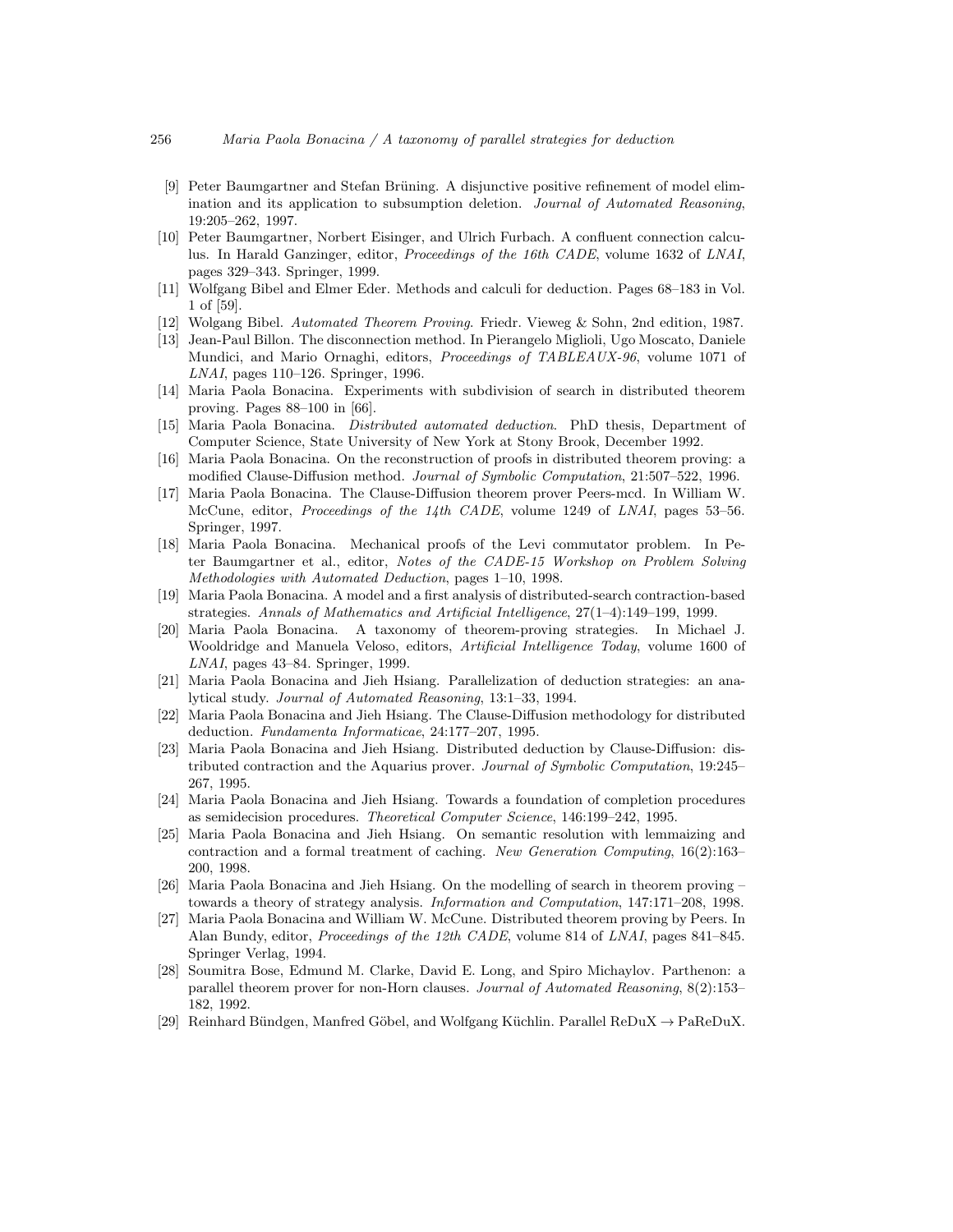In Jieh Hsiang, editor, Proceedings of the 6th RTA, volume 914 of LNCS, pages 408–413. Springer Verlag, 1995.

- [30] Reinhard Bündgen, Manfred Göbel, and Wolfgang Küchlin. A master-slave approach to parallel term-rewriting on a hierarchical multiprocessor. In Jacques Calmet and Carla Limongelli, editors, *Proceedings of the 4th DISCO*, volume 1128 of *LNCS*, pages 184–194. Springer Verlag, 1996.
- [31] Reinhard Bündgen, Manfred Göbel, and Wolfgang Küchlin. Strategy-compliant multithreaded term completion. Journal of Symbolic Computation, 21(4–6):475–506, 1996.
- [32] Ricardo Caferra and N. Zabel. A method for simultaneous search for refutations and models by equational constraint solving. Journal of Symbolic Computation, 13:613–641, 1992.
- [33] Susan E. Conry, D. J. MacIntosh, and R. A. Meyer. DARES: a Distributed Automated REasoning System. In Proceedings of the 11th AAAI, pages 78–85, 1990.
- [34] Marcello D'Agostino, Dov M. Gabbay, Reiner Hähnle, and Joachim Posegga, Eds. Handbook of Tableau Methods. Kluwer, 1998.
- [35] Bernd Ingo Dahn. Robbins algebras are Boolean: a revision of McCune's computergenerated solution of Robbins problem. Journal of Algebra, 208:526–532, 1998.
- [36] Bernd Ingo Dahn, J. Gehne, Th. Honigmann, and Andreas Wolf. Integration of automated and interactive theorem proving in ILF. In William W. McCune, editor, Proceedings of the 14th CADE, volume 1249 of LNAI, pages 57–60. Springer, 1997.
- [37] Martin Davis, G. Logemann, and Donald W. Loveland. A machine program for theoremproving. Communications of the ACM, 5:394–397, 1962.
- [38] Martin Davis and Hilary Putnam. A computing procedure for quantification theory. Journal of the ACM, 7:201–215, 1960.
- [39] Jörg Denzinger. Teamwork: a method to design distributed knowledge based theorem provers. PhD thesis, Universität Kaiserslautern, 1993.
- [40] Jörg Denzinger and Bernd Ingo Dahn. Cooperating theorem provers. In Wolfgang Bibel and Peter H. Schmitt, editors, Automated Deduction – A Basis for Applications, volume 2. Kluwer Academic, 1998.
- [41] Jörg Denzinger and Dirk Fuchs. Cooperation of heterogeneous provers. In *Proceedings of* IJCAI-99, pages 10–15. Morgan Kaufmann, 1999.
- [42] Jörg Denzinger, Marc Fuchs, and Matthias Fuchs. High performance ATP systems by combining several AI methods. In Proceedings of IJCAI-97, pages 102–107. Morgan Kaufmann, 1997.
- [43] Jörg Denzinger and Matthias Fuchs. Goal-oriented equational theorem proving using Team-Work. In *Proceedings of the 18th KI*, volume 861 of *LNAI*, pages 343–354. Springer, 1994.
- [44] Jörg Denzinger and Martin Kronenburg. Planning for distributed theorem proving: the teamwork approach. In Steffen Hölldobler, editor, *Proceedings of the 20th KI*, volume 1137 of LNAI, pages 43–56. Springer, 1996.
- [45] Jörg Denzinger and Jürgen Lind. Twlib: a library for distributed search applications. In Chu-Sing Yang, editor, Proceedings of ICS-96, pages 101–108, 1996.
- [46] Jörg Denzinger and Stephan Schulz. Recording and analyzing knowledge-based distributed deduction processes. Journal of Symbolic Computation, 21(4–6):523–541, 1996.
- [47] Nachum Dershowitz and Jean-Pierre Jouannaud. Rewrite systems. In Jan van Leeuwen, editor, Handbook of Theoretical Computer Science, volume B, pages 243–320. Elsevier, 1990.
- [48] Nachum Dershowitz and Naomi Lindenstrauss. An abstract concurrent machine for rewriting. In Hélène Kirchner and W. Wechler, editors, *Proceedings of the 2nd ALP*, volume 463 of LNCS, pages 318–331. Springer Verlag, 1990.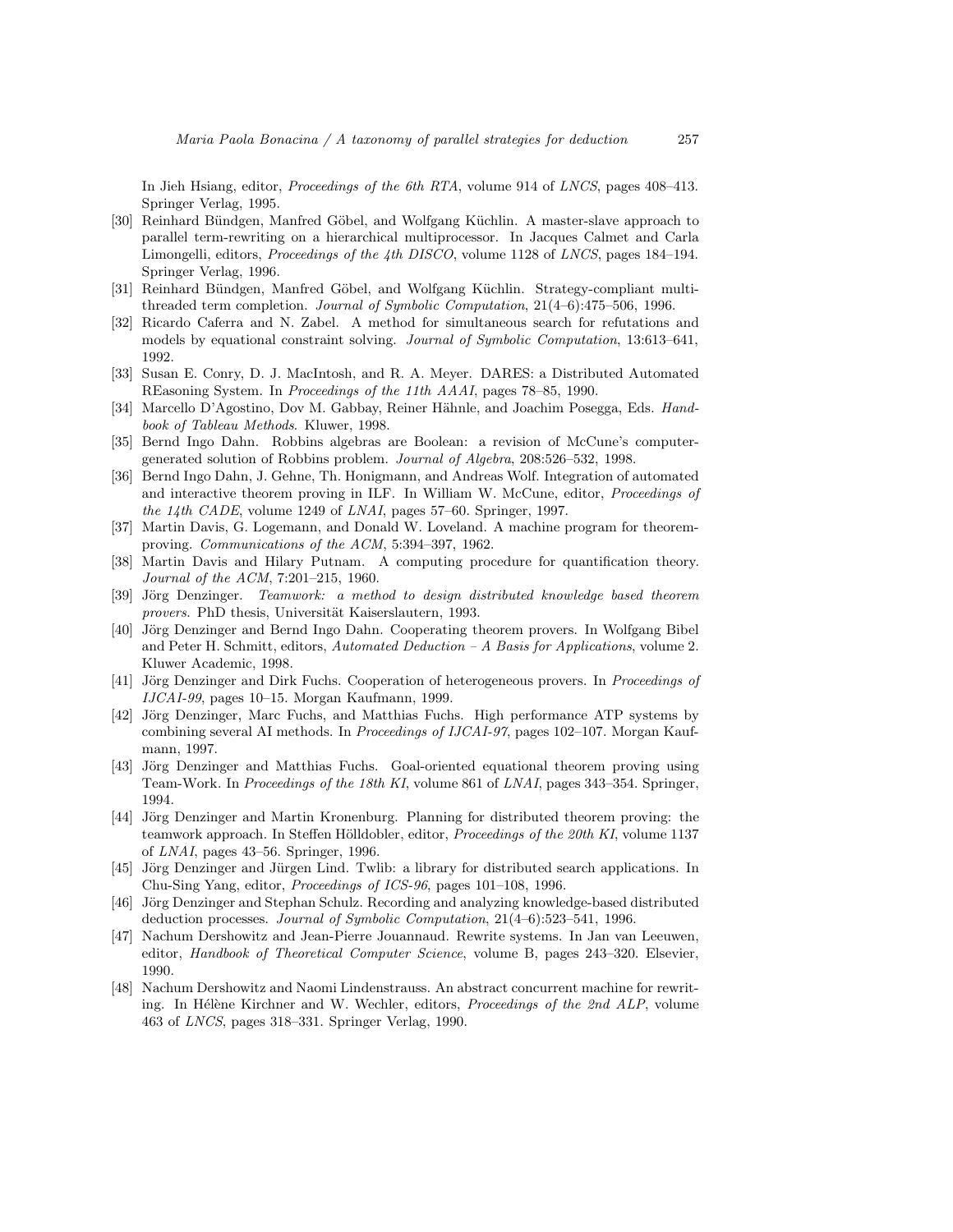- [49] Norbert Eisinger and Hans Jürgen Ohlbach. Deduction systems based on resolution. Pages 184–273 in Vol. 1 of [59].
- [50] R. Engelmore and T. Morgan, Eds. Blackboard Systems. Addison Wesley, 1988.
- [51] Robert L. Constable et al. Implementing Mathematics in the NuPRL Proof Development System. Prentice Hall, 1986.
- [52] Michael Fisher. An alternative approach to concurrent theorem proving. In James Geller, Hiroaki Kitano, and Christian B. Suttner, editors, Parallel Processing for Artificial Intelligence 3, pages 209–230. Elsevier, 1997.
- [53] Melvin Fitting. First-order Logic and Automated Theorem Proving. Springer, 1990.
- [54] Bertram Fronhöfer and Graham Wrightson, Eds. Parallelization in Inference Systems. Number 590 in LNAI. Springer-Verlag, 1990.
- [55] Dirk Fuchs. Requirement-based cooperative theorem proving. In Jürgen Dix, Luis Fariñas del Cerro, and Ulrich Furbach, editors, *Proceedings of the 6th JELIA*, volume 1489 of LNAI, pages 139–153. Springer, 1998.
- [56] Marc Fuchs. Controlled use of clausal lemmas in connection tableau calculi. Journal of Symbolic Computation, 29(2):299–341, 2000.
- [57] Marc Fuchs and Andreas Wolf. Cooperation in model elimination: CPTHEO. In Claude Kirchner and Hélène Kirchner, editors, *Proceedings of the 15th CADE*, volume 1421 of LNAI, pages 42–46. Springer, 1998.
- [58] M. Fujita, Ryuzo Hasegawa, Miyuki Koshimura, and H. Fujita. Model generation theorem provers on a parallel inference machine. In Proceedings of FGCS-92, pages 357–375, 1992.
- [59] Dov M. Gabbay, Christopher J. Hogger, and J. Alan Robinson, Eds. Handbook of Logic in Artificial Intelligence and Logic Programming (Vol. 1  $\&$  2). Oxford University Press, 1993.
- [60] Jean Gallier, Paliath Narendran, David A. Plaisted, Stan Raatz, and Wayne Snyder. Finding canonical rewriting systems equivalent to a finite set of ground equations in polynomial time. Journal of the ACM,  $40(1):1-16$ , 1993.
- [61] Stephen J. Garland and John V. Guttag. An overview of LP. In Nachum Dershowitz, editor, Proceedings of the 3rd RTA, volume 355 of LNCS, pages 137–151. Springer Verlag, 1989.
- [62] Joseph A. Goguen, Jos´e Meseguer, Sany Leinwand, Timothy Winkler, and Hitoshi Aida. The rewrite rule machine. Technical Report SRI-CSL-89-6, Computer Science Laboratory, SRI International, March 1989.
- [63] William Gropp and Ewing Lusk. User's guide for mpich, a portable implementation of MPI. Technical Report 96/6, MCS Division, Argonne National Laboratory, 1996.
- [64] Ryuzo Hasegawa and Miyuki Koshimura. An AND parallelization method for MGTP and its evaluation. Pages 194–203 in [67].
- [65] Jason Hickey. Fault-tolerant distributed theorem proving. In Harald Ganzinger, editor, Proceedings of the 16th CADE, volume 1632 of LNAI. Springer, 1999.
- [66] Markus Hitz and Erich Kaltofen, Eds. Proceedings of the 2nd PASCO. ACM Press, 1997.
- [67] Hoon Hong, Ed. Proceedings of the 1st PASCO, volume 5 of Lecture Notes Series in Computing. World Scientific, 1994.
- [68] E. V. Huntington. Boolean algebra: A correction. Transactions of the AMS, 35:557–558, 1933.
- [69] E. V. Huntington. New sets of independent postulates for the algebra of logic. Transactions of the AMS, 35:274–304, 1933.
- [70] A. Jindal, Ross Overbeek, and W. Kabat. Exploitation of parallel processing for implementing high-performance deduction systems. Journal of Automated Reasoning, 8:23–38, 1992.
- [71] Owen Kaser, Shaunak Pawagi, C. R. Ramakrishnan, I. V. Ramakrishnan, and R. C. Sekar.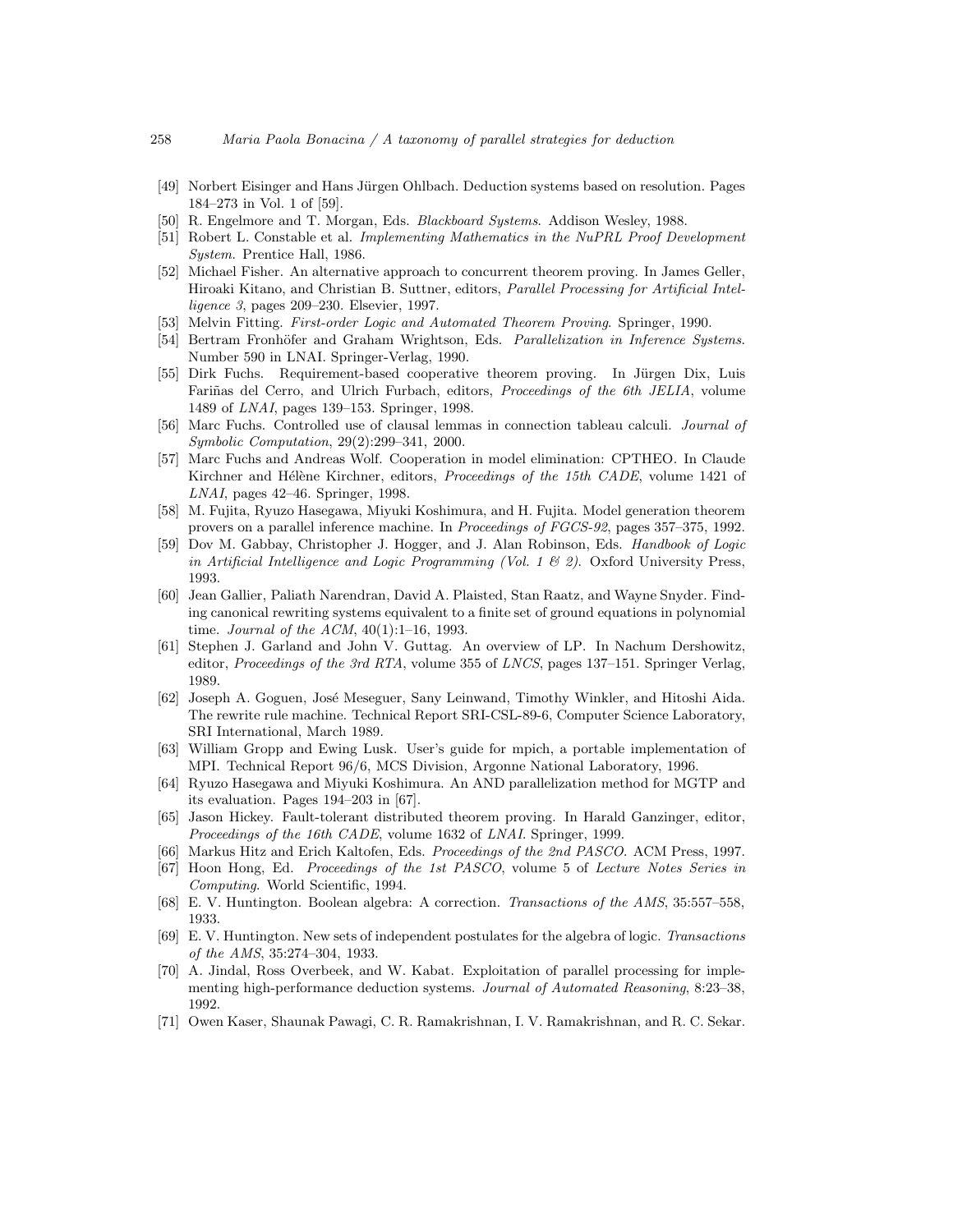Fast parallel implementations of lazy languages – the EQUALS experience. In *Proceedings* of the ACM Conf. on LISP and Functional Programming, pages 335–344, 1992.

- [72] Claude Kirchner, Christopher Lynch, and Christelle Scharff. Fine-grained concurrent completion. In Harald Ganzinger, editor, *Proceedings of the 7th RTA*, volume 1103 of LNCS, pages 3–17. Springer Verlag, 1996.
- [73] Claude Kirchner and Patrick Viry. Implementing parallel rewriting. Pages 123–138 in [54].
- [74] Karsten Konrad. HOT: a concurrent automated theorem prover based on higher-order tableaux. In J. Grundy and M. Newey, editors, Proceedings of TPHOLs, volume 1479 of LNCS, pages 245–262. Springer Verlag, 1998. Also: SEKI Report SR-98-03, Fachbereich Informatik, Universität des Saarlandes.
- [75] Shie-Jue Lee and David A. Plaisted. Eliminating duplication with the hyperlinking strategy. Journal of Automated Reasoning, 9:25–42, 1992.
- [76] Reinhold Letz, Johann Schumann, S. Bayerl, and Wolfgang Bibel. SETHEO: a high performance theorem prover. Journal of Automated Reasoning, 8(2):183–212, 1992.
- [77] Ewing L. Lusk and William W. McCune. Experiments with ROO: a parallel automated deduction system. Pages 139–162 in [54].
- [78] Ewing L. Lusk, William W. McCune, and John Slaney. ROO: a parallel theorem prover. In Deepak Kapur, editor, *Proceedings of the 11th CADE*, volume 607 of LNAI, pages 731–734. Springer Verlag, 1992.
- [79] William W. McCune. Otter 3.0 reference manual and guide. Technical Report 94/6, MCS Division, Argonne National Laboratory, 1994.
- [80] William W. McCune. 33 Basic test problems: a practical evaluation of some paramodulation strategies. In Robert Veroff, editor, Automated Reasoning and its Applications: Essays in Honor of Larry Wos, pages 71–114. MIT Press, 1997.
- [81] William W. McCune. Solution of the Robbins problem. *Journal of Automated Reasoning*, 19(3):263–276, 1997.
- [82] M. Moser, O. Ibens, Reinhold Letz, J. Steinbach, C. Goller, Johann Schumann, and K. Mayr. The model elimination provers SETHEO and E-SETHEO. Journal of Automated Reasoning, 18(2), 1997.
- [83] Roderick Moten. Exploiting parallelism in interactive theorem provers. In J. Grundy and M. Newey, editors, *Proceedings of TPHOLs*, volume 1479 of *LNCS*, pages 315–330. Springer Verlag, 1998.
- [84] David A. Plaisted. Equational reasoning and term rewriting systems. Pages 273–364 in Vol. 1 of [59].
- [85] David A. Plaisted. Mechanical theorem proving. In Ranan B. Banerji, editor, Formal Techniques in Artificial Intelligence. Elsevier, 1990.
- [86] Christelle Scharff. Deduction avec contraintes et simplification dans les theories equationnelles. PhD thesis, Université Henri Poincaré Nancy 1, September 1999.
- [87] Johann Schumann. Delta: a bottom-up pre-processor for top-down theorem provers. In Alan Bundy, editor, Proceedings of the 12th CADE, volume 814 of LNAI, pages 774–777. Springer Verlag, 1994.
- [88] Johann Schumann and Reinhold Letz. PARTHEO: a high-performance parallel theorem prover. In Mark E. Stickel, editor, Proceedings of the 10th CADE, volume 449 of LNAI, pages 28–39. Springer Verlag, 1990.
- [89] Raymond M. Smullyan. First-Order Logic. Dover, 1995. (Republication of the work first published as "Band 43" Series Ergebnisse der Mathematik und ihrer Grenzgebiete, Springer Verlag, 1968).
- [90] Rolf Socher-Ambrosius and Patricia Johann. Deduction systems. Springer, 1997.
- [91] David Sturgill and Alberto Maria Segre. Nagging: a distributed, adversarial search-